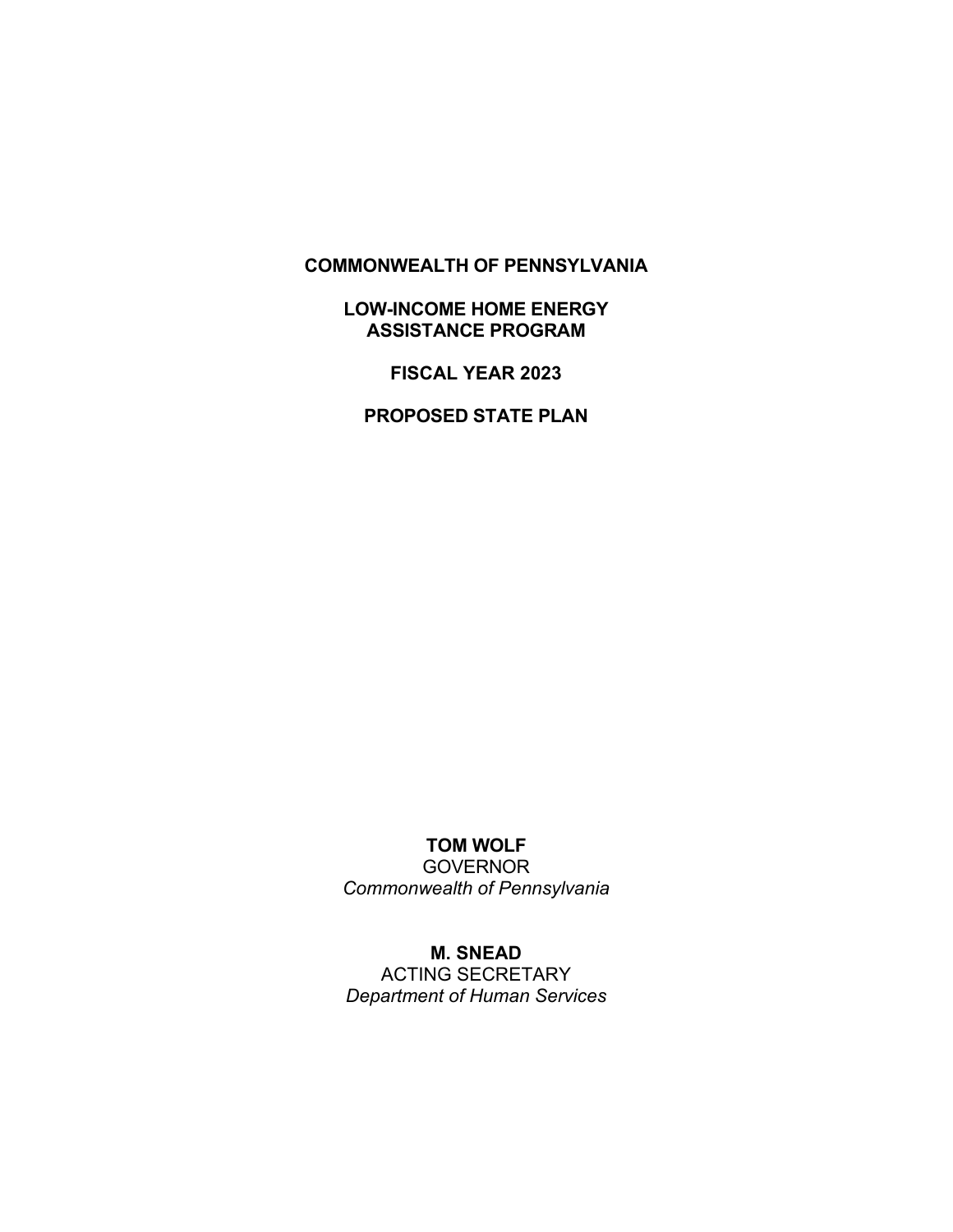### **THE MISSION OF THE DEPARTMENT OF HUMAN SERVICES**

Our Mission is to improve the quality of life for Pennsylvania's individuals and families. We promote opportunities for independence through services and supports while demonstrating accountability for taxpayer resources.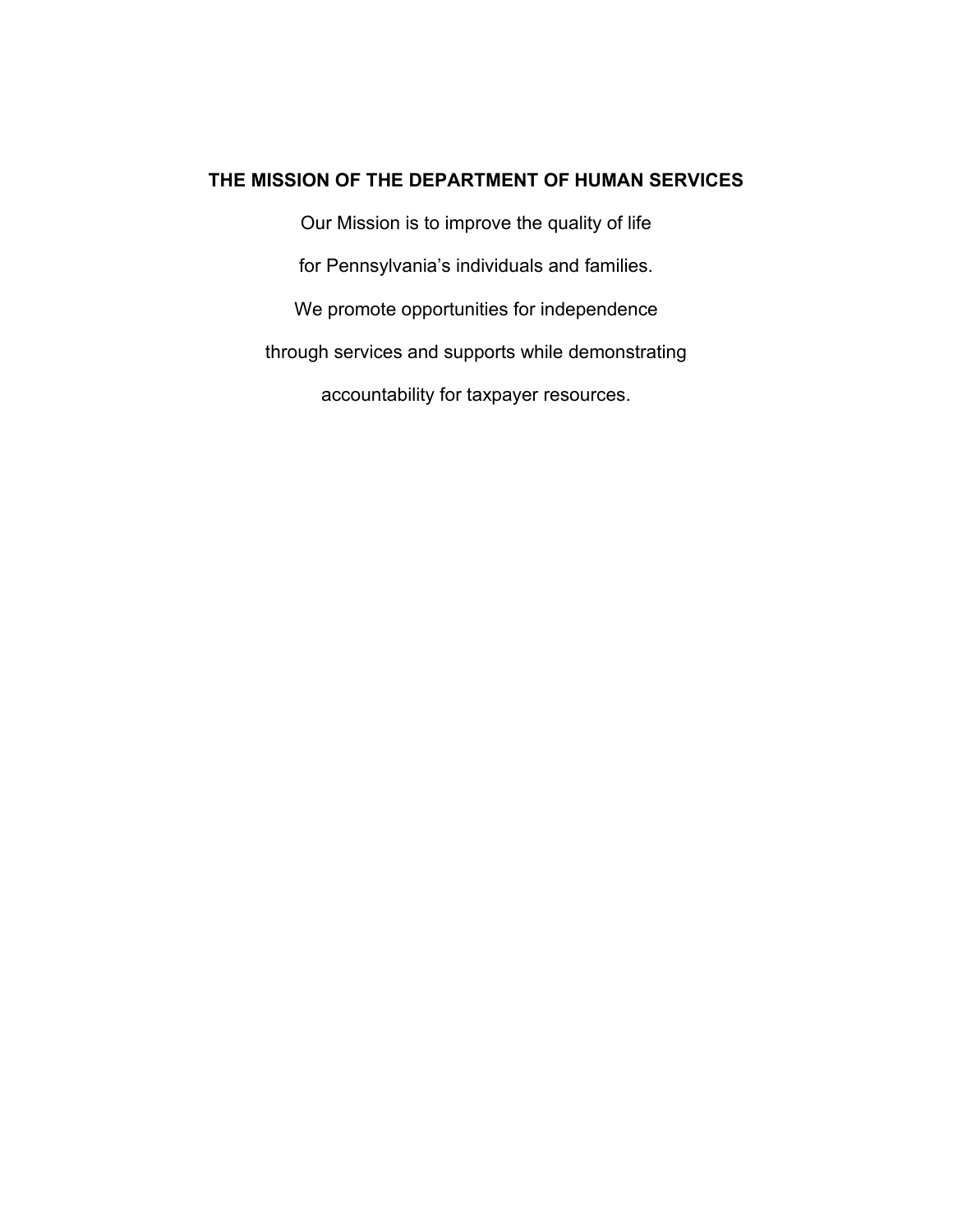# **TABLE OF CONTENTS**

| POLICY CLARIFICATIONS AND PROGRAM PARAMETERS  iii                                       |  |
|-----------------------------------------------------------------------------------------|--|
|                                                                                         |  |
| DEPARTMENT OF HUMAN SERVICES/DEPARTMENT OF<br>COMMUNITY AND ECONOMIC DEVELOPMENT CRISIS |  |
|                                                                                         |  |
|                                                                                         |  |
| APPENDIX B - Determination of Eligibility<br>For LIHEAP Cash and Crisis Benefits  B-1   |  |
|                                                                                         |  |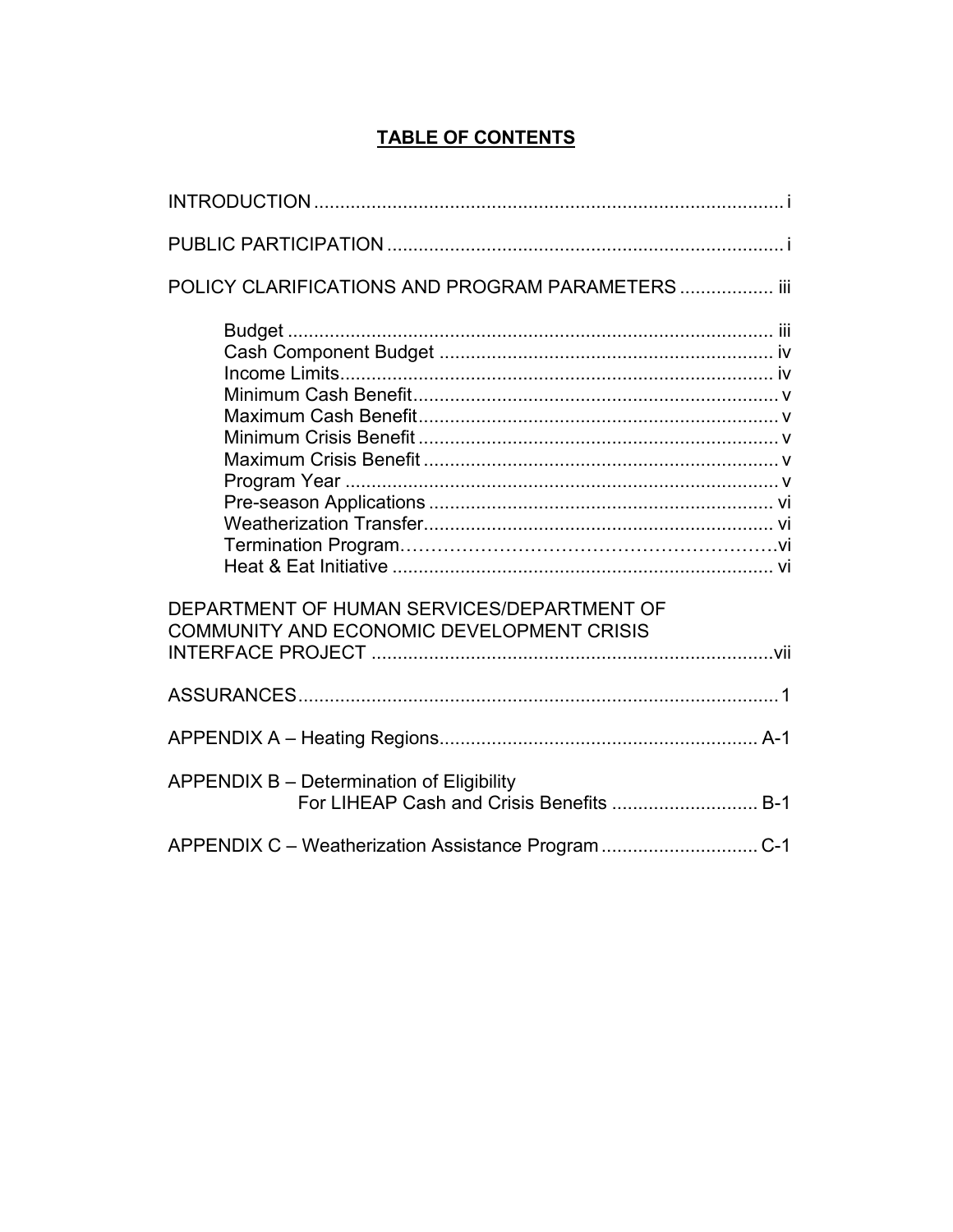# COMMONWEALTH OF PENNSYLVANIA LOW-INCOME HOME ENERGY ASSISTANCE PROGRAM Fiscal Year **2023** Proposed State Plan

### **INTRODUCTION**

The Department of Human Services (DHS) offers the Commonwealth's proposed Plan for the Fiscal Year (FY) **2023** Low-Income Home Energy Assistance Program (LIHEAP) for public review and comment.

LIHEAP is a federally-funded program which enables the state to help low-income households meet their home heating needs.

LIHEAP is administered by DHS and consists of three components: Cash benefits to help eligible households pay for their home-heating fuel; Crisis payments to resolve weather-related, supply shortage, and other household energy-related emergencies; and energy conservation and weatherization measures to address long-range solutions to the home-heating problems of low-income households. Energy Conservation and Weatherization services and certain related Crisis payments are provided by the Department of Community and Economic Development (DCED), under its Weatherization Assistance Program in compliance with the Department of Energy and the Title XXVI requirements.

### **PUBLIC PARTICIPATION**

DHS offers the public the opportunity to participate in the development of the LIHEAP State Plan. Individuals may provide testimony at the scheduled LIHEAP public hearings or may send recommendations by e-mail to DHS at [LIHEAPmail@pa.gov.](mailto:LIHEAPmail@pa.gov)

### LIHEAP ADVISORY COMMITTEE

The LIHEAP Advisory Committee (LAC) advises DHS in planning the use and distribution of LIHEAP funds. Members of the LAC, who are appointed by the Secretary, represent a wide cross-section of consumer and advocacy interests, service providers, fuel associations, and other concerned citizens of the Commonwealth.

#### AVAILABILITY OF PLAN

The proposed LIHEAP State Plan (Plan) is available on the DHS website at [www.dhs.pa.gov/citizens/heatingassistanceliheap/index.htm.](http://www.dhs.pa.gov/citizens/heatingassistanceliheap/index.htm) In addition, copies of the proposed State Plan are available upon written request to: Division of Federal Programs and Program Management, Department of Human Services, CoPA HUB, Suite 240/250,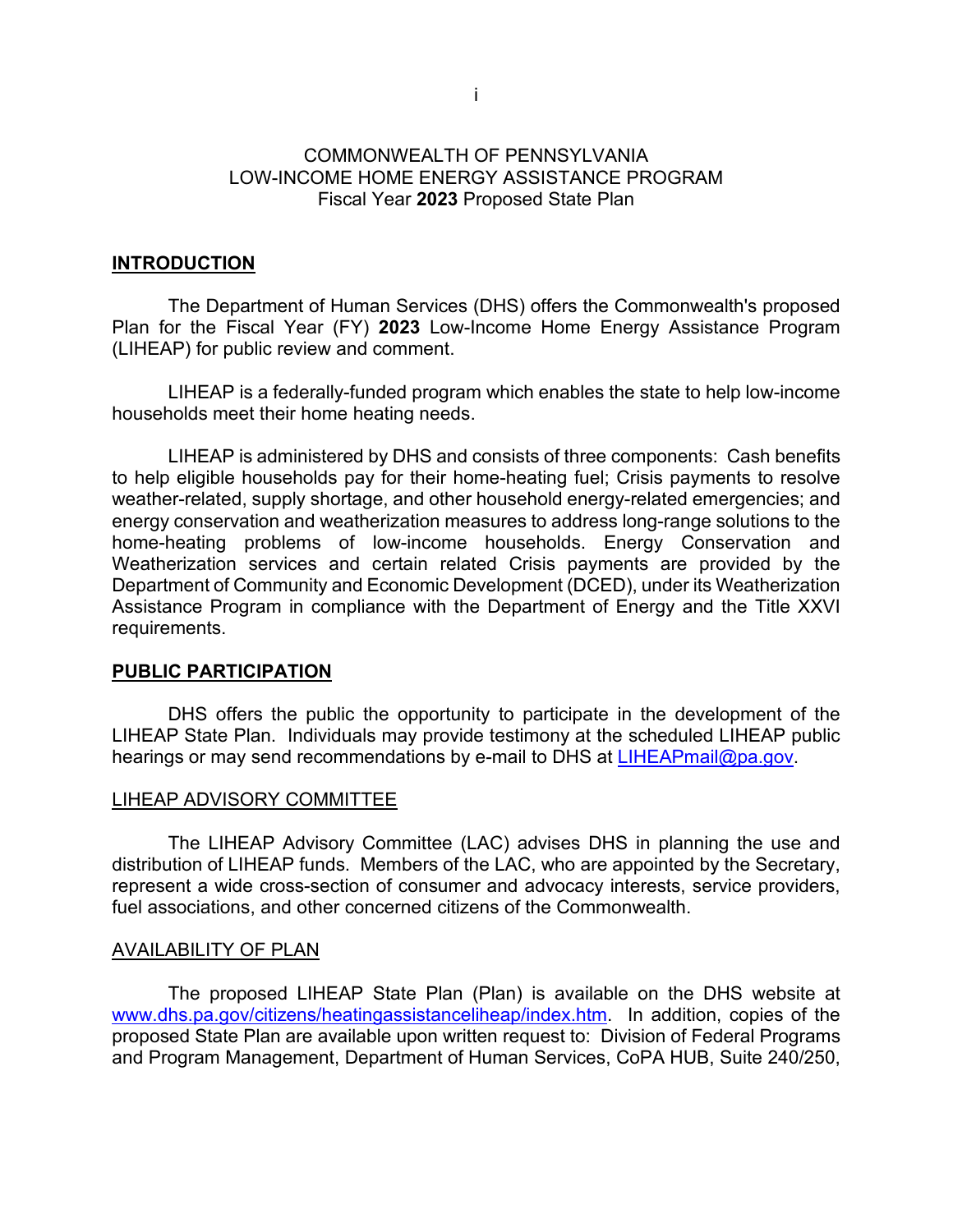### PO BOX 2675, Harrisburg PA 17105-2675.

## PUBLIC HEARINGS

DHS posted information about the public hearings on the DHS website and published notices in several Pennsylvania newspapers and social media to announce the availability of the proposed Plan; to explain how, when, and where to submit comments; and to invite the public to attend and present formal testimony at the public hearings. In addition, County Assistance Offices (CAOs) display posters announcing the following schedule for LIHEAP public hearings:

Date: Tuesday, June 28, 2022 Time: 10 a.m. – 12 p.m. Call: (267) 332-8737 Conference ID: 201733051# Online[:https://teams.microsoft.com/l/meetup](https://teams.microsoft.com/l/meetup-join/19%3ameeting_ZTI3YWM2YTktNDUyNi00OWFjLTg4YWItM2Q0MTQ0MWY5ODM1%40thread.v2/0?context=%7b%22Tid%22%3a%22418e2841-0128-4dd5-9b6c-47fc5a9a1bde%22%2c%22Oid%22%3a%22df249b45-f398-4923-93fe-f7db4bd8c1cc%22%7d)[join/19%3ameeting\\_ZTI3YWM2YTktNDUyNi00OWFjLTg4YWItM2Q0MTQ0MWY](https://teams.microsoft.com/l/meetup-join/19%3ameeting_ZTI3YWM2YTktNDUyNi00OWFjLTg4YWItM2Q0MTQ0MWY5ODM1%40thread.v2/0?context=%7b%22Tid%22%3a%22418e2841-0128-4dd5-9b6c-47fc5a9a1bde%22%2c%22Oid%22%3a%22df249b45-f398-4923-93fe-f7db4bd8c1cc%22%7d) [5ODM1%40thread.v2/0?context=%7b%22Tid%22%3a%22418e2841-0128-](https://teams.microsoft.com/l/meetup-join/19%3ameeting_ZTI3YWM2YTktNDUyNi00OWFjLTg4YWItM2Q0MTQ0MWY5ODM1%40thread.v2/0?context=%7b%22Tid%22%3a%22418e2841-0128-4dd5-9b6c-47fc5a9a1bde%22%2c%22Oid%22%3a%22df249b45-f398-4923-93fe-f7db4bd8c1cc%22%7d) [4dd5-9b6c-47fc5a9a1bde%22%2c%22Oid%22%3a%22df249b45-f398-4923-](https://teams.microsoft.com/l/meetup-join/19%3ameeting_ZTI3YWM2YTktNDUyNi00OWFjLTg4YWItM2Q0MTQ0MWY5ODM1%40thread.v2/0?context=%7b%22Tid%22%3a%22418e2841-0128-4dd5-9b6c-47fc5a9a1bde%22%2c%22Oid%22%3a%22df249b45-f398-4923-93fe-f7db4bd8c1cc%22%7d) [93fe-f7db4bd8c1cc%22%7d](https://teams.microsoft.com/l/meetup-join/19%3ameeting_ZTI3YWM2YTktNDUyNi00OWFjLTg4YWItM2Q0MTQ0MWY5ODM1%40thread.v2/0?context=%7b%22Tid%22%3a%22418e2841-0128-4dd5-9b6c-47fc5a9a1bde%22%2c%22Oid%22%3a%22df249b45-f398-4923-93fe-f7db4bd8c1cc%22%7d) 

Date: Thursday, July 7, 2022 Time: 10 a.m. – 12 p.m. Call: (267) 332-8737 Conference ID: 263818053# Online[:https://teams.microsoft.com/l/meetup](https://teams.microsoft.com/l/meetup-join/19%3ameeting_NjA2YTczMTEtZGIxMi00NGZjLWIwMDEtMjliYWJjNTIxZDAw%40thread.v2/0?context=%7b%22Tid%22%3a%22418e2841-0128-4dd5-9b6c-47fc5a9a1bde%22%2c%22Oid%22%3a%22df249b45-f398-4923-93fe-f7db4bd8c1cc%22%7d)[join/19%3ameeting\\_NjA2YTczMTEtZGIxMi00NGZjLWIwMDEtMjliYWJjNTIxZDA](https://teams.microsoft.com/l/meetup-join/19%3ameeting_NjA2YTczMTEtZGIxMi00NGZjLWIwMDEtMjliYWJjNTIxZDAw%40thread.v2/0?context=%7b%22Tid%22%3a%22418e2841-0128-4dd5-9b6c-47fc5a9a1bde%22%2c%22Oid%22%3a%22df249b45-f398-4923-93fe-f7db4bd8c1cc%22%7d) [w%40thread.v2/0?context=%7b%22Tid%22%3a%22418e2841-0128-4dd5-9b6c-](https://teams.microsoft.com/l/meetup-join/19%3ameeting_NjA2YTczMTEtZGIxMi00NGZjLWIwMDEtMjliYWJjNTIxZDAw%40thread.v2/0?context=%7b%22Tid%22%3a%22418e2841-0128-4dd5-9b6c-47fc5a9a1bde%22%2c%22Oid%22%3a%22df249b45-f398-4923-93fe-f7db4bd8c1cc%22%7d)[47fc5a9a1bde%22%2c%22Oid%22%3a%22df249b45-f398-4923-93fe](https://teams.microsoft.com/l/meetup-join/19%3ameeting_NjA2YTczMTEtZGIxMi00NGZjLWIwMDEtMjliYWJjNTIxZDAw%40thread.v2/0?context=%7b%22Tid%22%3a%22418e2841-0128-4dd5-9b6c-47fc5a9a1bde%22%2c%22Oid%22%3a%22df249b45-f398-4923-93fe-f7db4bd8c1cc%22%7d)[f7db4bd8c1cc%22%7d](https://teams.microsoft.com/l/meetup-join/19%3ameeting_NjA2YTczMTEtZGIxMi00NGZjLWIwMDEtMjliYWJjNTIxZDAw%40thread.v2/0?context=%7b%22Tid%22%3a%22418e2841-0128-4dd5-9b6c-47fc5a9a1bde%22%2c%22Oid%22%3a%22df249b45-f398-4923-93fe-f7db4bd8c1cc%22%7d)

Date: Tuesday, July 12, 2022 Time: 10 a.m. – 12 p.m. Call: (267) 332-8737 Conference ID: 880597729# Online[:https://teams.microsoft.com/l/meetup](https://teams.microsoft.com/l/meetup-join/19%3ameeting_NDk2NTUzODgtYWExMi00MmIwLTlkMTQtZmViMDRkNzliNzE2%40thread.v2/0?context=%7b%22Tid%22%3a%22418e2841-0128-4dd5-9b6c-47fc5a9a1bde%22%2c%22Oid%22%3a%22df249b45-f398-4923-93fe-f7db4bd8c1cc%22%7d)[join/19%3ameeting\\_NDk2NTUzODgtYWExMi00MmIwLTlkMTQtZmViMDRkNzliN](https://teams.microsoft.com/l/meetup-join/19%3ameeting_NDk2NTUzODgtYWExMi00MmIwLTlkMTQtZmViMDRkNzliNzE2%40thread.v2/0?context=%7b%22Tid%22%3a%22418e2841-0128-4dd5-9b6c-47fc5a9a1bde%22%2c%22Oid%22%3a%22df249b45-f398-4923-93fe-f7db4bd8c1cc%22%7d) [zE2%40thread.v2/0?context=%7b%22Tid%22%3a%22418e2841-0128-4dd5-](https://teams.microsoft.com/l/meetup-join/19%3ameeting_NDk2NTUzODgtYWExMi00MmIwLTlkMTQtZmViMDRkNzliNzE2%40thread.v2/0?context=%7b%22Tid%22%3a%22418e2841-0128-4dd5-9b6c-47fc5a9a1bde%22%2c%22Oid%22%3a%22df249b45-f398-4923-93fe-f7db4bd8c1cc%22%7d) [9b6c-47fc5a9a1bde%22%2c%22Oid%22%3a%22df249b45-f398-4923-93fe](https://teams.microsoft.com/l/meetup-join/19%3ameeting_NDk2NTUzODgtYWExMi00MmIwLTlkMTQtZmViMDRkNzliNzE2%40thread.v2/0?context=%7b%22Tid%22%3a%22418e2841-0128-4dd5-9b6c-47fc5a9a1bde%22%2c%22Oid%22%3a%22df249b45-f398-4923-93fe-f7db4bd8c1cc%22%7d)[f7db4bd8c1cc%22%7d](https://teams.microsoft.com/l/meetup-join/19%3ameeting_NDk2NTUzODgtYWExMi00MmIwLTlkMTQtZmViMDRkNzliNzE2%40thread.v2/0?context=%7b%22Tid%22%3a%22418e2841-0128-4dd5-9b6c-47fc5a9a1bde%22%2c%22Oid%22%3a%22df249b45-f398-4923-93fe-f7db4bd8c1cc%22%7d)

Persons who wish to testify on the proposed Plan at a public hearing should arrange a time by telephoning (717) 772-7906 or by addressing a written request, with their telephone number, to: Division of Federal Programs and Program Management, Department of Human Services, CoPA HUB, Suite 240/250, PO BOX 2675, Harrisburg PA 17105-2675. If they find it more convenient, individuals may arrange to testify at a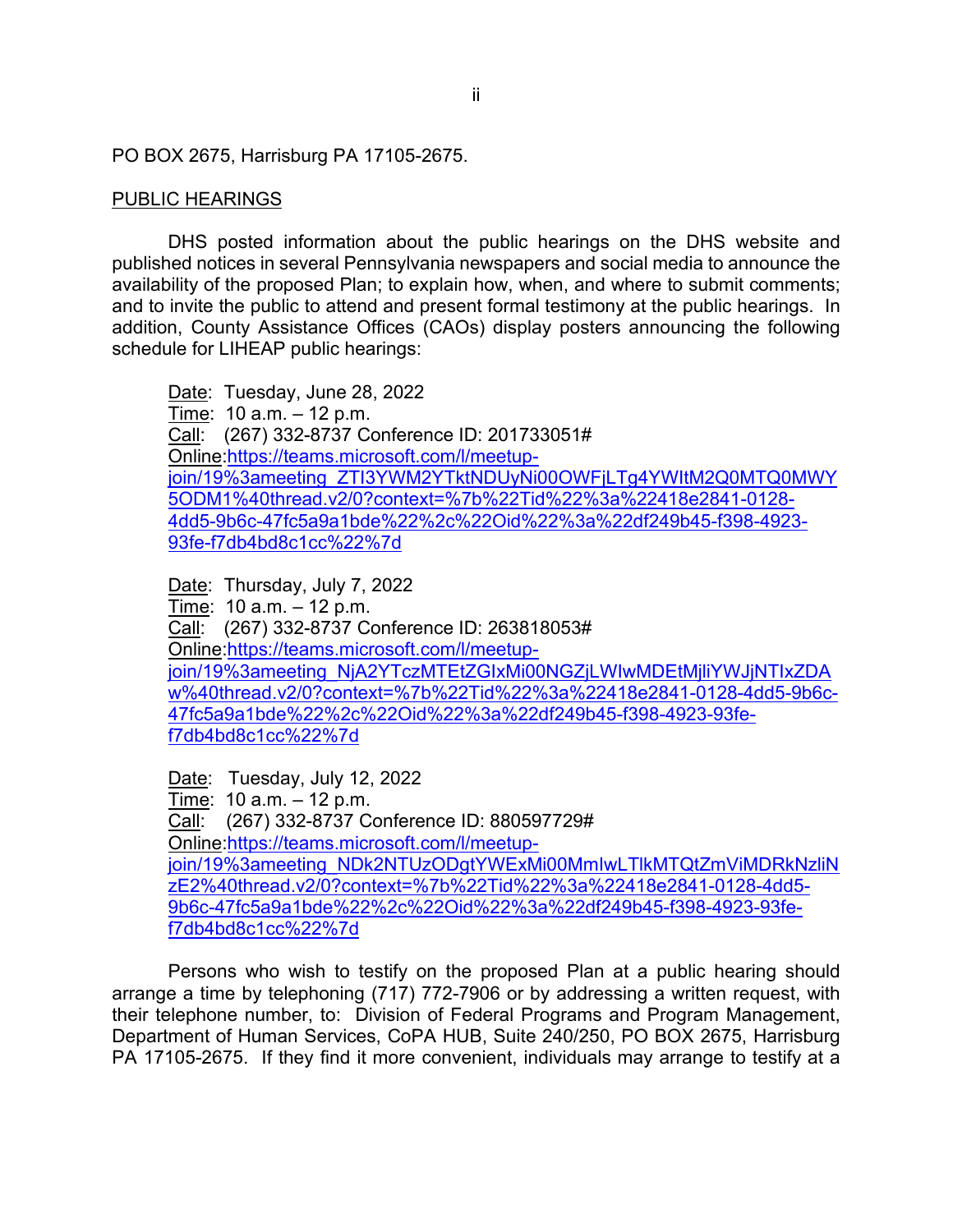public hearing by telephoning 1-866-857-7095, the LIHEAP toll-free Hotline. Persons with a hearing or speech impairment may use the Pennsylvania Telecommunications Relay Service by calling 711.

Individuals and groups who are unable or unwilling to present oral testimony at a public hearing may submit their written comments at any of the public hearings, may submit them by e-mail to [LIHEAPmail@pa.gov,](mailto:LIHEAPmail@pa.gov) or by mail to the address above before July 16, 2022.

# **POLICY CLARIFICATIONS AND PROGRAM PARAMETERS FOR FY 2023**

- Subject to the availability of funds, supplemental cash benefits may be issued to vulnerable households who qualify for a LIHEAP cash grant.

### BUDGET

DHS will be estimating a budget of \$210 million. DHS anticipates carrying forward \$12 million from FY **2022**. There is continued uncertainty regarding the availability of any leveraging funding. This results in a total budget of approximately \$222 million. Fifteen percent of the block grant will be allocated to DCED for the Weatherization Assistance Program and up to 10 percent of the block grant will be allocated for administrative costs, leaving an adjusted minimum total of 169.5 million available for LIHEAP benefits.

DHS's proposed program parameters provide for the following:

- − Income limit of 150 percent of the Federal Poverty Income Guidelines (FPIG) for the cash and crisis components;
- − Projected budget of \$169.5 million available for LIHEAP benefits;
- − Cash component
	- − Opening date of November 1, 2022;
	- − Closing date of April 7, 2023;
	- − Approximately 308,764 Cash recipients could be served;
	- − Minimum benefit amount of \$250;
	- − Maximum benefit amount of \$1000.
- − Crisis component
	- − Opening date of November 1, 2022;
	- − Closing date of April 7, 2023;
	- − Approximately 120,536 Crisis households could be served;
	- − Minimum benefit amount of \$25;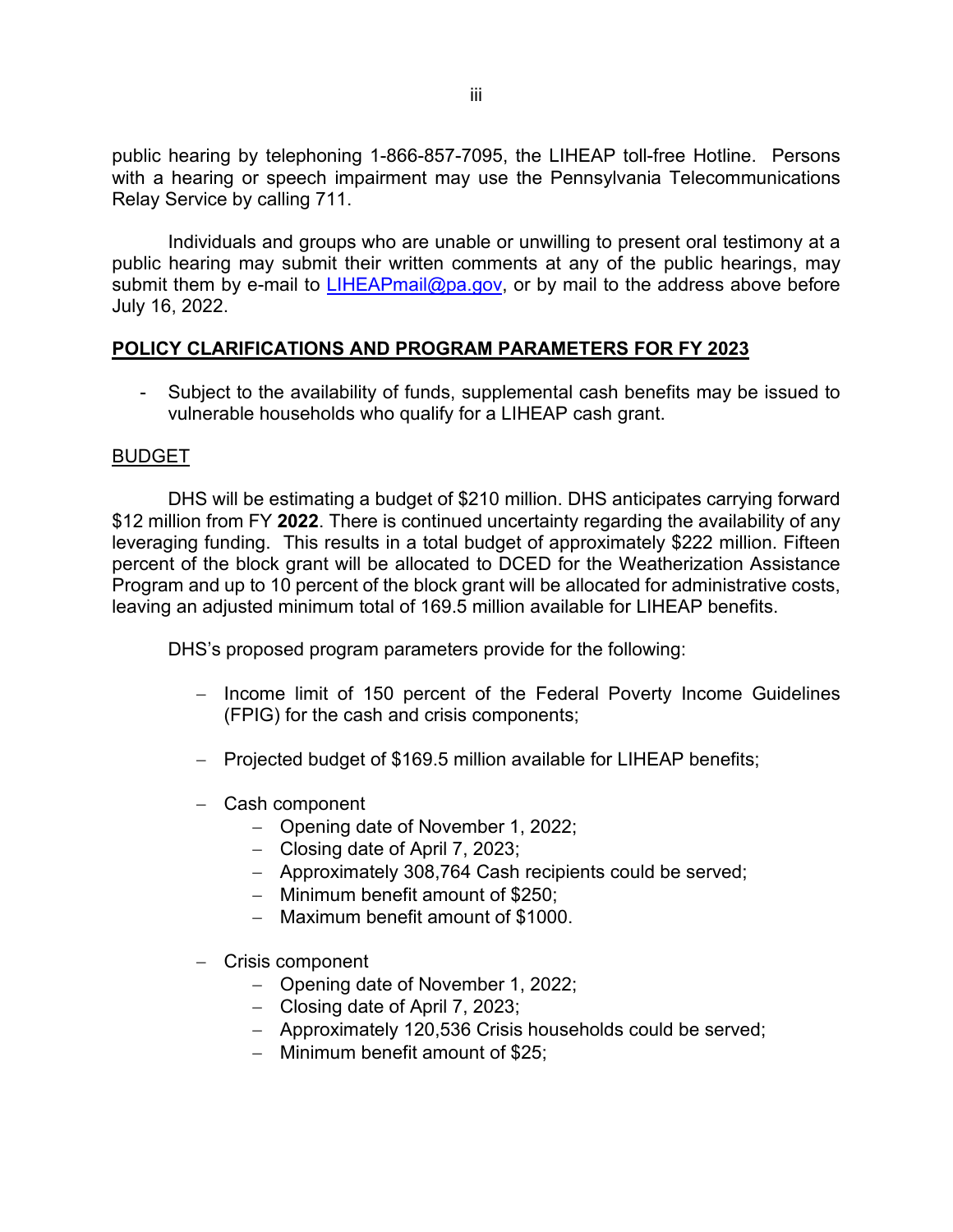− Maximum benefit amount of \$800.

If actual LIHEAP funding is more or less than estimated in the proposed Plan, DHS may increase or decrease the proposed benefit levels. Additionally, DHS reserves the right to shorten or extend the program depending on the availability of funds, increased demand, or other factors that impact the expenditures of LIHEAP funds.

DHS proposes to allocate FY **2023** block grant funds as follows:

| Cash Program       | up to 50 percent of available funds |
|--------------------|-------------------------------------|
| Crisis Program     | up to 25 percent of available funds |
| Weatherization     | 15 percent of available funds       |
| Administrative and | up to 10 percent of available funds |
| planning costs     |                                     |

The percent of funds allocated to each component may be revised, if appropriate, to reflect the actual expenditure rates for recent years and the responses to the proposed Plan.

## CASH COMPONENT BUDGET

The cash component budget and estimated number of households to be served by LIHEAP at 150 percent of the federal poverty level, after having considered the anticipated Federal LIHEAP block grant, carry-over, leveraging funds, transfer of funds for weatherization, and administrative costs, are:

### ESTIMATED HOUSEHOLDS TO BE SERVED

| <b>CASH COMPONENT BUDGET</b> | <b>HOUSEHOLDS</b> |  |
|------------------------------|-------------------|--|
| \$111 million                | \$308,431         |  |

Benefits are based on a payment matrix in which the amounts can range from \$250 to \$1000. In order to discuss benefit levels and make comparisons between them, an average Cash benefit is used, which is calculated by dividing the available funds by the number of households to be served. DHS cautions that this is not an accurate method for determining what an individual household will receive because the actual cash benefit amount is affected by a number of variables, including the number of recipients in the household and their income levels.

### INCOME LIMITS

Federal law allows states to establish eligibility for LIHEAP based on an income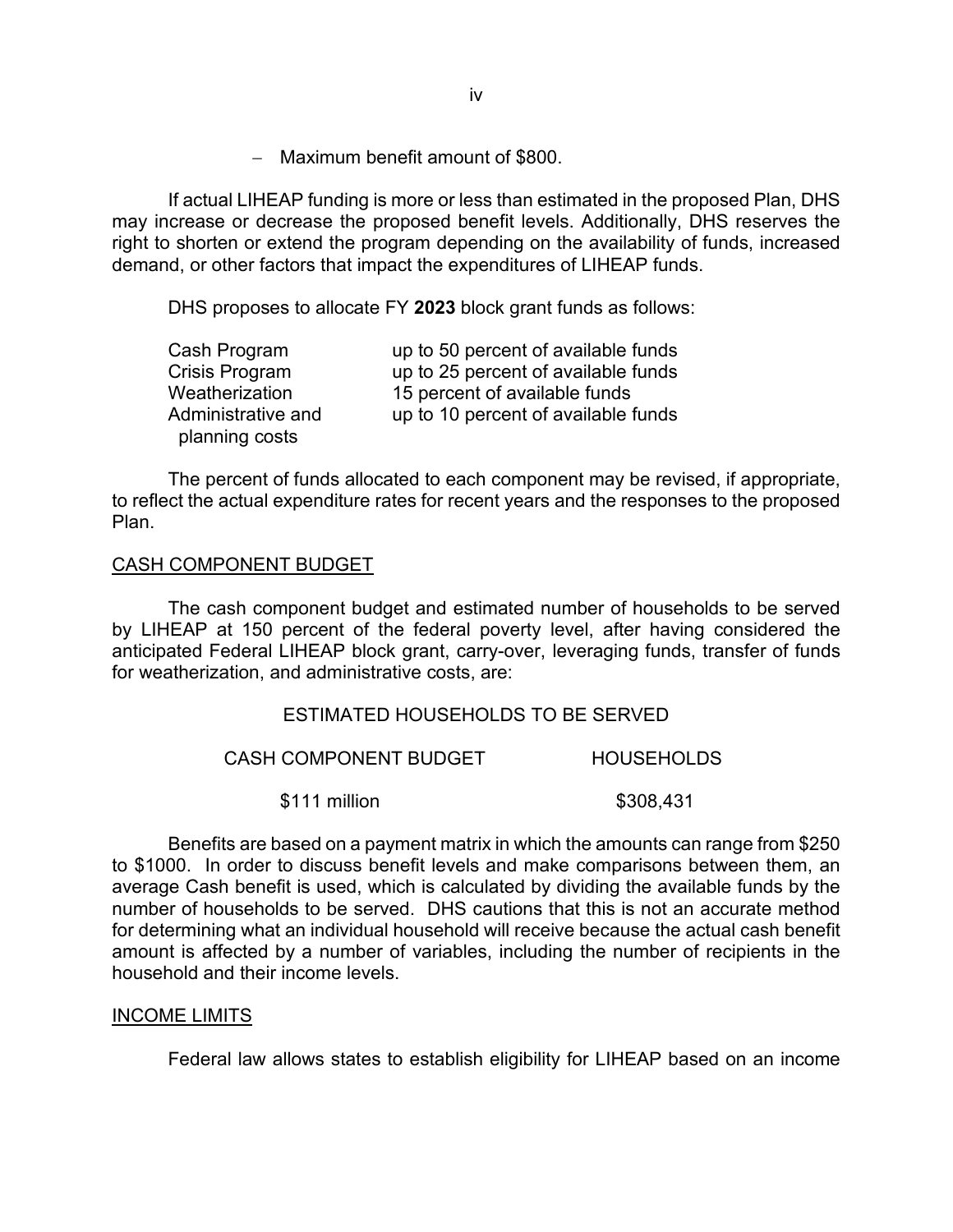limit that is no more than 60 percent of the state median income and no less than 110 percent of the FPIG as issued by the United States Department of Health and Human Services (DHHS) and published in the Federal Register. The income limits for FY **2023** will be based on the FPIG levels published on January 21, 2022. The income limits for the LIHEAP Cash and Crisis programs for FY **2022** and FY **2023** are shown below:

| <b>Household Size</b>              | FY 2022 Income Limit<br>150 Percent | FY 2023 Income Limit<br>150 Percent |
|------------------------------------|-------------------------------------|-------------------------------------|
|                                    | \$19,320                            | \$20,385                            |
| $\overline{2}$                     | \$26,130                            | \$27,465                            |
| 3                                  | \$32,940                            | \$34,545                            |
| 4                                  | \$39,750                            | \$41,625                            |
| 5                                  | \$46,560                            | \$48,705                            |
| 6                                  | \$53,370                            | \$55,785                            |
|                                    | \$60,180                            | \$62,865                            |
| 8                                  | \$66,990                            | \$69,945                            |
| 9                                  | \$73,800                            | \$77,025                            |
| 10                                 | \$80,610                            | \$84,105                            |
| For each additional person<br>add: | 6,810<br>\$                         | 7,080<br>\$                         |

DHS proposes to establish the income eligibility limit at 150 percent of the FPIGs for the Cash and Crisis components. The income eligibility limit for the weatherization component will be 200 percent of the FPIGs, as listed on page 2 of the proposed Plan.

#### MINIMUM CASH BENEFIT

Establish a minimum Cash component benefit of \$250.

### MAXIMUM CASH BENEFIT

Establish a maximum Cash component benefit of \$1000.

### MINIMUM CRISIS BENEFIT

Establish a minimum Crisis component benefit of \$25.

### MAXIMUM CRISIS BENEFIT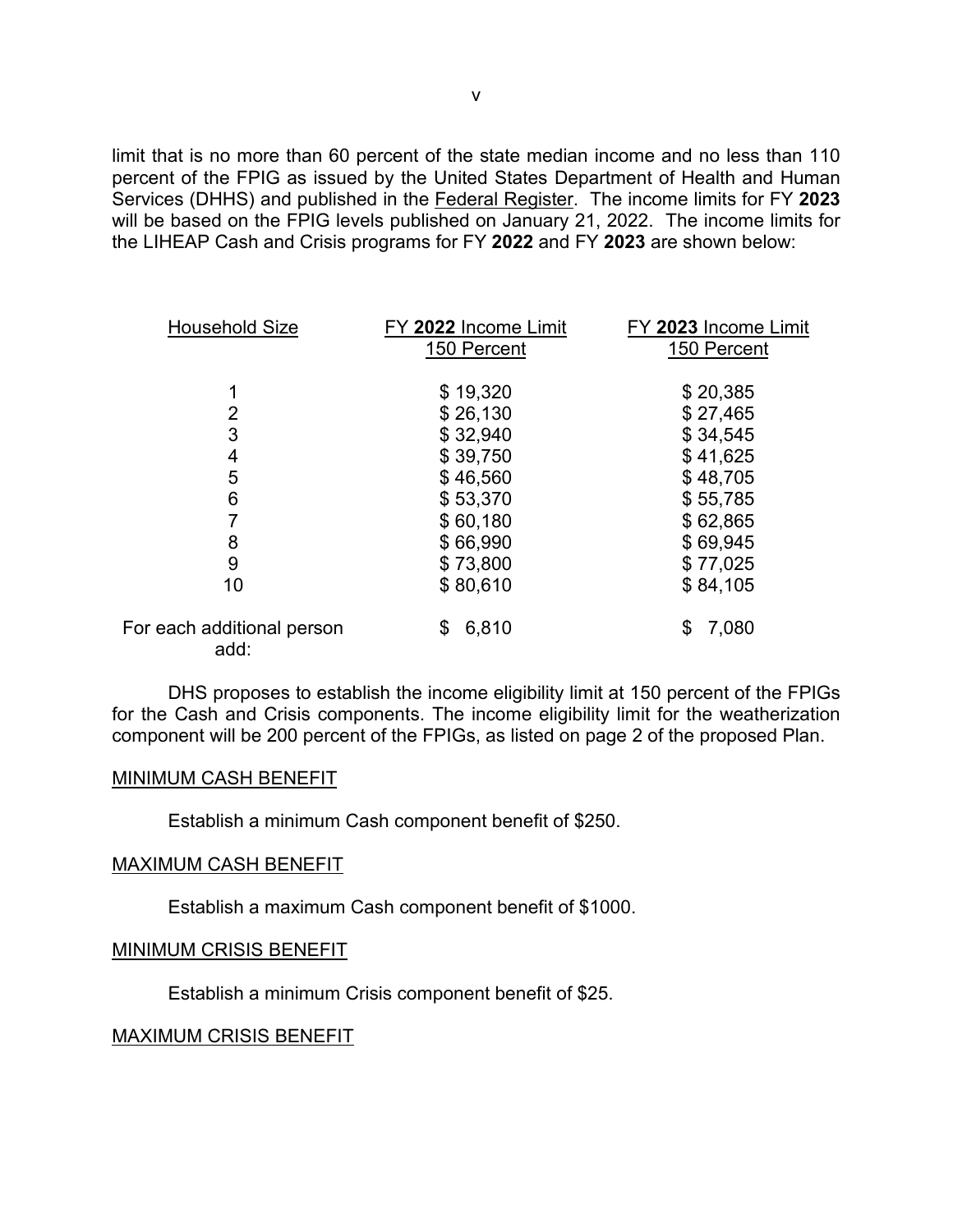Establish a maximum Crisis component benefit of \$800.

#### PROGRAM YEAR

DHS proposes to open the cash and crisis components on November 1, 2022, with a closing date of April 7, 2023. As in past years, DHS may extend or shorten the program year, depending on the availability of funds.

#### PRE-SEASON APPLICATIONS

Prior to the cash program opening date, DHS proposes to mail applications to persons who received LIHEAP benefits in the **2022-2023** program year. Clients who have applied previously through the COMPASS website will receive a postcard through the mail directing them to apply online. Applicants in select counties who have previously received LIHEAP will also receive COMPASS postcards, even if they have not previously applied through COMPASS. Paper applications are always available upon request.

#### WEATHERIZATION TRANSFER

The amount of funds allocated to DCED for the Weatherization Assistance Program will be 15 percent of Pennsylvania's federal LIHEAP block grant allocation.

#### TERMINATION PROGRAM

Depending on the availability of funding, DHS may accept termination notices from regulated utilities as proof of a crisis situation beginning February 1, 2023.

#### HEAT AND EAT INITIATIVE

To enhance participation and benefits for households enrolled in the Supplemental Nutrition Assistance Program (SNAP), and in accordance with federal requirements, DHS will issue a heating assistance benefit to SNAP households that are responsible for heating costs and have not already been approved for LIHEAP during the current program year. SNAP applicants or recipients who are homeless or living in institutions are not eligible to receive the heating assistance benefit.

Per federal SNAP regulation, receipt of a heating assistance benefit enables SNAP recipients to maximize the SNAP Standard Utility Allowance (SUA). Households receiving the heating assistance benefit that are recipients of SNAP will receive the highest SNAP SUA. Using the highest allowable SUA in the SNAP benefit calculation may significantly increase SNAP benefits for many households. The annual heating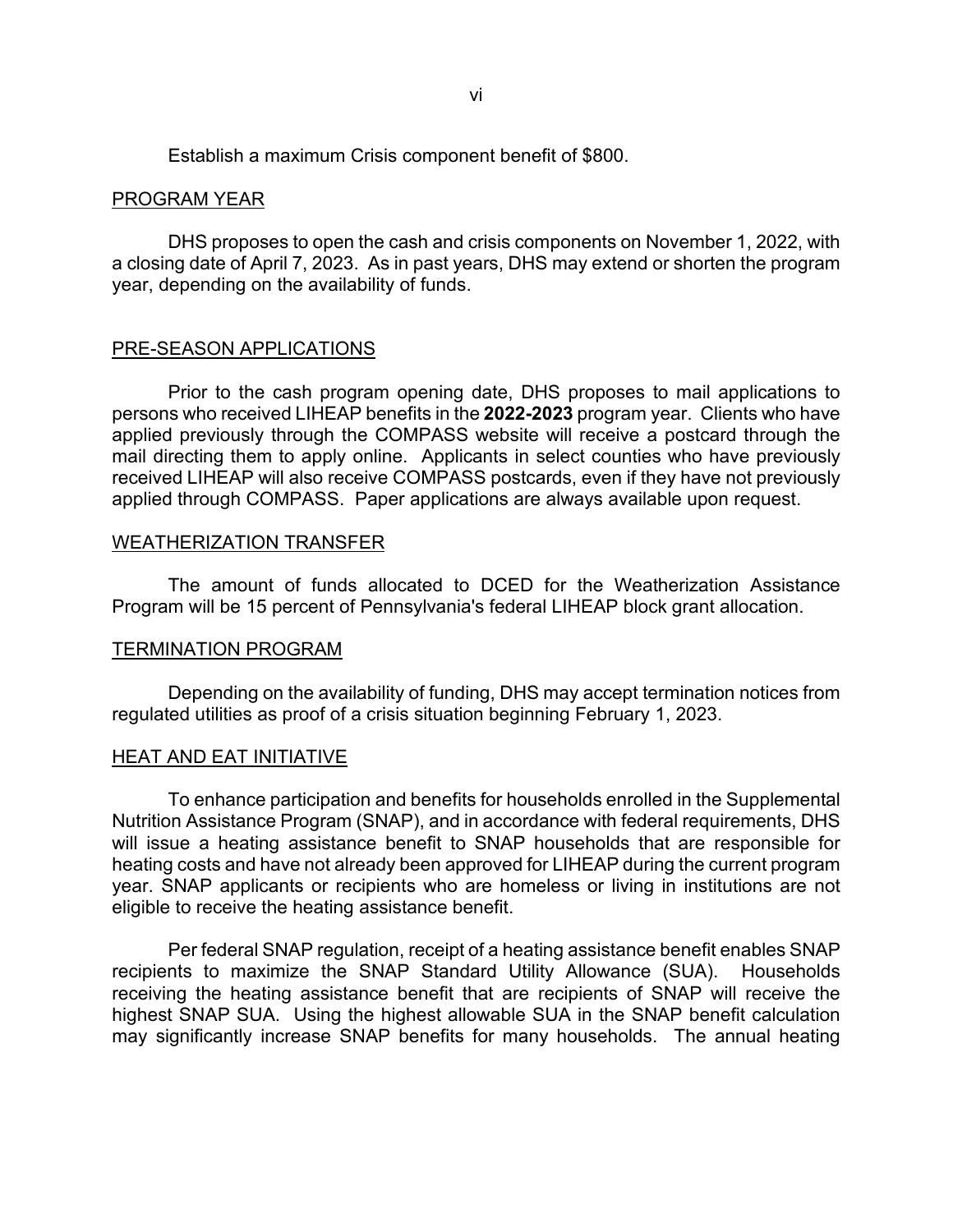assistance benefit will qualify the household for the maximum SNAP SUA for the current federal fiscal year.

### **DEPARTMENT OF HUMAN SERVICES/DEPARTMENT OF COMMUNITY AND ECONOMIC DEVELOPMENT CRISIS INTERFACE PROJECT**

The DHS /DCED Crisis Interface Project, implemented with the FY 1993 program year, will continue.

Under this LIHEAP crisis program integration, a portion of the LIHEAP funds allocated for weatherization will be used to provide emergency repairs to resolve LIHEAP crises. The following types of crises are included: furnace replacement; the repair of a heating system; the repair of gas or other fuel lines; the replacement of an unrepairable heating system; the repair of broken windows (if necessary to ensure the effectiveness of other repairs or improvements); and pipe-thawing services. Specific DCED responsibilities include addressing the crisis situation within 48 hours, or 18 hours if the situation is considered to be life-threatening or health-threatening.

LIHEAP households with weather-related emergencies will be eligible to receive more expensive types of services provided through the DHS/DCED Crisis Interface Project. Applicants must apply through their CAOs or crisis contractor, where applicable, who is then responsible for determining LIHEAP eligibility and for identification of the type of crisis and service needed. At this point, DHS will either take steps to directly alleviate the crisis, or will refer the crisis to the local weatherization office for resolution. This will include a home visit for an evaluation as to the service needed to resolve the crisis and an assessment for weatherization services, if not previously provided.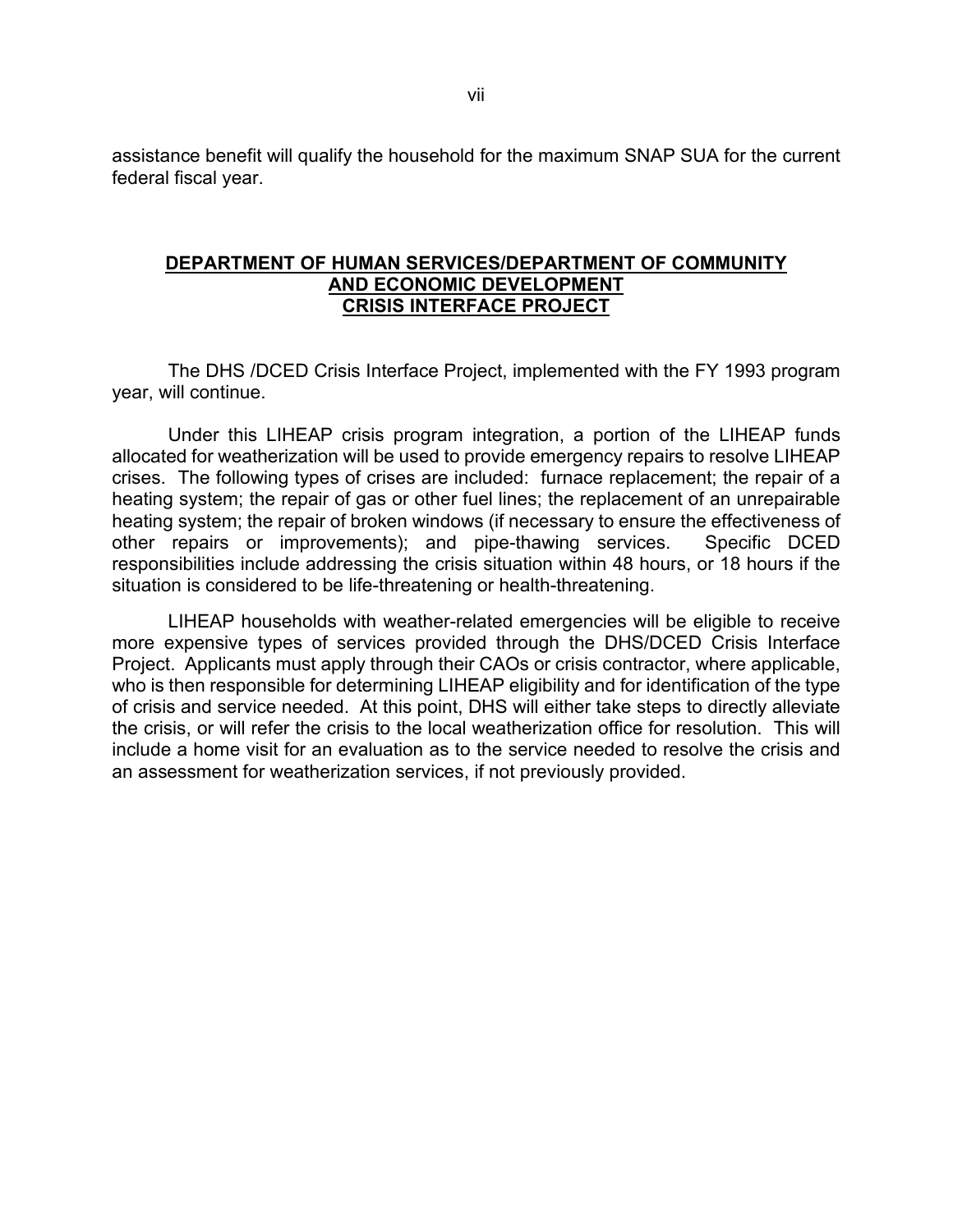### THE LOW-INCOME HOME ENERGY ASSISTANCE PROGRAM

### FY **2023** PROPOSED STATE PLAN

#### ASSURANCES

The Governor of Pennsylvania has authorized the Secretary of Human Services to apply and reapply for federal funds under the Low-Income Home Energy Assistance Program (LIHEAP) (42 U.S.C. Section 8621 et seq.), and to develop, approve and submit to the federal government all State Plans and other related documents as may be necessary for the Commonwealth to obtain available funds to administer the program.

In accordance with the Low-Income Home Energy Assistance Act of 1981 (the Act) (Pub. L. 97-35), as amended by the Human Services Reauthorization Act of 1984 (Pub. L. 98-558), the Human Services Reauthorization Act of 1986 (Pub. L. 99-425), the Augustus F. Hawkins Human Services Reauthorization Act of 1990 (Pub. L. 101-501), the National Institutes of Health Revitalization Act of 1993 (Pub. L. 103-43), the Low-Income Home Energy Assistance Amendments of 1994 (Pub. L. 103-252), the Coats Human Services Reauthorization Act of 1998 (Pub. L. 105-285), the Energy Policy Act of 2005 (Pub. L. 109-58), and codified in the United States Code at 42 U.S.C. § 8621-8630 (2008), the Commonwealth of Pennsylvania, through its Department of Human Services (DHS), submits this State Plan for operating the cash and crisis components of LIHEAP and will carry out the federal requirements contained in Section 2605(b) of the Act, as amended.

#### 1. Allotment of Funds

In accordance with 42 U.S.C.  $\S$  8624(c)(1)(C), as amended, Pennsylvania will use the available funds to assist eligible households to meet the costs of home heating energy and will make payments only as specified within the Plan.

Funds will be allocated based on the following percentages:

| Cash program       | up to 50 percent of available funds |
|--------------------|-------------------------------------|
| Crisis program     | up to 25 percent of available funds |
| Weatherization     | 15 percent of available funds       |
| Administrative and | up to 10 percent of available funds |
| planning costs     |                                     |

Adjustments within the maximums will be made as needed but will not exceed 100 percent of available funds.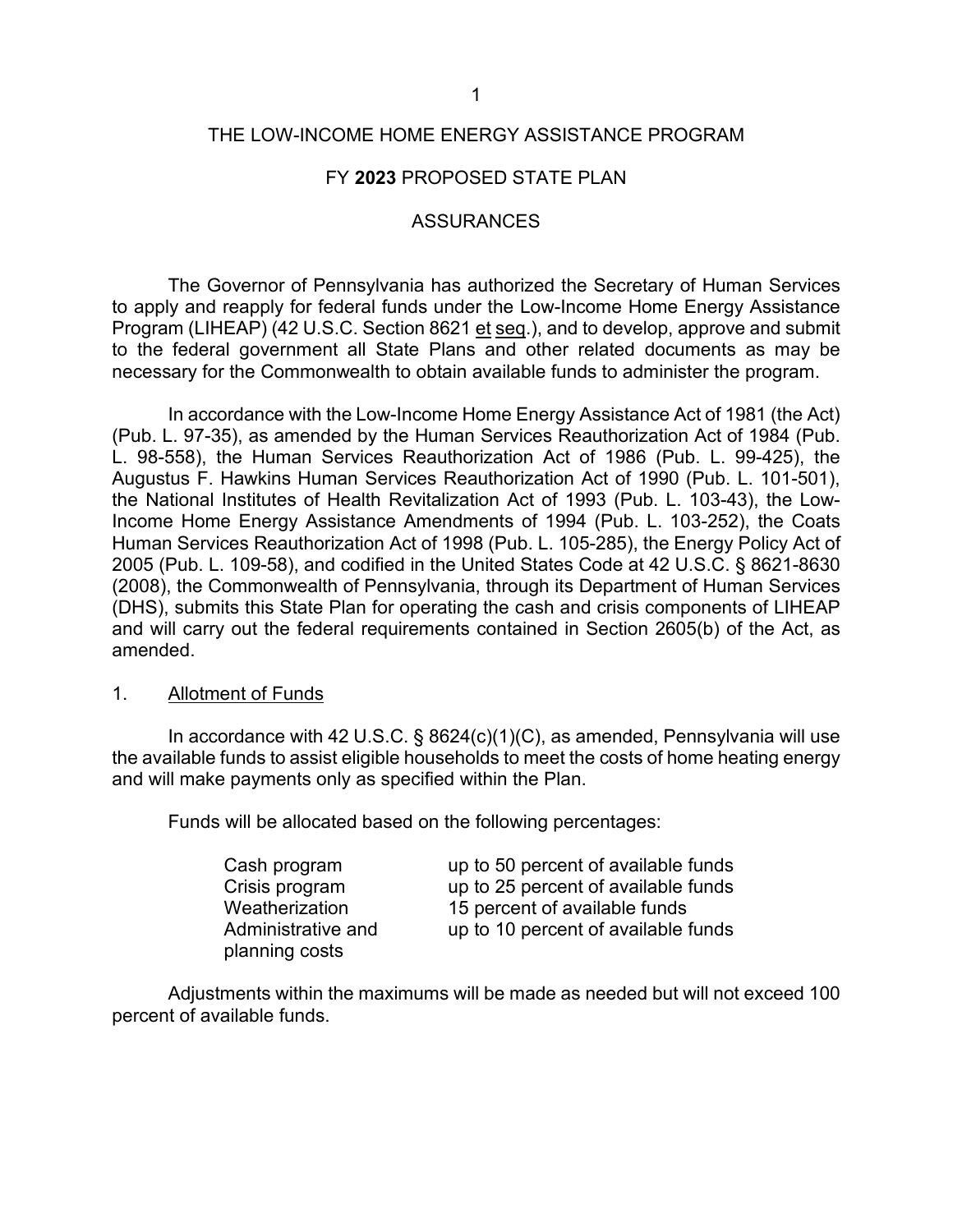## 2. Eligible Households

In accordance with 42 U.S.C. § 8624(b)(2), as amended, Pennsylvania will make payments to, or on behalf of, households whose gross annual incomes are equal or less than the established percentage of the poverty level for the FY 2022 program, based on the Federal Poverty Income Guidelines published on January 21, 2022, by the United States Department of Health and Human Services (DHHS).

Income limits for households to qualify for LIHEAP cash, crisis, and weatherization benefits are as follows:

| Household                       | Cash & Crisis       | Weatherization      |
|---------------------------------|---------------------|---------------------|
| <b>Size</b>                     | 150 Percent of FPIG | 200 Percent of FPIG |
|                                 |                     |                     |
|                                 | \$20,385            | \$27,180            |
| 2                               | 27,465              | 36,620              |
| 3                               | 34,545              | 46,060              |
| 4                               | 41,625              | 55,500              |
| 5                               | 48,705              | 64,940              |
| 6                               | 55,785              | 74,380              |
|                                 | 62,865              | 83,820              |
| 8                               | 69,945              | 93,260              |
| For each additional person add: | \$7,080             | \$9,440             |

# 3. Public Education

In accordance with 42 U.S.C. § 8624(b)(3), as amended, Pennsylvania will conduct public education activities to assure that eligible households, especially the elderly and disabled, and households with high home energy burdens are aware of assistance available under this Plan and that all applicant households have geographic access to application sites. Funds will be designated for public education activities as determined appropriate by the Secretary of DHS.

Pennsylvania will inform individuals, groups, and families about LIHEAP through mass mailings, notices to the media, brochures, posters, and through voluntary and religious organizations.

Additional public education activities will include the following:

- Provision of reproducible public education materials to utility companies and fuel vendors, upon request, for use in such ways as bill messages.
- Applications with return, pre-stamped envelopes mailed to homebound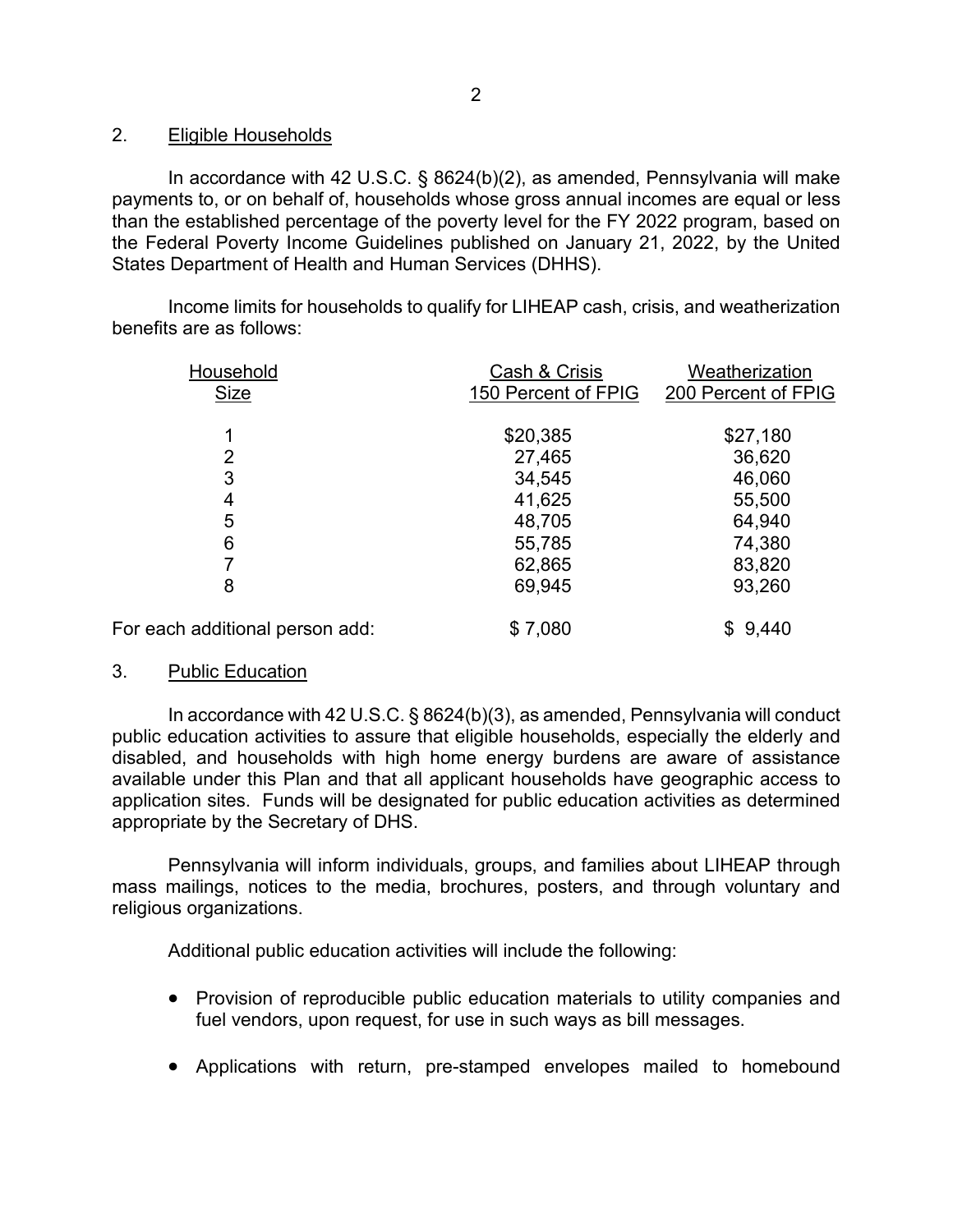individuals who need help in applying for benefits.

- Provision of applications for LIHEAP benefits to utility companies, fuel vendors, and community-based agencies, such as Area Agencies on Aging and Community Action Agencies, for distribution to prospective LIHEAP applicants.
- Provision of publicity materials to the Area Agencies on Aging directly and through the Department of Aging to inform the elderly population of LIHEAP benefits and requirements.
- Provision of information to persons with disabilities about the availability of energy-related assistance from advocacy groups working on their behalf.
- Provision of public education materials in Spanish. Translation services are available in Chinese, Vietnamese, Russian, Cambodian and other languages.
- Provision of brochures, which describe LIHEAP benefits and requirements to County Assistance Offices (CAOs) for distribution to public assistance applicants and recipients.
- Provision of publicity materials to other state and local government offices.
- Provision for the most effective use of statewide and local resources in the public education effort through maximum use of appropriate agencies and networks.

# 4. Coordination with Other Energy-Related Programs

In accordance with 42 U.S.C. § 8624(b)(4), as amended, Pennsylvania has coordinated the planning process for the development of the State Plan with the following agencies:

- The Department of Community and Economic Development (DCED), which is the designated agency for weatherization programs under Title IV of the Energy Conservation and Production Act;
- The Department of Aging;
- Agencies represented on the LIHEAP Advisory Committee (LAC), including the American Association of Retired Persons, Pennsylvania Council on Aging, Community Legal Services, DCED, Pennsylvania Utility Law Project, Utility Emergency Services Fund, Dollar Energy Fund, Energy Coordinating Agency,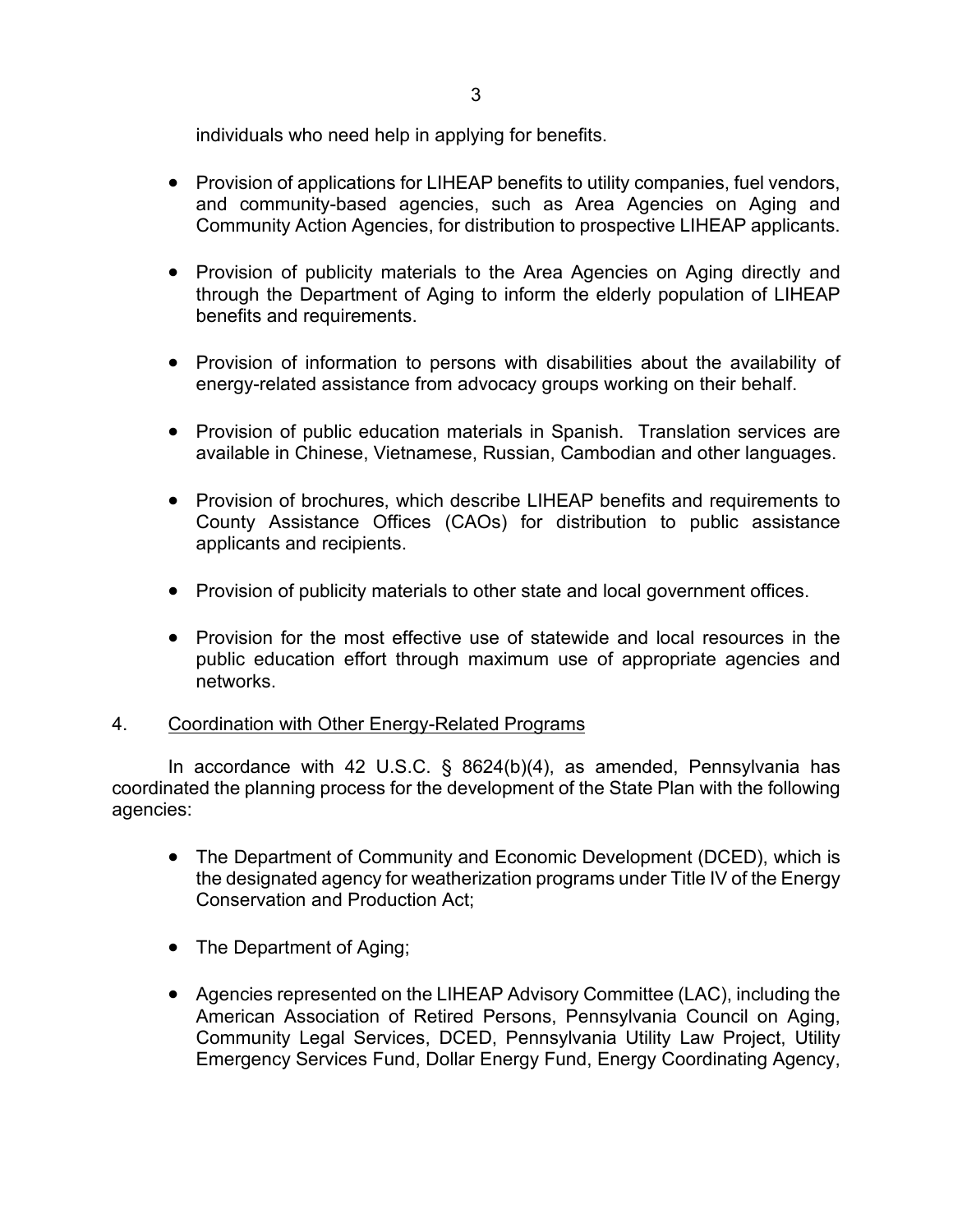Community Action Association of Pennsylvania, County Welfare Rights Representatives, Office of Consumer Advocate, Pennsylvania Petroleum Marketers & Convenience Store Association, Energy Association of Pennsylvania, Pennsylvania Rural Electric Association, Public Utility Commission (PUC), and the Allegheny County Department of Human Services.

### 5. Highest Benefits to Neediest Households

In accordance with 42 U.S.C. § 8624(b)(5), as amended, Pennsylvania will provide, in a timely manner, that the highest level of assistance will be furnished to those households that have the lowest income and the highest energy costs in relation to income, taking into account household size, fuel type, and heating region. For weatherization services and the resolution of crises, the specific needs and the cost of such needs are considered in determining the level of assistance. Pennsylvania will not differentiate between households with incomes that do not exceed the established percent of the poverty level for the FY **2023** program and households in which one or more individuals are receiving Temporary Assistance for Needy Families, Supplemental Security Income, Supplemental Nutrition Assistance Program, or payments under Section 306 of the Veterans' and Survivors' Pension Improvement Act of 1978.

### 6. Participation of Local Administering Agencies

In accordance with 42 U.S.C. § 8624(b)(6), Pennsylvania has designated local administrative agencies to carry out the provisions of this Plan and has given special consideration to local agencies that were receiving federal funds under any low-income energy assistance or weatherization program. Pennsylvania has determined that the designated agencies meet program and fiscal requirements established by the State.

DHS administers the provision of Cash benefits and its outreach efforts, with the exception of specialized outreach to the elderly to be performed by the Department of Aging.

DHS administers its energy crisis component; utilizing CAOs, Community Action Agencies, and other local agencies with experience in managing energy crisis programs under the Low-Income Home Energy Assistance Act of 1981, or with experience in assisting low-income individuals and the capacity to undertake a timely and effective energy crisis intervention program.

### 7. Home Energy Suppliers' Requirements

In accordance with 42 U.S.C. § 8624(b)(7), as amended, Pennsylvania will pay LIHEAP benefits for eligible households directly to home energy suppliers, except when a supplier refuses to participate, or a supplier has been removed from the list of participating vendors.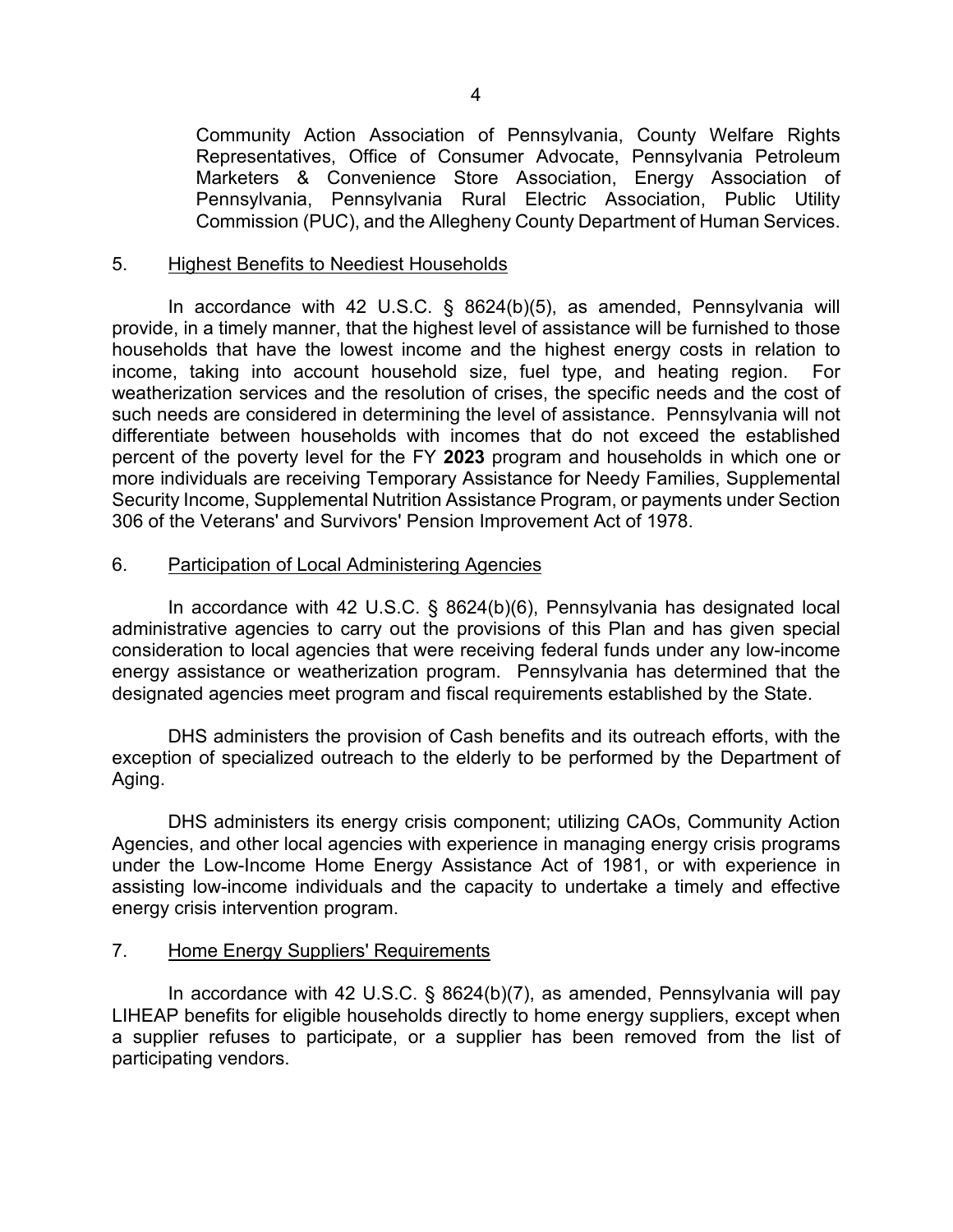Pennsylvania will make payments only to those home energy suppliers who sign a standard vendor agreement. **EXCEPTION:** Occasionally a vendor will provide service one time only. In these instances, DHS will attempt to secure a signed agreement. However, payment will not be made until after Crisis service has been rendered.

## 8. Equitable Treatment of Renters and Owners

In accordance with 42 U.S.C. § 8624(b)(8), as amended, Pennsylvania will treat owners and renters equitably. The application requirements for Cash, Crisis and Weatherization benefits apply equally to both owners and renters and will not be limited to the categorically eligible.

### 9. Administrative and Planning Costs

In accordance with 42 U.S.C. § 8624(b)(9), as amended, Pennsylvania's total estimated planning and administrative costs will not exceed 10 percent of the total LIHEAP funding appropriated, of which none will be transferred to any other block grant. Any administrative and planning costs in excess of 10 percent of Pennsylvania's total allocation, should they be incurred, would be paid from non-federal sources.

Pennsylvania is defining any costs associated with system-related upgrades and enhancements as program costs and not administrative costs. Therefore, any systemrelated expenditures would not be counted toward the ten percent allotted for administrative costs. Pennsylvania will not spend more than two percent of the total LIHEAP funding appropriated for system upgrades and enhancements.

### 10. Monitoring and Audit

In accordance with 42 U.S.C. § 8624(b)(10), as amended, Pennsylvania will provide fiscal control and fund accounting procedures as necessary to assure the proper disbursement of funds, which includes monitoring payments and an annual audit of Pennsylvania's expenditures.

Application Monitoring Procedures: All applications approved at the local agency level must pass computerized eligibility checks before payment is made.

The computerized checking process includes:

- a. Check for duplicate Social Security Numbers in existing DHS systems;
- b. Verify Social Security Numbers, Social Security benefit amounts, and death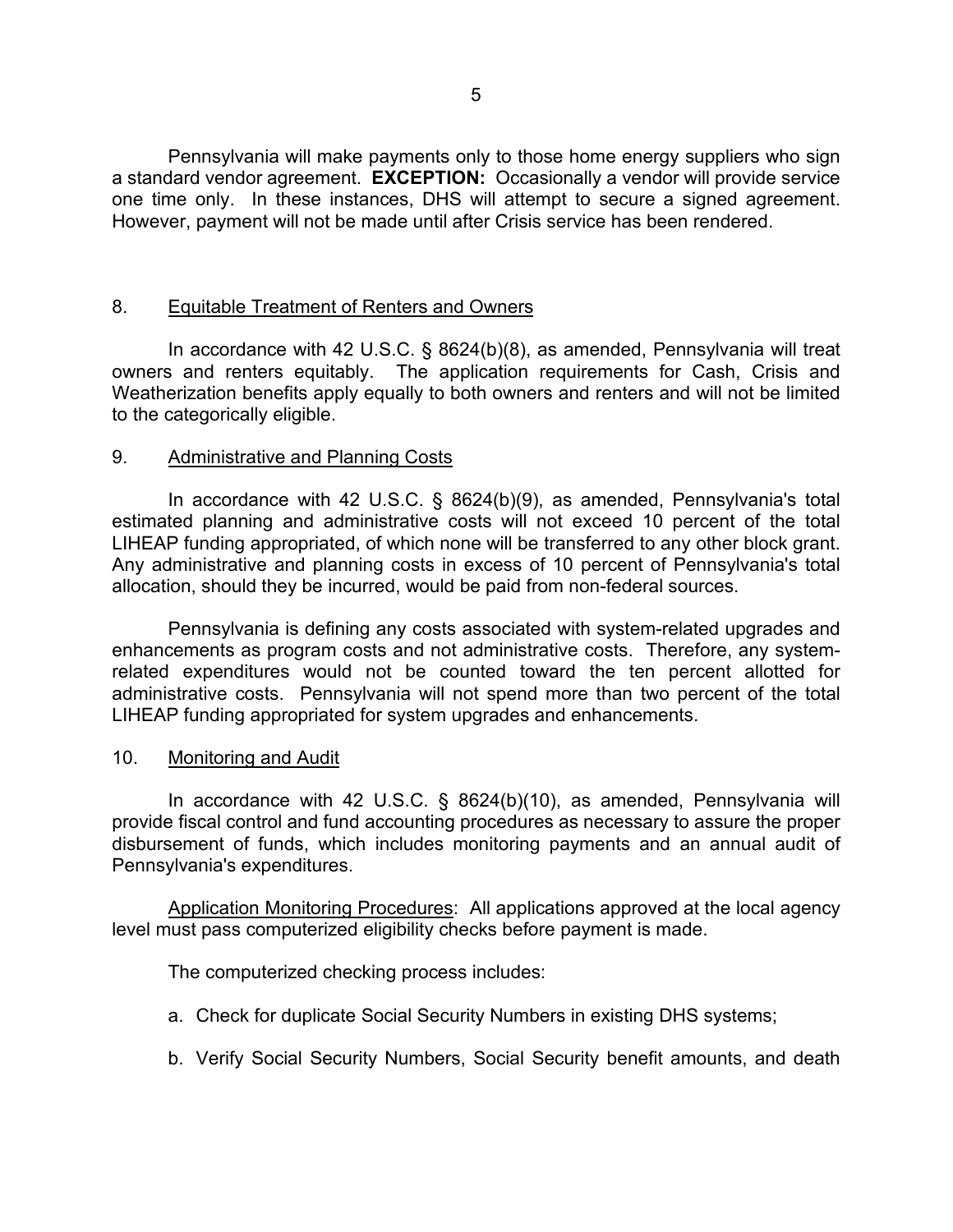information through data exchange with the Social Security Administration;

- c. Verify Supplemental Security Income payments through the State Data Exchange;
- d. Check for criminal information on all household members through data exchange with the Commonwealth Judicial Information System;
- e. Check tax information concerning earned or unearned income through data exchange with the Internal Revenue Service;
- f. Check on family size and income;
- g. Check for Cash payment above \$1000;
- h. Check for Crisis payment below \$25;
- i. Check for total Crisis payment above \$800;
- j. Determination of payment;
- k. All fields must contain acceptable established elements (characters or numbers);
- l. All required fields must be completed.

Agency Monitoring Procedures: The first step of the agency's monitoring strategy begins at the CAO and Processing Center (PC).

- Agency staff members, involved in determining LIHEAP eligibility are mandated to participate in weekly Knowledge Reinforcement Sessions. Each LIHEAP Knowledge Reinforcement Session is six to seven slides in length with five questions which must be answered correctly in order to complete the session. The sessions reinforce policy and procedural issues that are error prone, based on monitoring findings.
- Agency supervisors complete reviews of LIHEAP applications using a review tool designed to guide the reviewer and accumulate meaningful statewide results. Agency Supervisors and Managers as well as staff in the Office of Income Maintenance (OIM) Bureau of Program Evaluation (BPE) and their selected contractor monitor the results of the supervisor reviews to identify trends and implement corrective actions.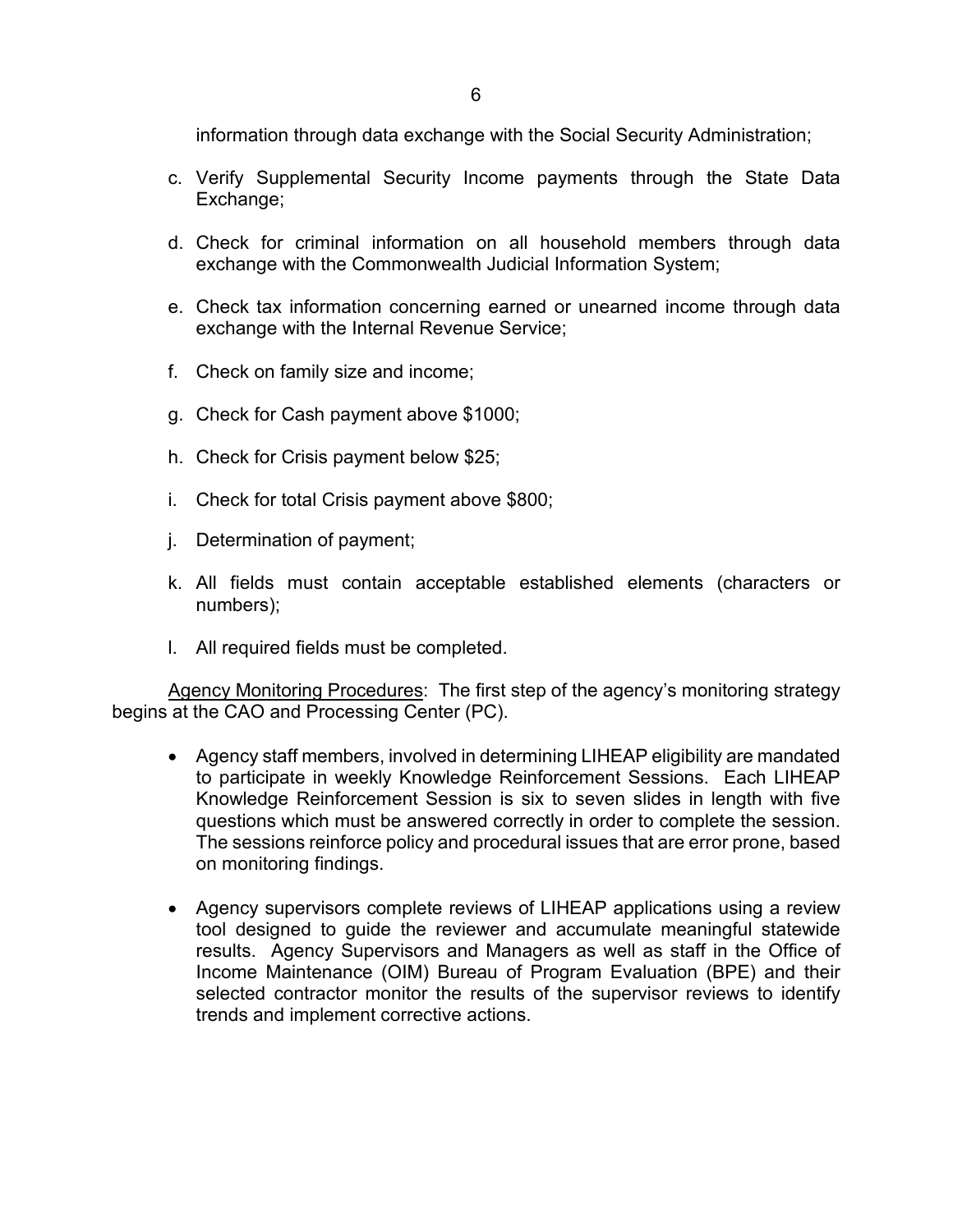- Electronic conferences are held initially weekly then biweekly or monthly to provide the counties with real-time system, policy and operational updates that impact the LIHEAP workflow. The calls also provide a means for agency offices to get answers to questions or resolutions to issues encountered.
- Both the agencies and the monitoring staff communicate with the OIM Bureau of Policy through the LIHEAP Training and Policy mailbox to address questions and issues on a daily basis as they arise. The shared responses ensure a uniform interpretation and consistent application of regulations throughout the agency.

For the second step of the agency's monitoring, BPE coordinates the annual LIHEAP monitoring reviews of CAOs, PCs, and Crisis Contractors based on a two-year schedule for the CAOs. Additional agencies are reviewed as needed based on extenuating circumstances and the recommendation of the OIM Bureau of Operations. LIHEAP reviews are completed by a field-based monitoring team. Monitoring activities include:

- Evaluation of eligibility and benefit determination and corrective action implementation through LIHEAP application reviews and on-site visits.
- Evaluation of crisis interface through DCED local agencies.
- Selection of over 2,500 LIHEAP applications for review which are randomly selected through data mining techniques. Also selected is a statistically valid random sample. The number of cases selected is consistent for each year of review.
- The use of independent audit agency reviews to reduce potential bias in the monitoring process.
- Investigation and appropriate and timely escalation of information that suggests potential misuse, misrepresentation, or abuse.
- Issuance of preliminary and updated performance reports to agencies to provide relevant data on accuracy and the composition of findings at both the county level and state level.
- Development of corrective action plans based on the findings from the monitoring team. The plans are implemented by OIM and monitored for compliance by BPE.
- Development and implementation of year-round program changes to increase program accuracy and integrity through collaboration with other bureaus.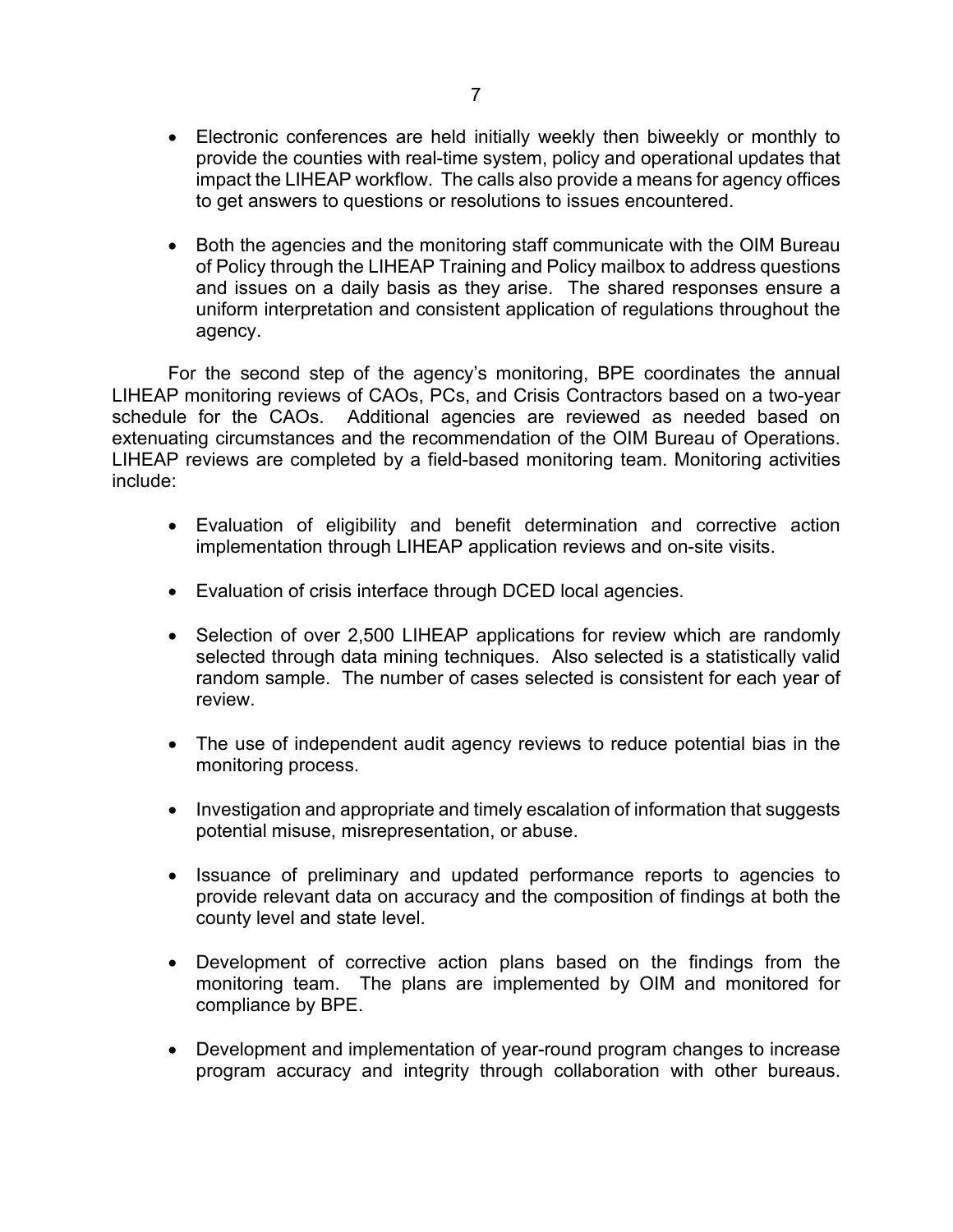• Development and implementation of special testing to ensure compliance with anticipated federal policy revisions.

Additional monitoring procedures include the following:

- The Office of Administration's Bureau of Financial Operations provides OIM with technical assistance and conducts performance audits of specific CAOs and crisis contractors, as needed, to resolve systemic problems.
- Controls are built into the PROMISe™ system which vendors use to bill for LIHEAP Crisis claims to ensure the vendors bill for valid Crisis requests and are paid the amount they are authorized to receive.
- The vendor unit assists heating vendors by answering questions, helping to file Crisis claims in PROMISe™, and reviewing vendor transactions.
- Executive Staff from the OIM Bureaus of Policy, Program Support, and Program Evaluation meet on a bi-weekly basis to discuss LIHEAP and all issues and topics pertinent to the program.
- CAO supervisors review direct pay authorizations to ensure that the budgets are being authorized correctly and accurately.
- The Comptroller's Office reviews the weekly LIHEAP vouchers for any questionable payments and works with OIM to ensure all payments issued to households are correct.
- The field monitoring team conducts reviews of LIHEAP vendors to ensure compliance with the DHS LIHEAP Vendor Agreement, focusing on the following areas:
	- $\circ$  Compliance with DHS Information Requirements
	- o Proper and Accurate completion of the Vendor Agreement
	- o Timeliness of Crisis delivery
	- o Application of LIHEAP benefit in accordance with vendor agreement and DHS Policy
	- o Proper handling of LIHEAP refunds
	- o Record Retention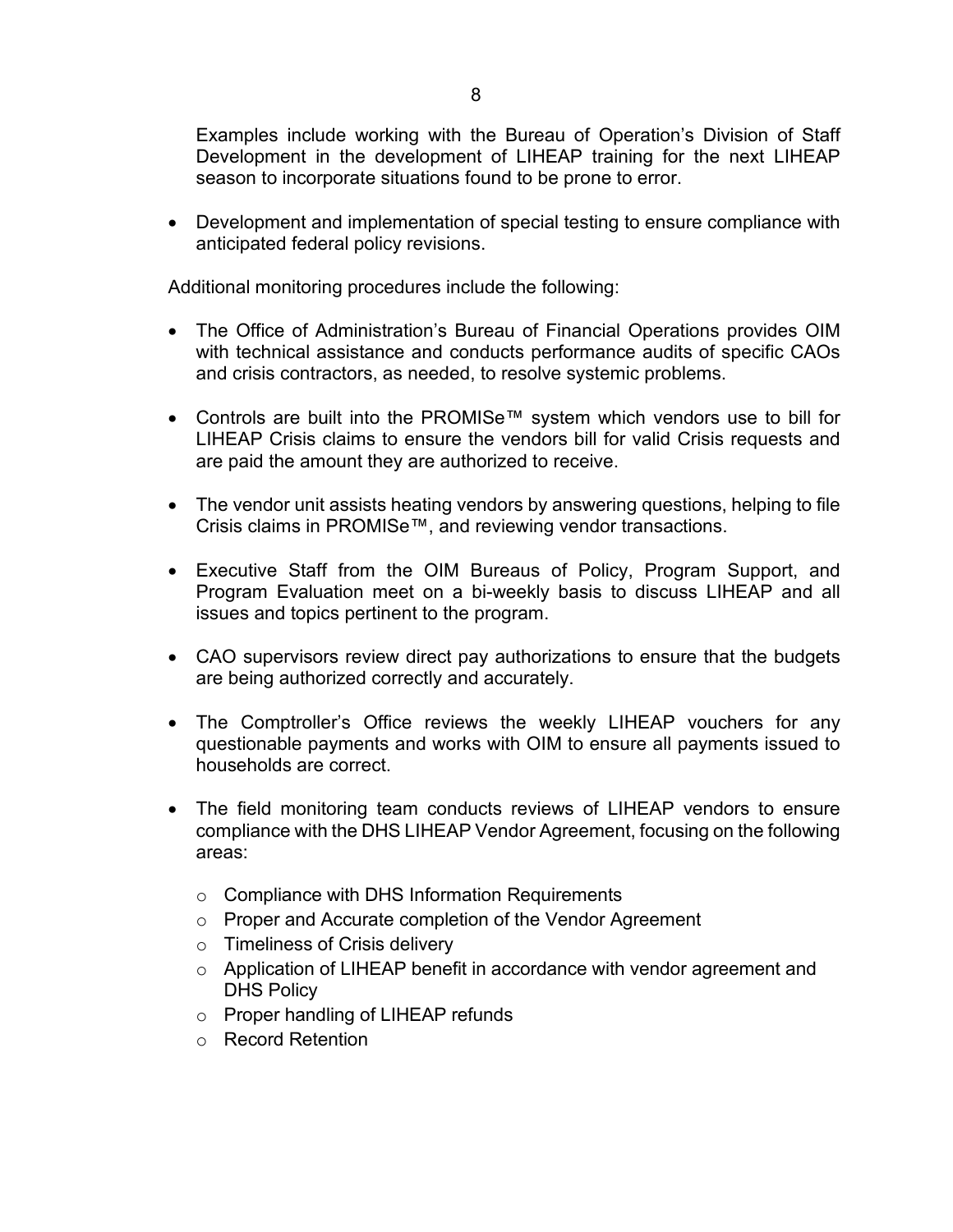Audit Procedures: Pennsylvania agrees, in accordance with 42 U.S.C. § 8624(e), to a financial and compliance audit by an independent agent annually, according to the Comptroller General's standards.

A copy of the audit will be submitted within 30 days after completion of the audit to the Governor, the General Assembly, and the Secretary of DHHS. The audit report will also be made available to the public on a timely basis.

## 11. Federal Investigation

In accordance with 42 U.S.C. § 8624(b)(11), Pennsylvania will permit and cooperate with federal investigations undertaken in accordance with 42 U.S.C. § 8627.

### 12. Public Participation

In accordance with 42 U.S.C. § 8624(b)(12), as amended, Pennsylvania provided for timely and meaningful public participation in the development of the Plan as follows:

- A notice was published in several Pennsylvania newspapers and social media announcing the public hearings schedule and the availability of the proposed Plan for public comment. This information was also posted on the DHS website.
- The LAC advised the Secretary of DHS on the administration of the LIHEAP block grant, including a review of the proposed Plan and recommendations on the Plan. Members of the Advisory Committee are appointed by the Secretary of DHS and represent consumer and advocacy interests, service providers, fuel associations, and other concerned citizens of the Commonwealth.
- Area Agencies on Aging, legal services groups, fuel and utility associations, community action agencies, and members of the LAC are made aware of the availability of the proposed and final Plans on the DHS website. In addition, copies of the Plan are available upon written request to Division of Federal Programs and Program Management, Department of Human Services, CoPA HUB, Suite 240/250, PO BOX 2675, Harrisburg PA 17105-2675.
- In accordance with 42 U.S.C. § 8624(a)(2), public hearings on the FY **2023** LIHEAP proposed State Plan will be held as follows:

| Date:   | Tuesday, June 28, 2022                   |
|---------|------------------------------------------|
| Time:   | 10 a.m. $-$ 12 p.m.                      |
| Call:   | (267) 332-8737 Conference ID: 201733051# |
| Online: | https://teams.microsoft.com/l/meetup-    |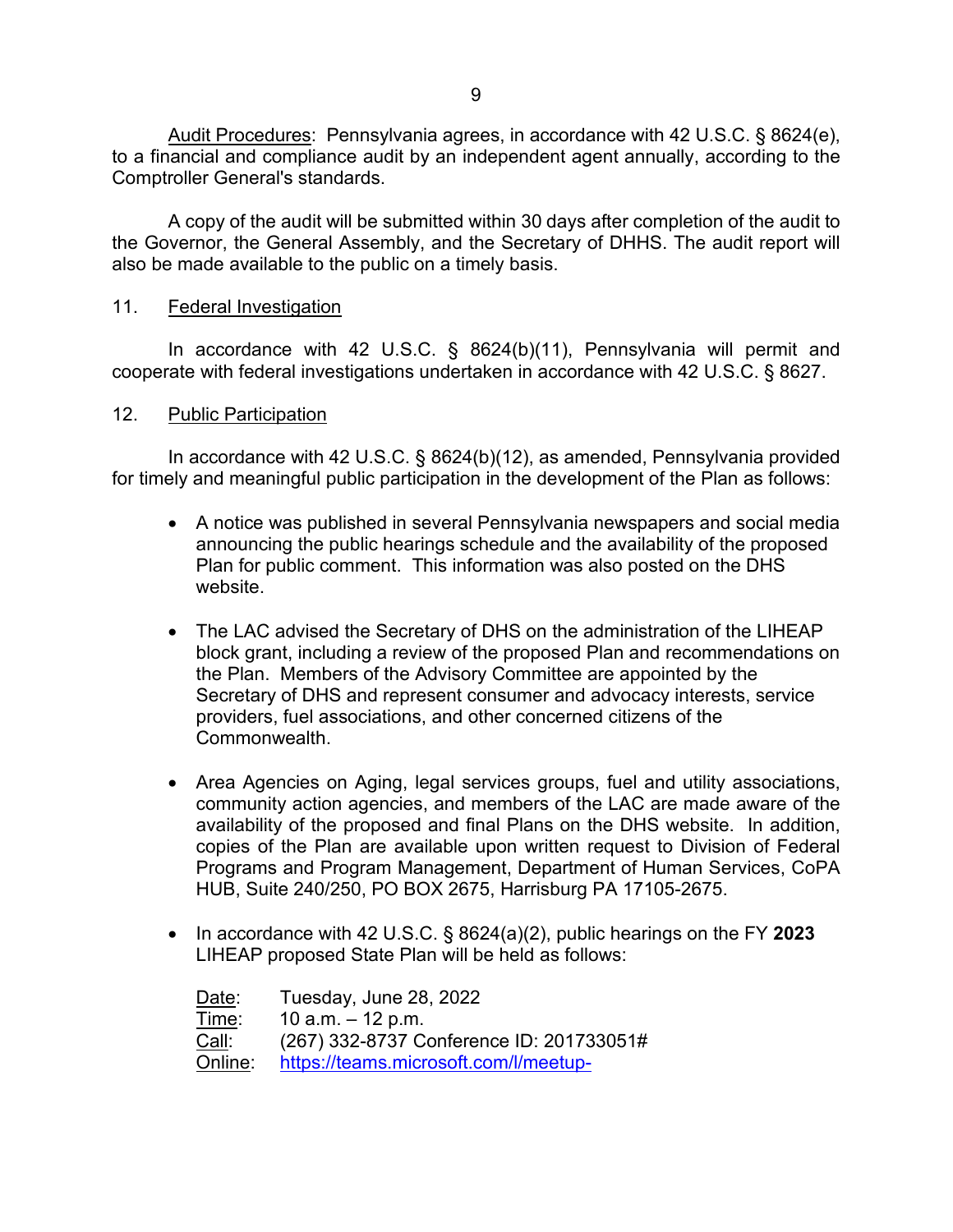[join/19%3ameeting\\_ZTI3YWM2YTktNDUyNi00OWFjLTg4YWItM2Q0MTQ0M](https://teams.microsoft.com/l/meetup-join/19%3ameeting_ZTI3YWM2YTktNDUyNi00OWFjLTg4YWItM2Q0MTQ0MWY5ODM1%40thread.v2/0?context=%7b%22Tid%22%3a%22418e2841-0128-4dd5-9b6c-47fc5a9a1bde%22%2c%22Oid%22%3a%22df249b45-f398-4923-93fe-f7db4bd8c1cc%22%7d) [WY5ODM1%40thread.v2/0?context=%7b%22Tid%22%3a%22418e2841-](https://teams.microsoft.com/l/meetup-join/19%3ameeting_ZTI3YWM2YTktNDUyNi00OWFjLTg4YWItM2Q0MTQ0MWY5ODM1%40thread.v2/0?context=%7b%22Tid%22%3a%22418e2841-0128-4dd5-9b6c-47fc5a9a1bde%22%2c%22Oid%22%3a%22df249b45-f398-4923-93fe-f7db4bd8c1cc%22%7d) [0128-4dd5-9b6c-47fc5a9a1bde%22%2c%22Oid%22%3a%22df249b45-f398-](https://teams.microsoft.com/l/meetup-join/19%3ameeting_ZTI3YWM2YTktNDUyNi00OWFjLTg4YWItM2Q0MTQ0MWY5ODM1%40thread.v2/0?context=%7b%22Tid%22%3a%22418e2841-0128-4dd5-9b6c-47fc5a9a1bde%22%2c%22Oid%22%3a%22df249b45-f398-4923-93fe-f7db4bd8c1cc%22%7d) [4923-93fe-f7db4bd8c1cc%22%7d](https://teams.microsoft.com/l/meetup-join/19%3ameeting_ZTI3YWM2YTktNDUyNi00OWFjLTg4YWItM2Q0MTQ0MWY5ODM1%40thread.v2/0?context=%7b%22Tid%22%3a%22418e2841-0128-4dd5-9b6c-47fc5a9a1bde%22%2c%22Oid%22%3a%22df249b45-f398-4923-93fe-f7db4bd8c1cc%22%7d) 

<u>Date</u>: Thursday, July 7, 2022<br>Time: 10 a.m. – 12 p.m.

 $10$  a.m.  $- 12$  p.m.

Call: (267) 332-8737 Conference ID: 263818053# Online: [https://teams.microsoft.com/l/meetup](https://teams.microsoft.com/l/meetup-join/19%3ameeting_NjA2YTczMTEtZGIxMi00NGZjLWIwMDEtMjliYWJjNTIxZDAw%40thread.v2/0?context=%7b%22Tid%22%3a%22418e2841-0128-4dd5-9b6c-47fc5a9a1bde%22%2c%22Oid%22%3a%22df249b45-f398-4923-93fe-f7db4bd8c1cc%22%7d)[join/19%3ameeting\\_NjA2YTczMTEtZGIxMi00NGZjLWIwMDEtMjliYWJjNTIxZ](https://teams.microsoft.com/l/meetup-join/19%3ameeting_NjA2YTczMTEtZGIxMi00NGZjLWIwMDEtMjliYWJjNTIxZDAw%40thread.v2/0?context=%7b%22Tid%22%3a%22418e2841-0128-4dd5-9b6c-47fc5a9a1bde%22%2c%22Oid%22%3a%22df249b45-f398-4923-93fe-f7db4bd8c1cc%22%7d) [DAw%40thread.v2/0?context=%7b%22Tid%22%3a%22418e2841-0128-](https://teams.microsoft.com/l/meetup-join/19%3ameeting_NjA2YTczMTEtZGIxMi00NGZjLWIwMDEtMjliYWJjNTIxZDAw%40thread.v2/0?context=%7b%22Tid%22%3a%22418e2841-0128-4dd5-9b6c-47fc5a9a1bde%22%2c%22Oid%22%3a%22df249b45-f398-4923-93fe-f7db4bd8c1cc%22%7d) [4dd5-9b6c-47fc5a9a1bde%22%2c%22Oid%22%3a%22df249b45-f398-4923-](https://teams.microsoft.com/l/meetup-join/19%3ameeting_NjA2YTczMTEtZGIxMi00NGZjLWIwMDEtMjliYWJjNTIxZDAw%40thread.v2/0?context=%7b%22Tid%22%3a%22418e2841-0128-4dd5-9b6c-47fc5a9a1bde%22%2c%22Oid%22%3a%22df249b45-f398-4923-93fe-f7db4bd8c1cc%22%7d) [93fe-f7db4bd8c1cc%22%7d](https://teams.microsoft.com/l/meetup-join/19%3ameeting_NjA2YTczMTEtZGIxMi00NGZjLWIwMDEtMjliYWJjNTIxZDAw%40thread.v2/0?context=%7b%22Tid%22%3a%22418e2841-0128-4dd5-9b6c-47fc5a9a1bde%22%2c%22Oid%22%3a%22df249b45-f398-4923-93fe-f7db4bd8c1cc%22%7d)

<u>Date</u>: Tuesday, July 12, 2022<br>Time: 10 a.m. – 12 p.m.  $10$  a.m.  $- 12$  p.m. Call: (267) 332-8737 Conference ID: 880597729# Online: [https://teams.microsoft.com/l/meetup](https://teams.microsoft.com/l/meetup-join/19%3ameeting_NDk2NTUzODgtYWExMi00MmIwLTlkMTQtZmViMDRkNzliNzE2%40thread.v2/0?context=%7b%22Tid%22%3a%22418e2841-0128-4dd5-9b6c-47fc5a9a1bde%22%2c%22Oid%22%3a%22df249b45-f398-4923-93fe-f7db4bd8c1cc%22%7d)[join/19%3ameeting\\_NDk2NTUzODgtYWExMi00MmIwLTlkMTQtZmViMDRkN](https://teams.microsoft.com/l/meetup-join/19%3ameeting_NDk2NTUzODgtYWExMi00MmIwLTlkMTQtZmViMDRkNzliNzE2%40thread.v2/0?context=%7b%22Tid%22%3a%22418e2841-0128-4dd5-9b6c-47fc5a9a1bde%22%2c%22Oid%22%3a%22df249b45-f398-4923-93fe-f7db4bd8c1cc%22%7d) [zliNzE2%40thread.v2/0?context=%7b%22Tid%22%3a%22418e2841-0128-](https://teams.microsoft.com/l/meetup-join/19%3ameeting_NDk2NTUzODgtYWExMi00MmIwLTlkMTQtZmViMDRkNzliNzE2%40thread.v2/0?context=%7b%22Tid%22%3a%22418e2841-0128-4dd5-9b6c-47fc5a9a1bde%22%2c%22Oid%22%3a%22df249b45-f398-4923-93fe-f7db4bd8c1cc%22%7d) [4dd5-9b6c-47fc5a9a1bde%22%2c%22Oid%22%3a%22df249b45-f398-4923-](https://teams.microsoft.com/l/meetup-join/19%3ameeting_NDk2NTUzODgtYWExMi00MmIwLTlkMTQtZmViMDRkNzliNzE2%40thread.v2/0?context=%7b%22Tid%22%3a%22418e2841-0128-4dd5-9b6c-47fc5a9a1bde%22%2c%22Oid%22%3a%22df249b45-f398-4923-93fe-f7db4bd8c1cc%22%7d) [93fe-f7db4bd8c1cc%22%7d](https://teams.microsoft.com/l/meetup-join/19%3ameeting_NDk2NTUzODgtYWExMi00MmIwLTlkMTQtZmViMDRkNzliNzE2%40thread.v2/0?context=%7b%22Tid%22%3a%22418e2841-0128-4dd5-9b6c-47fc5a9a1bde%22%2c%22Oid%22%3a%22df249b45-f398-4923-93fe-f7db4bd8c1cc%22%7d)

• In addition to the opportunity for the public to comment on the LIHEAP weatherization component through DHS's LIHEAP public hearings, the DCED public hearing on the FY **2022-23** Department of Energy State Plan provides an opportunity for the public to participate in a timely and meaningful manner. It is scheduled for 1:00 P.M. on April 22, 2022, via teleconference.

In developing the proposed and final Plans, DHS considers all public comments, both written and oral, on the program.

13. Fair Hearing

In accordance with 42 U.S.C. § 8624(b)(13), Pennsylvania will provide an opportunity for an administrative fair hearing for applicants who believe that decisions regarding their eligibility for LIHEAP benefits are either inaccurate or unreasonably delayed.

The fair hearing process is more fully described under Appendix B, Determination of Eligibility for LIHEAP Cash and Crisis Benefits.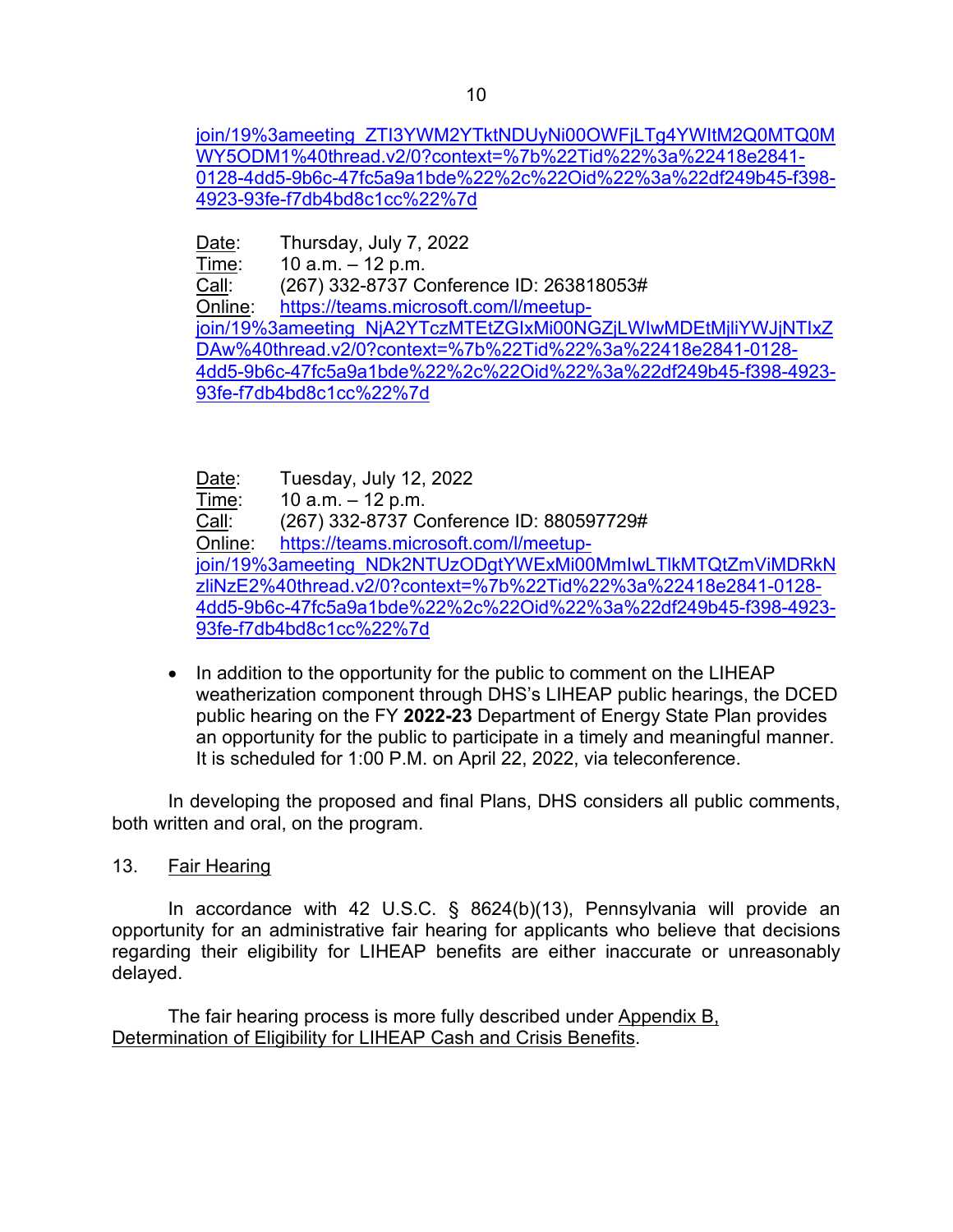The fair hearing requirements for weatherization benefits are found in Appendix C.

# 14. Data Collection and Reporting

In accordance with 42 U.S.C. § 8624(b)(14), Pennsylvania will cooperate with the Secretary of the DHHS with respect to data collection and reporting under 42 U.S.C. § 8629.

# 15. Additional Outreach and Intake Sites

In accordance with 42 U.S.C. § 8624(b)(15), as amended, Pennsylvania will provide outreach and intake for heating and crisis assistance through additional state and local governmental entities, and through community-based organizations such as not-forprofit neighborhood-based organizations, Area Agencies on Aging, and community action agencies.

# 16. Reduction of Home Energy Needs/Need for Energy Assistance

In accordance with 42 U.S.C. § 8624(b)(16), Pennsylvania chooses not to exercise its option to use up to five percent of its allotment to provide services that encourage and enable households to reduce their home energy needs and thereby the need for energy assistance. The funds will be used for LIHEAP benefits to families.

# 17. Energy Crisis Assistance

In accordance with 42 U.S.C. § 8623(c), based on previous years' experience, Pennsylvania will reserve a reasonable amount of available LIHEAP funds until March 15, 2023 for energy Crisis assistance.

Any unused balance of reserved Crisis funds will be used to provide LIHEAP benefits for clients, except that a small amount may be reserved for start-up of the next year's program.

A household may receive more than one Crisis payment during the program year, subject to the total maximum and minimum amounts for FY 2023 and the availability of federal funds.

# 18. Nondiscrimination

In accordance with 42 U.S.C. § 8625(a), Pennsylvania will:

• Not exclude from LIHEAP participation, deny LIHEAP benefits to, nor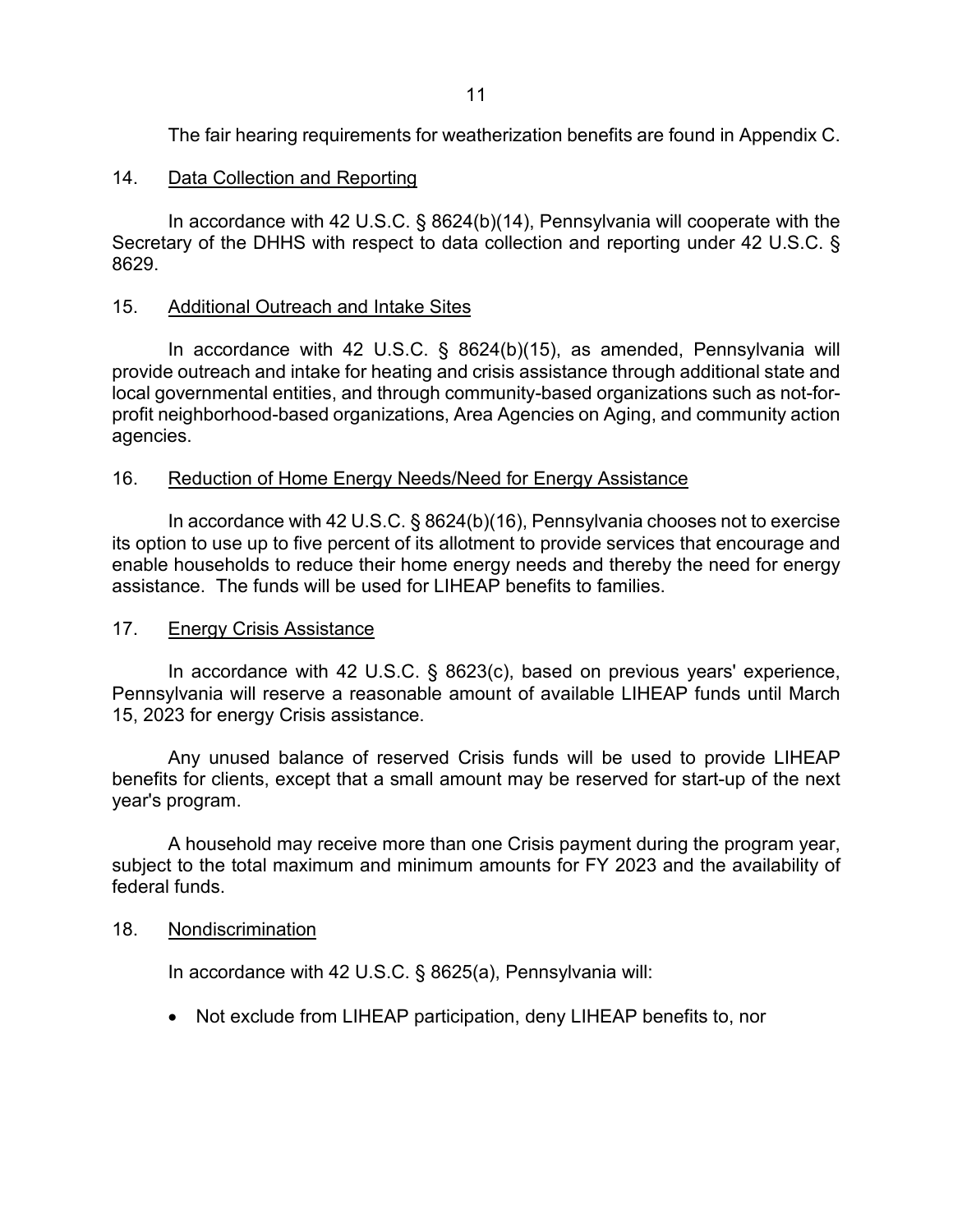discriminate in any aspect of LIHEAP administration against any person on the basis of age, sex, race, color, religion, national ancestry or origin, handicap, or political belief.

• Comply with the provisions of Title VI of the Civil Rights Act of 1964, the Age Discrimination Act of 1975, Section 504 of the Rehabilitation Act of 1973, and the Pennsylvania Human Relations Act of 1955, as amended.

### 19. Confidentiality

All information about a LIHEAP applicant or recipient is confidential and may be disclosed only for purposes of investigating or prosecuting suspected fraud or abuse, cooperating with authorities regarding LIHEAP audits or investigations, fulfilling federal data reporting requirements, or, with the consent of the applicant, for purposes of providing assistance related to home heating.

### 20. Program Year

The opening date of the program establishes the official start date for accepting walk-in or new applications. However, program activities occur both before and after the dates for accepting applications. Expenditures for these activities are charged to the program year to which the costs relate. DHS may anticipate receipt of federal funds by advancing state funds for program operation, which will be reimbursed once federal funds are received.

### 21. Emergency Contingency Allocation

Utility companies regulated by the PUC may not terminate service to low-income households from December 1 through March 31 without the approval of the PUC.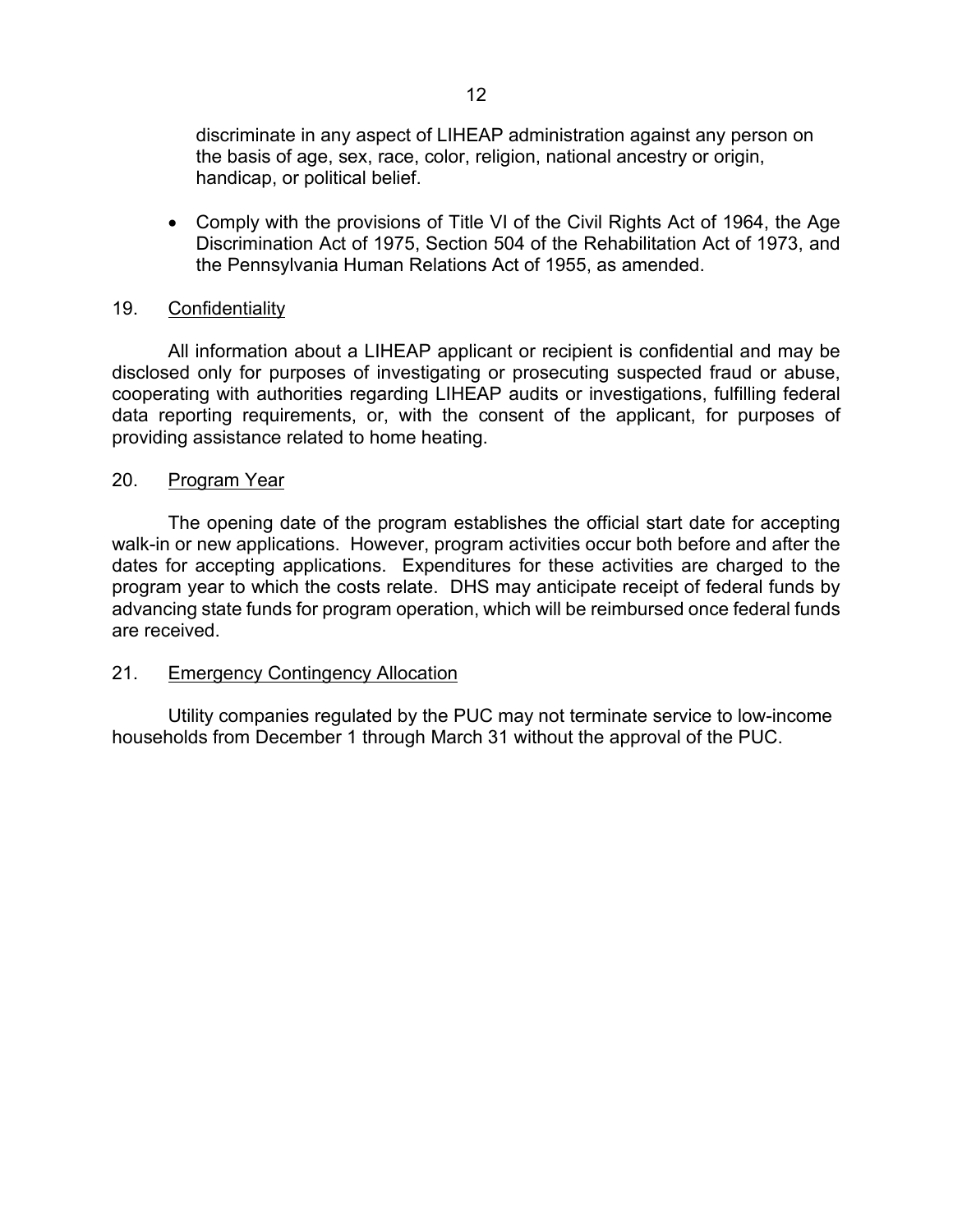# **APPENDIX A**

# **HEATING REGIONS**

| <b>State</b><br>Heating<br>Region | Counties                                                                                                                                                                 |
|-----------------------------------|--------------------------------------------------------------------------------------------------------------------------------------------------------------------------|
| 1                                 | Bradford, Cameron, Clearfield, Elk,<br>Forest, Lackawanna, Luzerne, McKean,<br>Potter, Sullivan, Susquehanna, Tioga,<br>Wayne, Wyoming                                   |
| 2                                 | Blair, Cambria, Carbon, Centre, Clarion,<br>Clinton, Columbia, Crawford, Erie,<br>Jefferson, Lycoming, Monroe, Pike,<br>Schuylkill, Somerset, Venango, Warren            |
| 3                                 | Armstrong, Beaver, Bedford, Butler,<br>Huntingdon, Indiana, Lawrence, Mercer,<br>Montour, Northumberland, Westmoreland                                                   |
| 4                                 | Adams, Allegheny, Berks, Bucks, Dauphin,<br>Fayette, Franklin, Fulton, Greene,<br>Juniata, Lebanon, Lehigh, Mifflin,<br>Northampton, Perry, Snyder, Union,<br>Washington |
| 5                                 | Chester, Cumberland, Delaware,<br>Lancaster, Montgomery, Philadelphia,<br>York                                                                                           |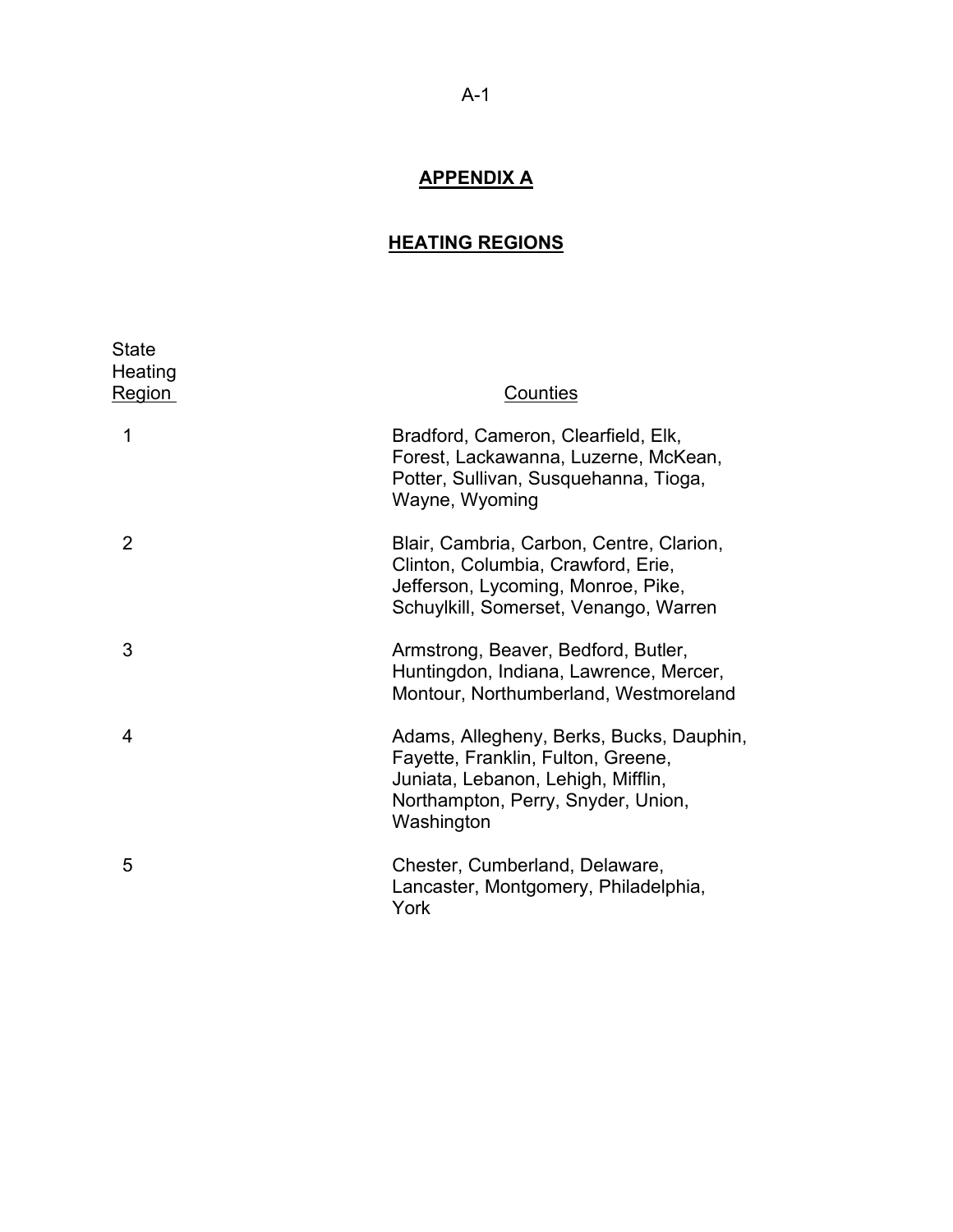# **APPENDIX B**

# **LOW-INCOME HOME ENERGY ASSISTANCE PROGRAM**

# **GENERAL**

### **§601.1. Legislative base.**

The Low-Income Home Energy Assistance Program (LIHEAP) is a federal block grant program authorized by the Low-Income Home Energy Assistance Act (Pub. L. 97- 35, 42 U.S.C.A. §§8621-8629) as amended by the Human Services Reauthorization Act (Pub. L. 98-558, 98 Stat. 2878), the Human Services Reauthorization Act of 1986 (Pub. L. 99-425, 100 Stat. 966), the Augustus F. Hawkins Human Services Reauthorization Act of 1990 (Pub. L. 101-501), the National Institutes of Health Revitalization Act of 1993 (Pub. L. 103-43), the Low-Income Home Energy Assistance Amendments of 1994 (Pub. L. 103-252), the Coats Human Services Reauthorization Act of 1998 (Pub. L. 105-285), and the Energy Policy Act of 2005 (Pub. L. 109-58).

### **§601.2. Purpose.**

The purpose of LIHEAP is to help eligible low-income households meet homeheating needs.

### **§601.3. Definitions.**

The following words and terms, when used in this chapter, have the following meanings, unless the context clearly indicates otherwise:

Budget Plan – An optional billing procedure which averages estimated service costs over a 10-month, 11-month or 12-month period to eliminate, to the extent possible, seasonal fluctuations in bills.

# CAO – County Assistance Office.

Customer Assistance Plan (CAP) – Programs that may provide low-income customers with discounted monthly bills or other assistance designed to help them maintain jurisdictional energy service, based on household income and household size. CAP customers must comply with certain responsibilities and restrictions in order to remain eligible for the program.

Date of Application – The date that a completed application is received by the LIHEAP administering agency in the county where the applicant household lives.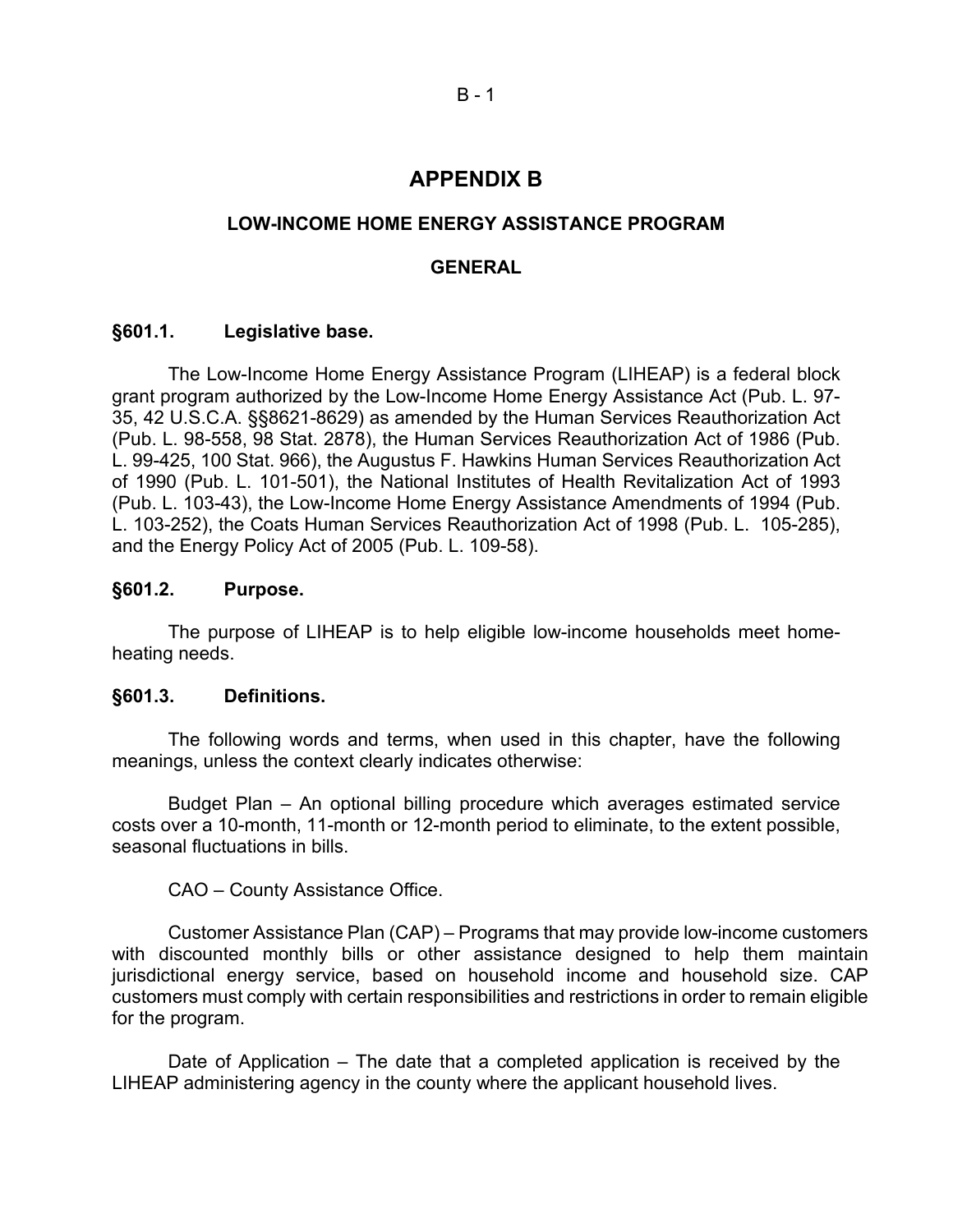DCED – The Department of Community and Economic Development of the Commonwealth.

DHS – The Department of Human Services of the Commonwealth.

Individual With A Disability – An individual receiving financial assistance for a disability. For the purpose of supplemental payments, this may also include an individual meeting disability criteria for Medical Assistance (MA) or Temporary Assistance for Needy Families (TANF).

Household – An individual or group of individuals, including related roomers, who are living together as one economic unit that customarily pays for its home-heating energy either directly to a vendor or indirectly as an undesignated part of rent.

**NOTE:** Households renting with heat included that have a specific portion of their rent used for their heating costs are considered to have a heating responsibility and are therefore eligible for benefits.

Primary Fuel Type – The type of energy consumed by the primary heat source to create heat.

Primary Heat Source – The heating system used most by the household, or the heat source included with rent.

Resident – A person whose permanent home is in this Commonwealth and who lives there voluntarily and not temporarily for a reason such as vacation, a visit or education.

Residence – The dwelling where the household is actually living. The household must document if the household's residence is temporarily vacant for reasons beyond the household's control, such as health problems, plumbing and/or heating problems.

Roomer – An individual who has an agreement with an unrelated landlord or property owner to rent a room, including individuals staying in a hotel or motel long-term. Their payment for lodging includes heat and may include a private bathroom or one of the following:

- (i) Board.
- (ii) Kitchen or bathroom privileges on a shared basis.
- (iii) Light housekeeping facilities.

Secondary Fuel Type – The source of energy that is necessary, in addition to the primary fuel type, to operate the primary heat source.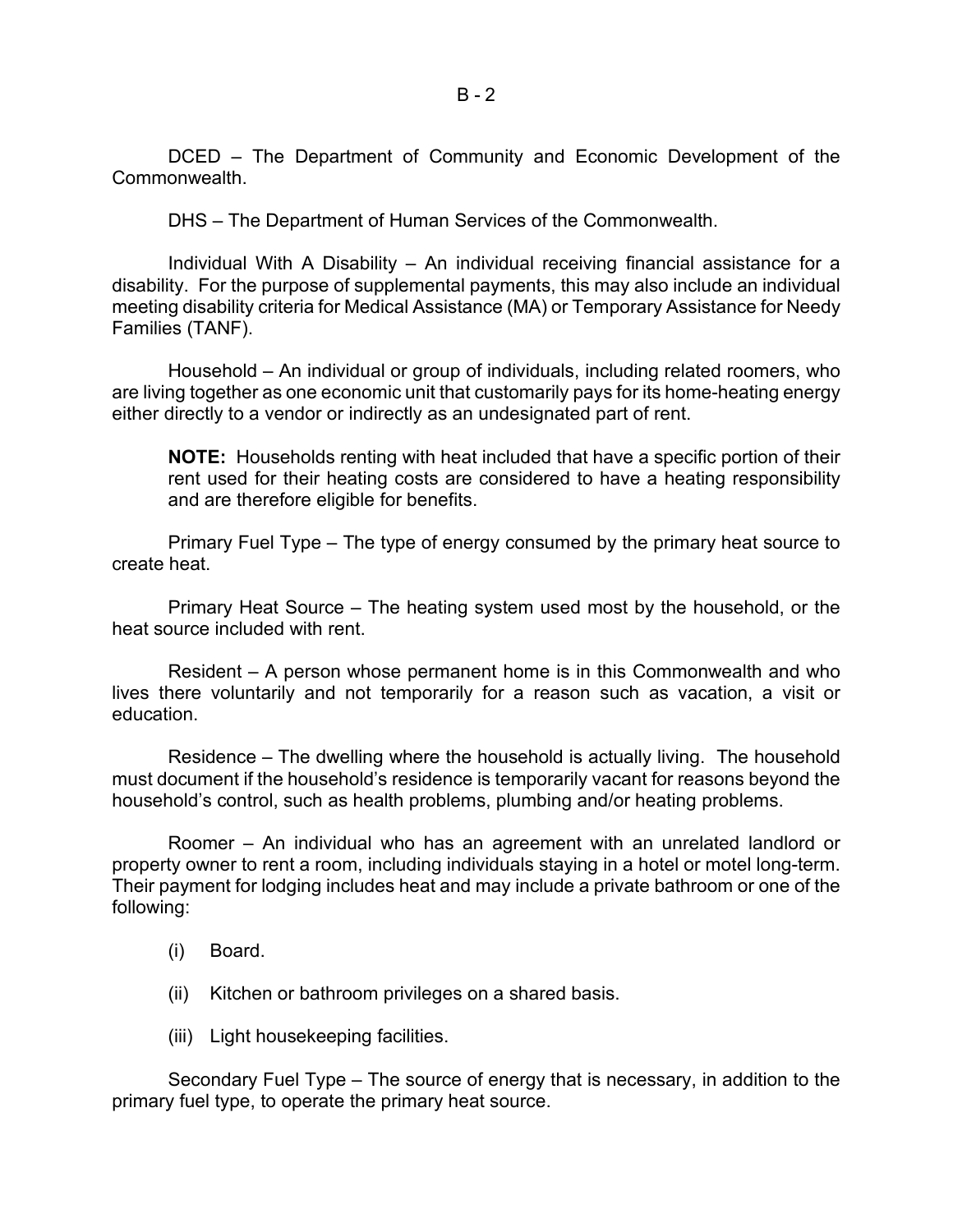Supplemental Fuel Type – A source of energy that a household uses to provide additional heat beyond the residence's primary heat source.

Vendor – An agent or company that directly distributes home-heating energy or service in exchange for payment. The term does not include landlords, housing authorities, hotel managers or proprietors, rental agents, energy suppliers or generators, and other parties who are not direct distributors of home-heating energy or service.

Under the restructuring statutes (66 Pa. C.S. § 2807, 66 Pa. C.S. § 2207), the distribution companies are the suppliers of last resort; they remain regulated, and must comply with the State's winter termination rules in accordance with 66 Pa C.S. § 1406(e). The interests of the Commonwealth's low-income customers are best served and protected by sending the LIHEAP payment to the distribution companies.

Vulnerable Household – A household containing at least one member who is elderly (age 60 or over), disabled, or age five and under. The age of the household members is determined by their age at the time their LIHEAP application is submitted.

### **§601.4. Components.**

LIHEAP is comprised of the following components:

- (1) Cash component. The Cash component provides cash payments to help eligible low-income households pay the costs of home heating.
- (2) Crisis component. The Crisis component provides some form of assistance to low-income households that will resolve an energy crisis:
	- within 48 hours after application to resolve weather-related, supplyshortage and other household home-heating emergencies.

**Note:** Weather-related emergencies are addressed through the Crisis Interface Program administered by DCED. See Appendix C.

- within 18 hours after application if a life-threatening situation exists. This must be a documented medical emergency.
- within 15 days of complete depletion of a deliverable fuel supply.
- (3) Weatherization. The Weatherization component provides energy conservation and weatherization measures to help low-income households reduce the costs of home heating.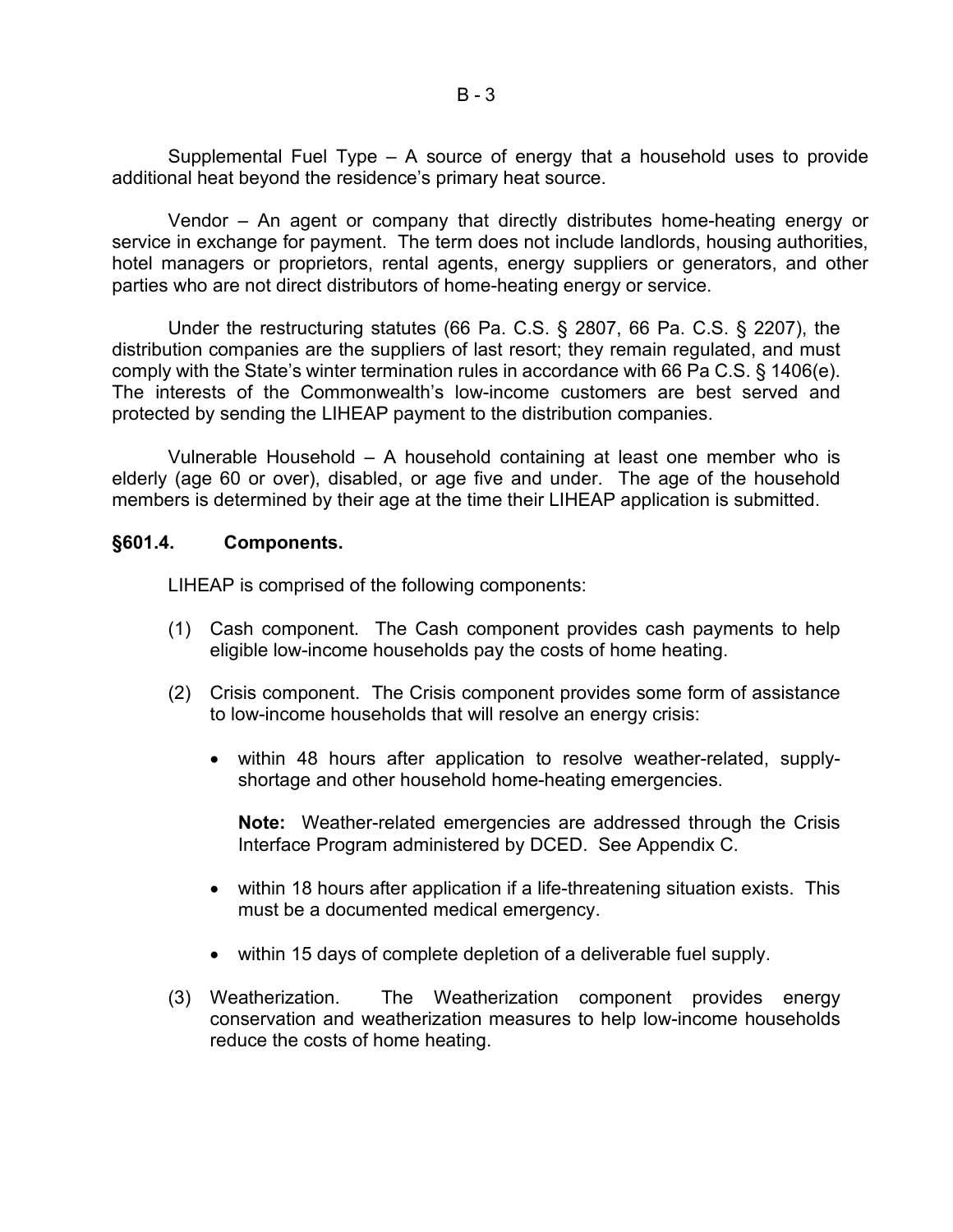# **§601.5. Administration.**

DHS will administer the Cash and Crisis components through its CAOs and other contracted agencies as appropriate. DCED will administer the Weatherization component.

# **§601.6. Program year.**

- (1) DHS will announce the schedule for the current LIHEAP year in the State Plan for that year.
- (2) DHS may extend or shorten the closing date of the Cash or Crisis components, depending upon the availability of Federal funds and other factors.
- (3) During the periods before and after the official open and close dates, expenditures are made and are charged to the program year in which the costs relate.
- (4) DHS may anticipate receipt of Federal funds by advancing State funds for program operation; the State will be reimbursed once Federal funds are received.

# **APPLICATION PROCESS**

# **§601.21. Application completion.**

A member of the applicant household shall complete an application within the established time frames for the program year. To complete an application for a LIHEAP benefit, the LIHEAP applicant, on behalf of the household, shall meet the following conditions. The applicant shall:

- (1) Answer all questions on DHS's LIHEAP application form.
- (2) Sign and date the application form.
- *(3) File the application form with the LIHEAP administering agency or any other agency designated by the LIHEAP administering agency to accept applications in the county where the applicant lives.*

*NOTE: Agencies other than the LIHEAP administering agency that are designated by the LIHEAP administering agency to accept applications are responsible for submitting such filed applications to the appropriate LIHEAP administering agency within three workdays after the applicant files the application. The date of application is the date the application is*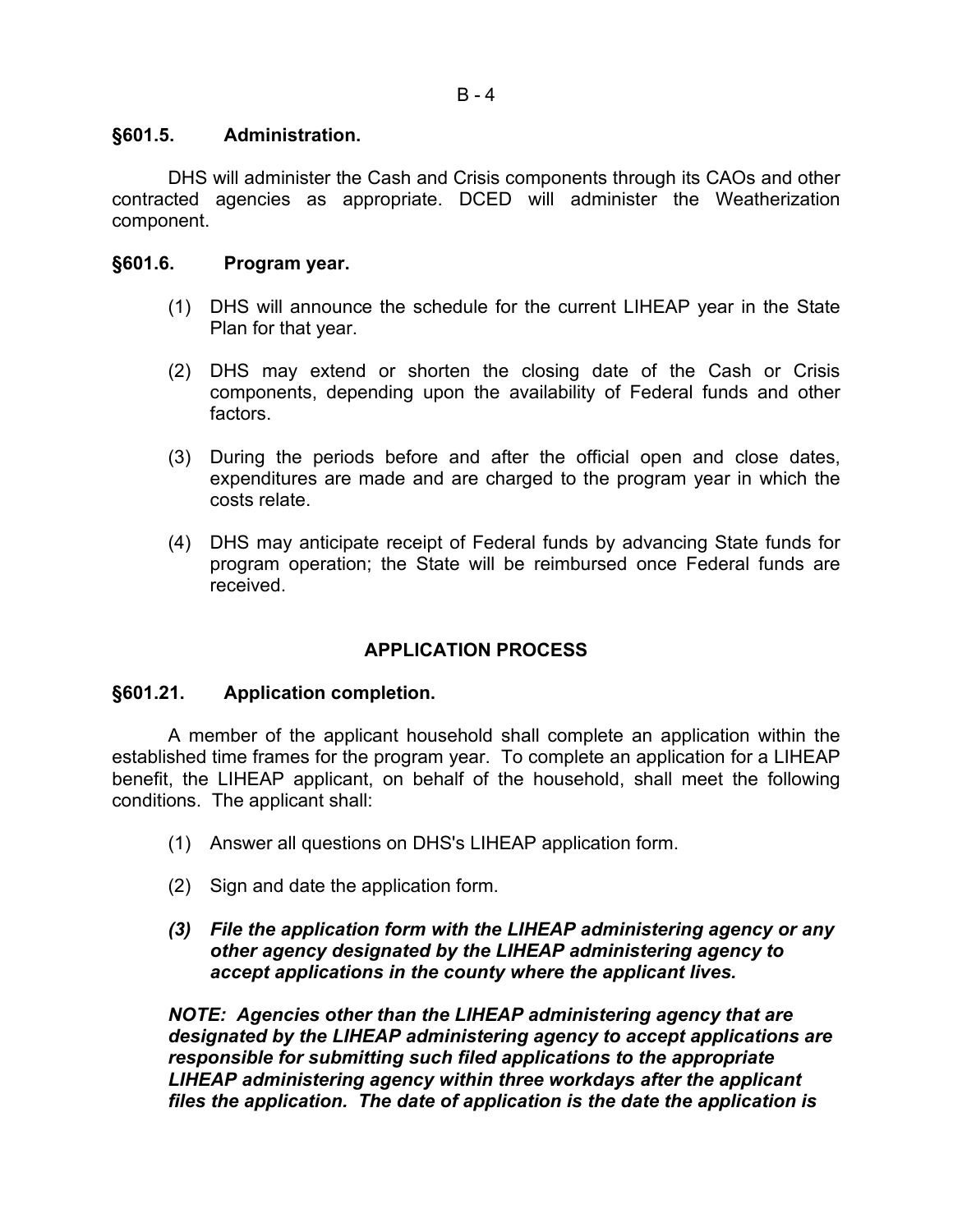# *received by the LIHEAP administering agency.*

- (4) Provide income documentation.
- (5) Provide documentation of responsibility for the payment of home heat.
- (6) Provide additional verification, as needed and requested by the LIHEAP administering agency, to determine eligibility for LIHEAP and the amount of the benefit.

If it has been brought to the attention of DHS that there has been a change in the material information on the application, workers must act on known changes that occur after the application is received, but before it is processed, and use the new information in determining eligibility for LIHEAP.

If the household reports no new household members and no change of residence, the original approved LIHEAP application and supporting documentation will be valid for eligibility and benefit determination for both components during the duration of the program year. Updated supporting documentation may be required if a household changes vendors.

# **§601.22. Written notice.**

Beginning from the program start date, the LIHEAP administering agency will send the applicant a written notice of the decision on eligibility within 30 days of the date of application.

- (1) The written notice will include an explanation of fair hearing rights and procedures.
- (2) The written notice will include the following:
	- (i) If eligible. If the household is eligible, the written notice will include the type and amount of the benefit and the names of the payee.
	- (ii) If ineligible. If the household is ineligible, the written notice will indicate the reason for the decision of ineligibility and provide a reference to the regulatory basis for the decision of ineligibility.

DHS will give households that register for or access their "My COMPASS Account" online the option to receive notices electronically instead of through traditional paper mail. Households that opt to receive electronic notices will be required to electronically sign a disclosure statement in which they agree to receive and read the electronic notices sent by the State agency. Users who opt to receive electronic notices must provide a valid email address, and the State agency will verify the email address provided by the user. Once the user is registered to receive electronic notices, he or she will receive a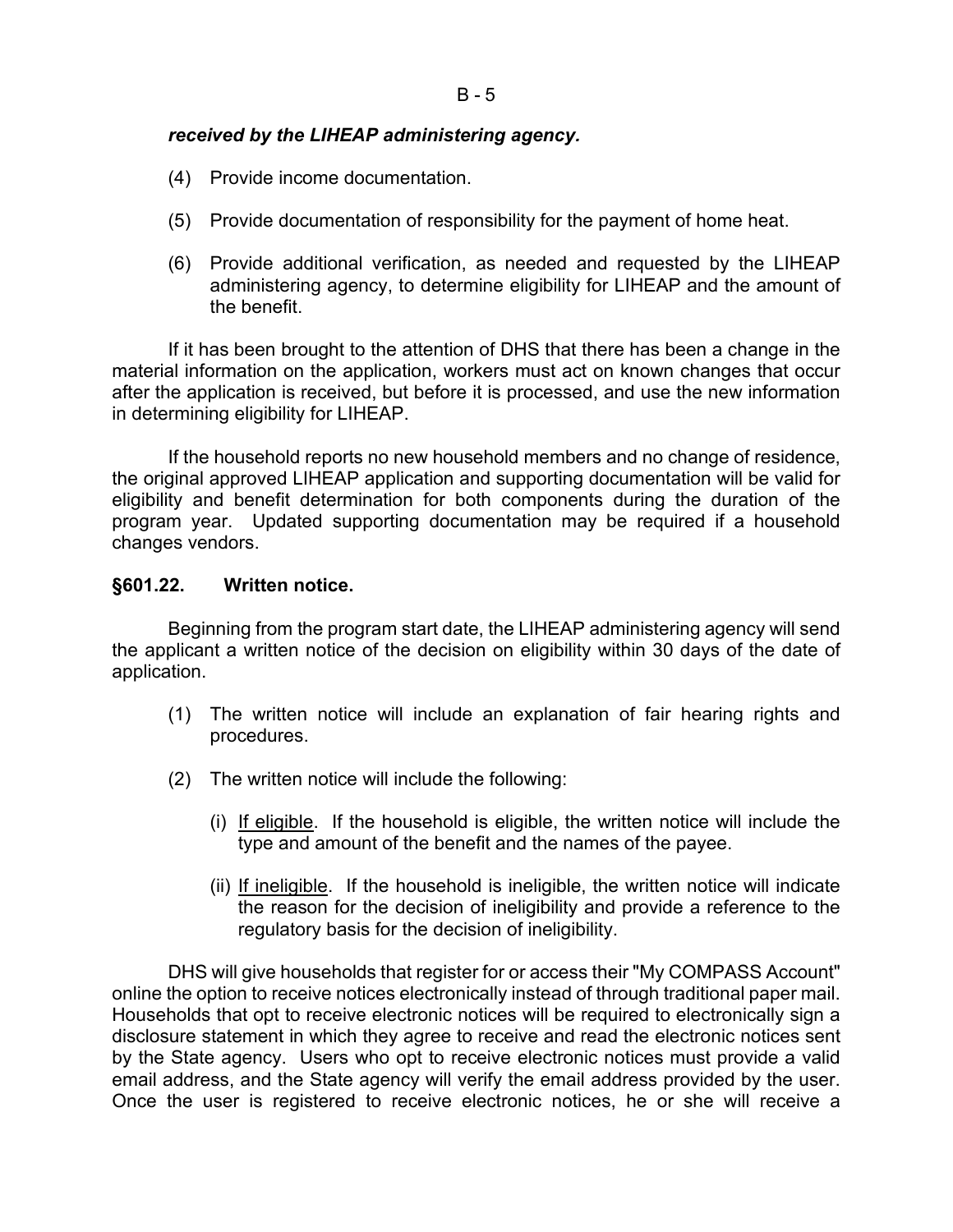confirmation e-mail and a hard copy paper notice with instructions on how to login to their account to view notices.

When a notice is available electronically, the household will receive an e-mail notification with a link to the client's "My COMPASS Account," where the household can login to view the notice. My COMPASS Account is on a secure website that will protect the household's information through browser encryption, username and password, timeout feature, and security questions.

Households applying through COMPASS may receive an automated eligibility determination if the applicant chooses to use the income which is verified and known to DHS through other benefits such as Supplemental Nutrition Assistance Program (SNAP), MA, or TANF. The household's address and household members must match the known information and all other conditions of eligibility must be met.

### **§601.23. Incomplete applications.**

If an application is not complete, the LIHEAP administering agency will, within 10 workdays after receiving the application, provide a written notice to the client indicating what information is missing and will allow 15 days after the system date of the notice for the client to provide the information to avoid rejection of the application. If the written notice indicating what information is missing is sent later than 10 workdays after receipt of the application, the notice must nevertheless allow 15 days for submission of the missing information. If the missing information is not received on or before the date specified by the written notice, the LIHEAP administering agency will reject the application on the basis that an eligibility decision cannot be made because the applicant has failed or refused to provide sufficient information needed to determine eligibility.

If the applicant sends the requested verification within 60 days from the date of the original application, the CAO may re-determine eligibility based on the information provided. After 60 days, the applicant must submit a new application.

# **§601.24. Application assistance.**

Upon request, LIHEAP staff will mail an application form or take other steps, which may include referral to other agencies that make home visits, to help a homebound person apply for LIHEAP benefits.

# **ELIGIBILITY REQUIREMENTS**

### **§601.31. General eligibility requirements.**

To qualify for LIHEAP Cash or Crisis benefits, a household shall meet the following requirements at the time of application: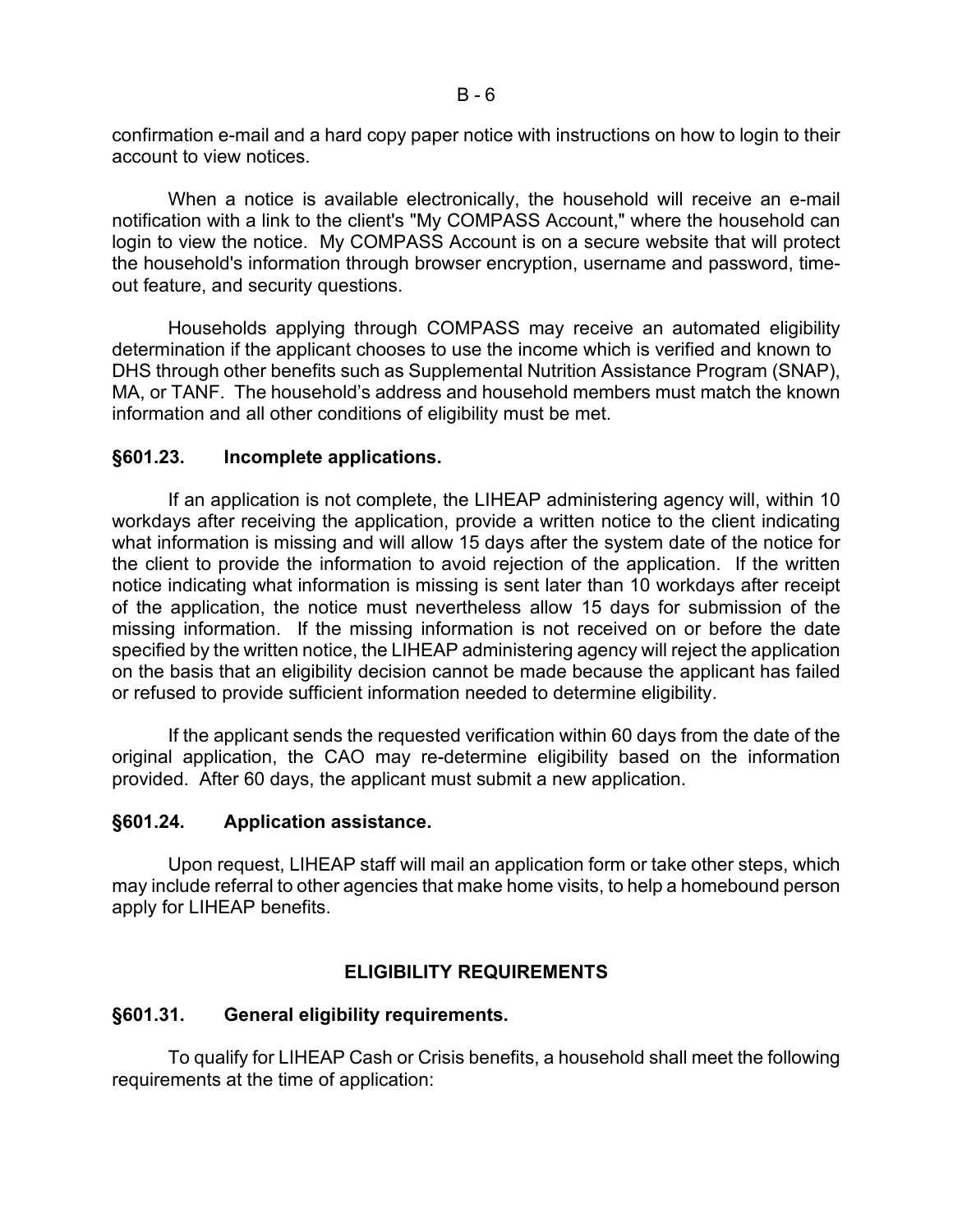- (1) Income Limit. Federal law requires states to establish eligibility for LIHEAP based on an income limit that is no more than 60 percent of the state median income as published by the U.S. Census Bureau and no less than 110 percent of the poverty level issued by the United States Department of Health and Human Services (HHS). The limits, which are subject to change annually, are published in each year's LIHEAP State Plan. For the **2022-23** program, Pennsylvania will use 150 percent of the poverty level.
- (2) Responsibility for heating costs. For a Cash benefit, the household shall be responsible for paying for its primary fuel type either directly to a vendor or indirectly as an undesignated part of rent. For a Crisis benefit, the household shall be responsible for paying for either its primary or secondary fuel type either directly to a vendor or indirectly through a third-party.
	- (i) The following persons and members of their households are considered to have a home heating responsibility:
		- (A) Homeowners or renters, including subsidized housing tenants, who pay for home heating fuel or utility service for their residence directly to a vendor. Account holders who are responsible for paying their primary fuel type directly to a vendor, but have the bill paid by someone outside of the household because the household has zero/minimal income, are considered to have a heating responsibility and are therefore eligible for LIHEAP benefits.

**NOTE:** A household is not considered to have a heating responsibility if it is agreed upon that an agency is always responsible for the heating bill (such as people in subsidized housing who have the bill paid by the housing agency, even though it is in the client's name; or a student who has someone outside the household always paying their bill, regardless of the student's income).

(B) Renters who pay for heat indirectly for their residence as an undesignated part of rent. Renters, including subsidized-housing tenants, are ineligible if their rental charge includes an undesignated amount for heat and is based on a fixed percentage of their income or on their source of income. The primary heating source for these households is the heating source that is included in rent.

**NOTE:** If a household in subsidized housing, which pays for rent and utilities as a fixed portion of its income, becomes responsible for payment to a vendor, either in full or in part, for its primary heating costs, that household then becomes eligible for a Cash benefit, if otherwise eligible. If a household in subsidized housing,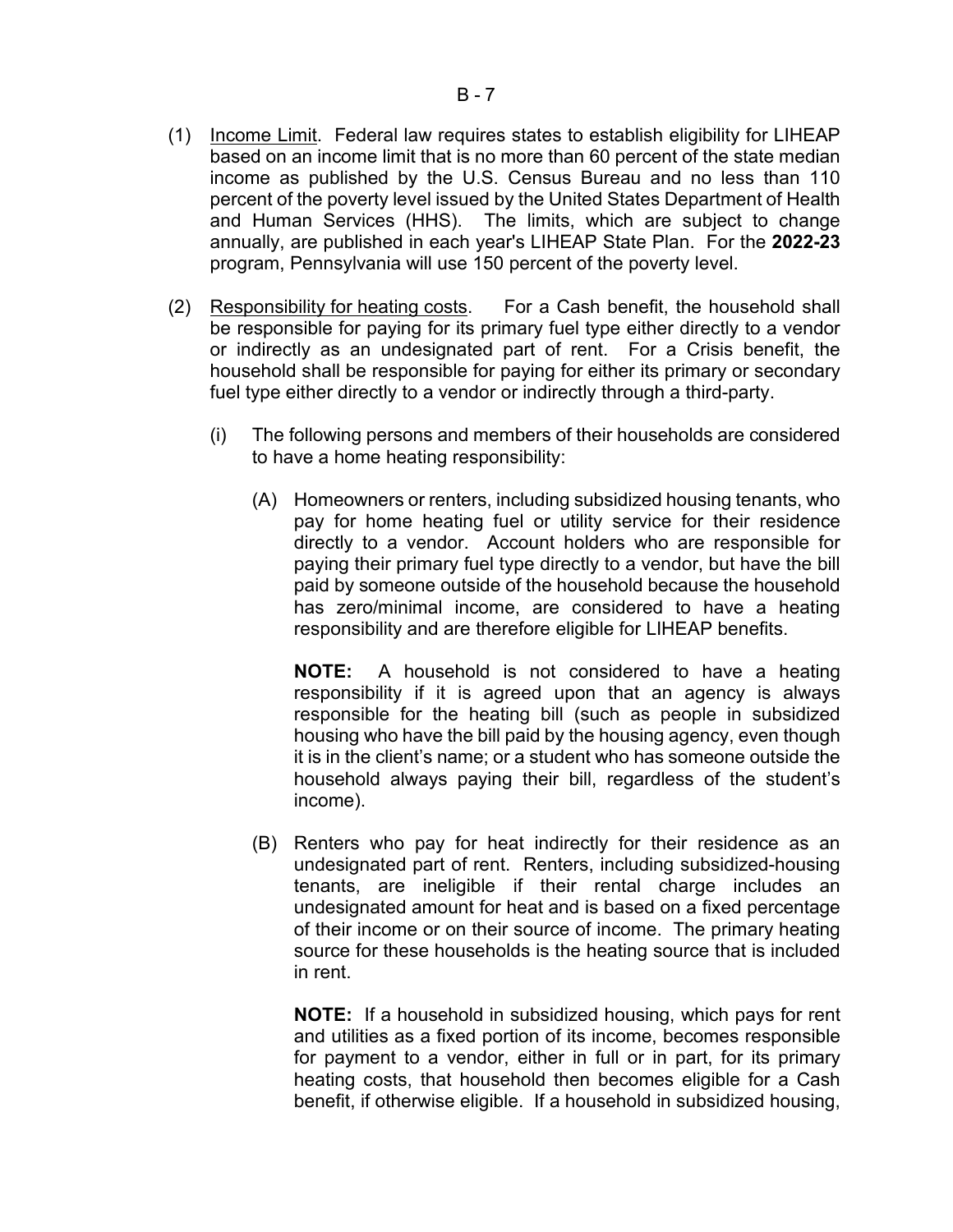### which pays for rent and utilities as a fixed portion of its income, becomes responsible for payment to a vendor, either in full or in part, for its primary or secondary heating costs, that household then becomes eligible for a Crisis benefit, if otherwise eligible.

- (C) Roomers who pay for their lodging in either a commercial establishment or in a private home which is their permanent and primary home. Roomers are ineligible if their charge for room or room and board includes an undesignated amount for their primary fuel and is based on a fixed percentage of their income or on their source of income.
- (ii) Persons are ineligible if they are in a temporary living arrangement for a reason such as a visit, vacation or education. Residents in institutions, dormitories, fraternity or sorority houses and boarding homes are ineligible.
- (iii) Persons living in recreational vehicles (Campers and RVs) are ineligible for LIHEAP unless they provide verification the recreational vehicle is permanently located in Pennsylvania, they have no other permanent residence, the heating appliance is being used in accordance with the heating appliance manufacturer's specifications and they are responsible for heating costs.
- (iv) Persons that are operating a licensed business out of the LIHEAP household's residence will be ineligible for LIHEAP if they are using the home's utilities as a deduction on their business' tax return and a majority of the home is used for business.
- (v) Persons who are incarcerated or persons who have been convicted of a felony (or high misdemeanor in New Jersey) and who are fleeing to avoid prosecution, custody or confinement are ineligible for LIHEAP benefits.
- (vi) A household will be ineligible for a LIHEAP grant, Cash or Crisis, if the heating appliance isn't installed and operating based on the manufacturer's specifications or current code requirements, whichever is more stringent, and isn't following all applicable building and fire codes.
- (vii) For a household who owes a balance from a previous address, LIHEAP funds can be used to pay for up to 50 percent of a back balance from that address if it will establish service at the new address. If a LIHEAP Cash grant exceeds 50 percent of the customer's back balance, the utility must apply the remainder of the Cash grant to the household's future bills. Utilities must also agree to keep service on through the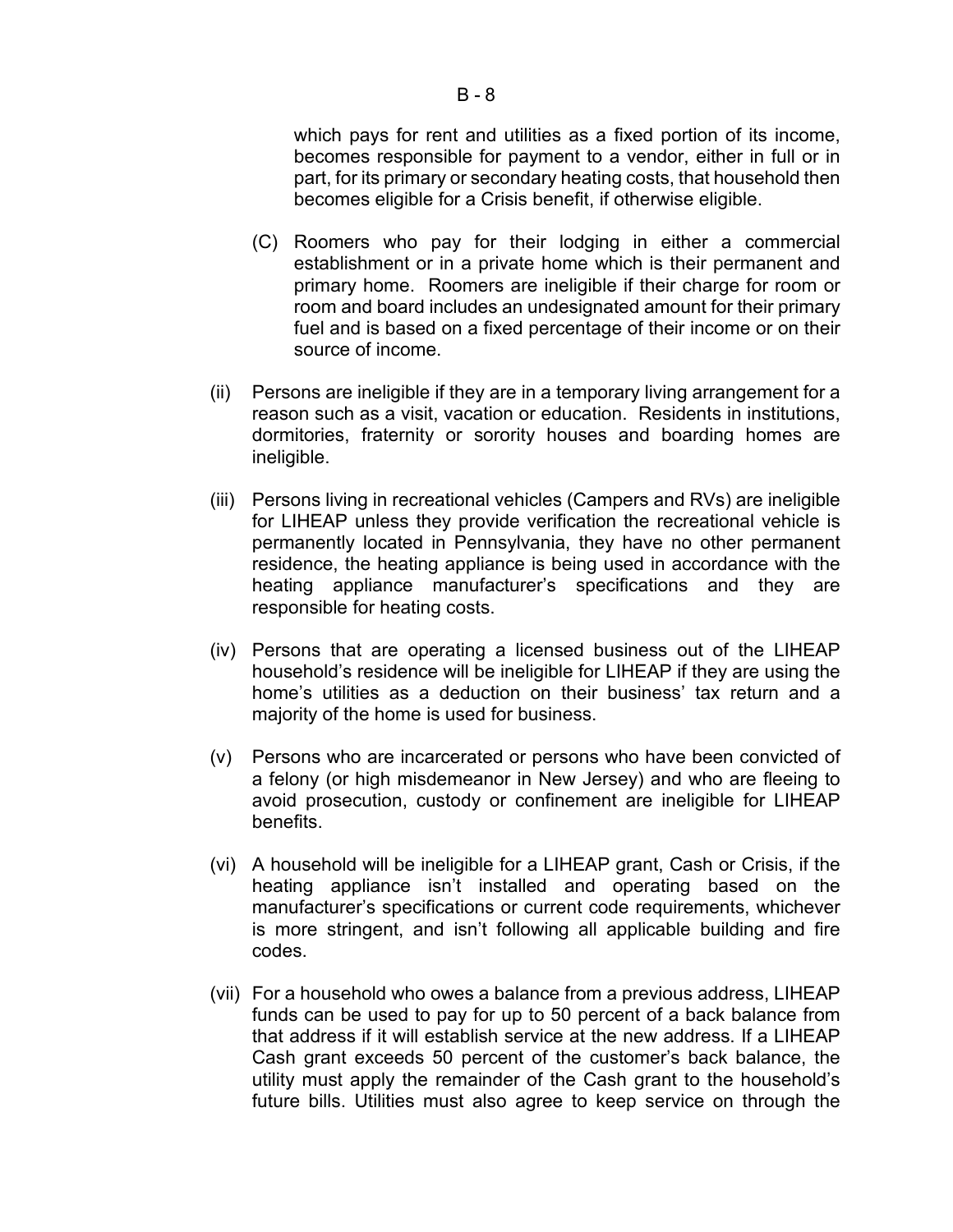moratorium and enroll the client in a CAP or budget program if the customer is eligible.

- (3) Residency. Household members must permanently reside in Pennsylvania.
- (4) Citizenship. As per federal law, United States citizenship or lawfully admitted non-citizen status is a requirement to receive LIHEAP. All lawfully admitted non-citizens, regardless of when they entered the United States, are eligible to receive LIHEAP if they meet other eligibility requirements. A qualified lawfully admitted non-citizen is:
	- (i) A non-citizen lawfully admitted for permanent residence as an immigrant under the Immigration and Nationality Act (the "Act"), as defined in **PRWORA**
	- (ii) An asylee granted asylum under section 208 of the Act.
	- (iii) A refugee admitted to the United States under section 207 of the Act.
	- (iv) A non-citizen paroled into the United States under section 212(d)(5) of the Act for a period of at least one year.
	- (v) A non-citizen whose deportation is being withheld under section 243(h) of the Act as in effect prior to April 1, 1997, or whose removal is being withheld under section 241(b)(3) of the Act.
	- (vi) A non-citizen granted conditional entry under section 203(a)(7) of the Act as in effect prior to April 1, 1980.
	- (vii) A non-citizen who is a Cuban or Haitian entrant; or
	- (viii) A non-citizen who (or whose child or parent) has been battered or subjected to extreme cruelty in the United States and otherwise satisfies the requirements of 8 U.S.C. §1641(c).

# **CRISIS BENEFITS**

# **§601.32. Eligibility requirements for Crisis benefits.**

Households may apply for and, if eligible, receive Crisis benefits regardless of whether they apply for or receive a LIHEAP Cash benefit. To qualify for a Crisis benefit, a household shall meet the following requirements:

(1) The household shall meet the general eligibility requirements under §601.31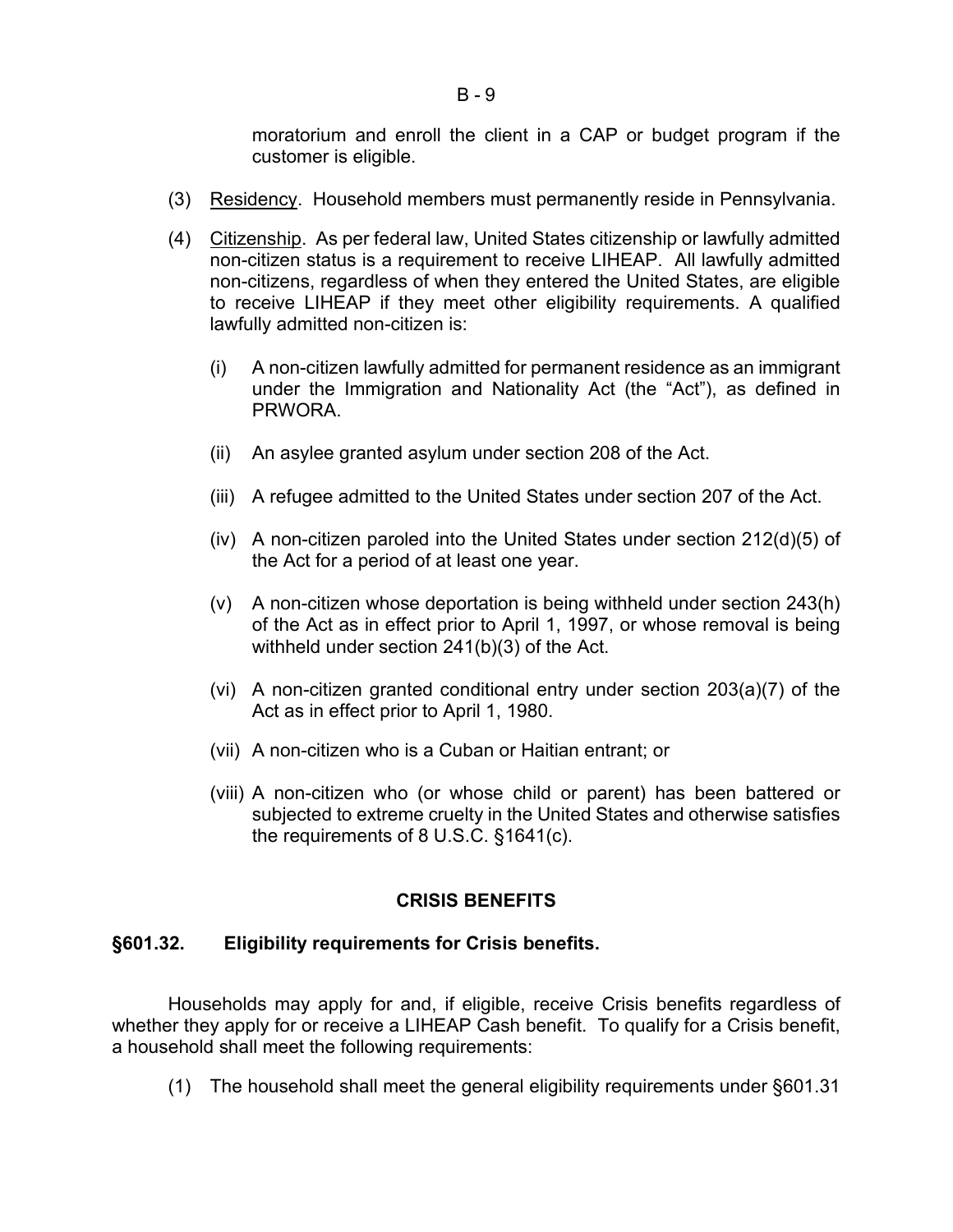# (relating to general eligibility requirements), income limit, responsibility for heating costs, Pennsylvania residency and lawfully admitted non-citizen status.

- (2) The household shall be without heat or in imminent danger of being without heat because of a weather-related or energy-supply-shortage emergency as described in §601.62.
- (3) The household shall be eligible for a Crisis benefit that, alone or combined with other resources available to the applicant household, will resolve the home-heating emergency. If a household is authorized for the LIHEAP Cash component before the date they are authorized for Crisis benefits, any existing credit including the LIHEAP Cash component that has been authorized and not yet received is considered to be available and must be used first for the resolution of the crisis.
- (4) The applicant must provide proof of the home-heating emergency as described in §601.108.

# PROVISION OF CASH BENEFITS

## **§601.41. Benefit amounts.**

The amount of a LIHEAP Cash benefit is based on the following household factors at the time of application:

(1) Household size. The members of the applicant household, regardless of relationship, including a roomer who is a relative of a household member, shall be counted when determining household size.

The following persons are not counted as household members when determining household size:

- (i) Persons who are living with the applicant household but previously received a LIHEAP Cash benefit as a member of another household during the program year.
- (ii) Persons who are maintaining their living arrangement temporarily for a reason such as a visit, vacation or education.
- (iii) Residents in institutions, dormitories, or fraternity or sorority houses, and boarding homes.
- (iv) Non-citizens who are not lawfully admitted non-citizens as specified in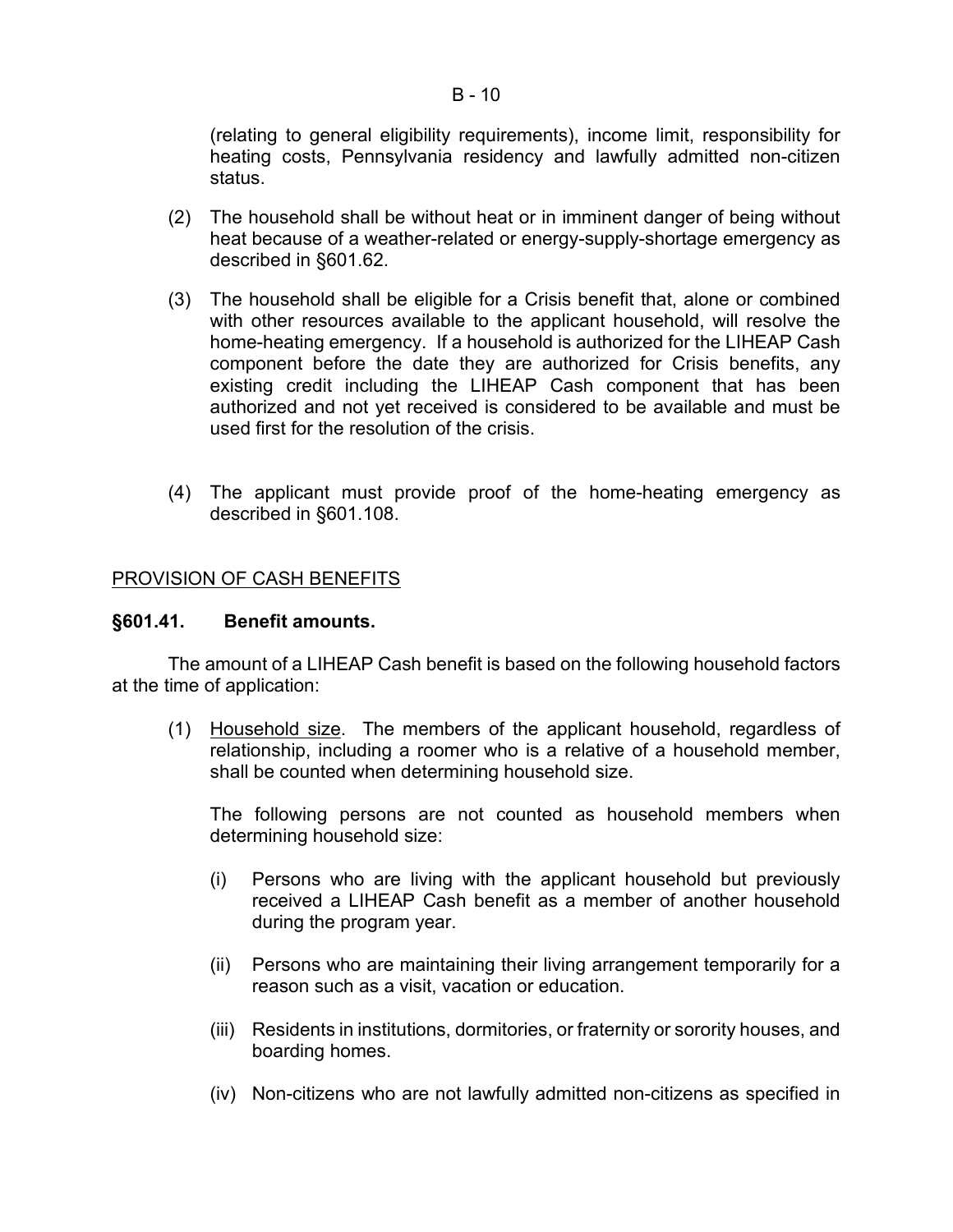### $B - 11$

§601.31(4) (relating to general eligibility requirements).

- (v) Persons who are incarcerated or persons who have been convicted of a felony (or high misdemeanor in New Jersey) and who are fleeing to avoid prosecution, custody or confinement are ineligible for LIHEAP benefits.
- (2) Household income. Household income is determined as specified in §§601.81 through 601.84 (relating to income determination for Cash and Crisis benefits). For eligible households that have income from employment, household income for the purpose of benefit determination is derived by deducting 20 percent from the gross wages.
- (3) Heating region. The heating region in which the household lives affects the benefit amount. The composition, by counties, of each of the five heating regions in this Commonwealth is tabulated in Appendix A.
- (4) Fuel type. The household can choose to have the Cash grant issued for its primary or secondary fuel type. If the payment is issued for the secondary fuel type, the amount of the Cash payment will be based on the amount of the primary type of home heating fuel.

The county-by-county benefit table for the Cash component, which is subject to change annually, is available at the local CAO and on-line at the following DHS website: http://www.dhs.pa.gov/citizens/heatingassistanceliheap/, under "LIHEAP Benefit Amount Table."

The amount of the LIHEAP Cash grant cannot exceed the maximum amount allowed under the current LIHEAP State Plan.

Supplemental payments may be issued to households in addition to their regular Cash or Crisis grant. Supplemental payments may be issued at any time during the fiscal year to the following populations:

- (1) All Cash Households. All households that qualified for a LIHEAP Cash grant may receive a supplemental payment. Each household will receive the same amount.
- (2) All Crisis Households. All households that qualified for a LIHEAP Crisis grant may receive a supplemental payment. Each household will receive the same amount.
- (3) Vulnerable Households. Eligible households which contain at least one member who is elderly (age sixty or over), disabled, or age five and under, may receive a supplemental payment in addition to their Cash grant amount.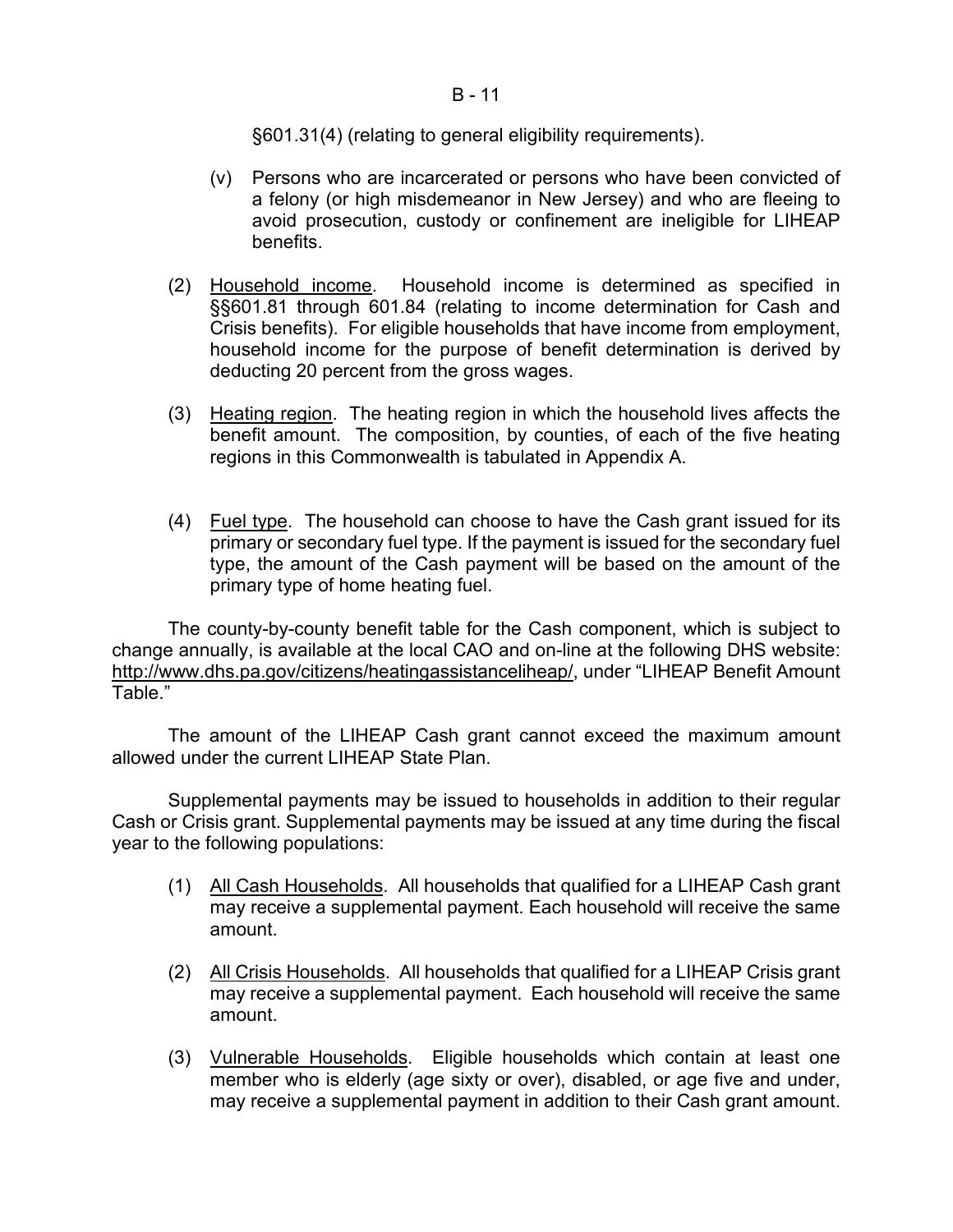Each household may receive the same amount, or the amount of the supplemental payments will be determined cumulatively, based upon the composition of the household, in the following amounts which are subject to adjustment:

- \$50 if the household contains someone age sixty or over
- \$50 if the household contains an individual with a disability
- \$75 if the household contains a child age five or under

A household can only receive one of each type, and households meeting all three criteria above can receive a maximum supplement of \$175. An individual can only be counted for one criterion.

(4) Households by Income Level. All households at or below variable FPIG level (not to exceed 150 percent) may receive a supplemental payment. The FPIG level will be determined by DHS. Each household will receive the same amount.

### **§601.42. Roomers and renters with heat included in rent.**

Eligible roomers and renters who pay for heat indirectly for their residence as an undesignated part of the rent will receive 50 percent of the LIHEAP Cash benefit for which they would otherwise qualify.

### **§601.43. Number of payments.**

An eligible household receives only one LIHEAP Cash benefit during a program year subject to the minimum and maximum benefit amount allowed under the current LIHEAP State Plan. If additional LIHEAP funds are available, DHS may issue a supplemental LIHEAP Cash benefit.

### **§601.44. Payees.**

- (1) If the household pays for fuel directly, DHS pays the vendor on behalf of the eligible household.
- (2) DHS pays the benefit to the applicant for the household in the following situations: if the household pays for heat as an undesignated part of rent, the fuel vendor refuses to participate in the program or has been removed from the list of participating vendors, the heating bill is in the name of a nonhousehold member, the bill is paid to a third party such as in a mastermetering situation, or the applicant is a roomer.
- (3) Landlords, housing authorities, rental agents, room and rooming house proprietors and managers, and other parties who are not direct distributors of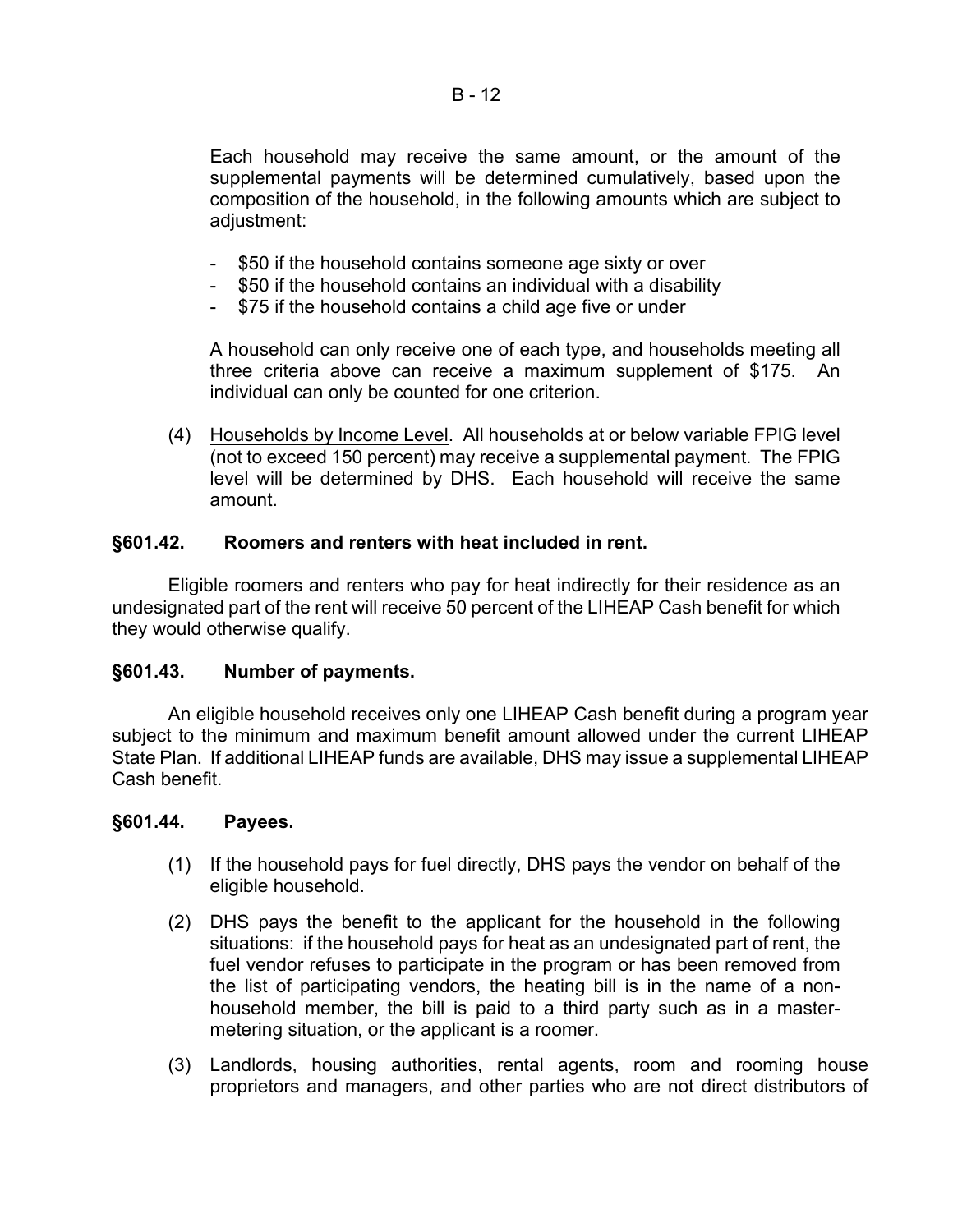home heating, energy or service are ineligible for a vendor payment on behalf of an eligible household.

# **§601.45. Application of Benefits.**

Public utilities that operate CAPs will apply the LIHEAP Cash component benefits only to the customer's monthly 'Asked to Pay' amount. No LIHEAP funds may be applied to CAP customer's unbilled usage amounts. LIHEAP funds may not be applied to preprogram arrearages until the two-year period mentioned below. Prior to the utility refunding any remaining LIHEAP Cash component benefits, the funds can be applied towards CAP arrearages. The funds may not be applied to any arrearages forgiven by the utility.

LIHEAP funds are available for use during a two-year period that includes the LIHEAP program year of receipt and through June  $30<sup>th</sup>$  of the LIHEAP program year immediately following. For example: LIHEAP benefits authorized on November 27, **2022** are available for use through June 30, **2024**.

The vendor shall retain unused LIHEAP funds as a credit balance in the customer's account through June  $30<sup>th</sup>$  of the following State fiscal year unless the client changes vendors, leaves the area served by the vendor, or deceases.

Up to 10 percent of the LIHEAP block grant received during the fiscal year may be carried forward to the following fiscal year. Funds that are carried over must be obligated by the end of the fiscal year following the year in which they were appropriated.

Cash component payments received on behalf of a LIHEAP customer, and designated for payment for deliverable fuels, will not be used to cover fuel customer purchases prior to the program year in which they are authorized.

LIHEAP benefits may not be used for security deposits, service maintenance contracts, tank leases or rental payments, or finance charges.

# *§601.46. Refunds.*

LIHEAP funds are available for use during a two-year period that includes the year of receipt and the year immediately following. All LIHEAP funds that have not been expended on or before June 30 of the year following the LIHEAP program year in which benefits were authorized must be refunded.

# *Refunds and reissuances of LIHEAP benefits are treated as follows:*

(1) Refunds from the vendor. The vendor shall refund the unexpended portion of the LIHEAP benefit to DHS's LIHEAP Vendor Unit under the following circumstances: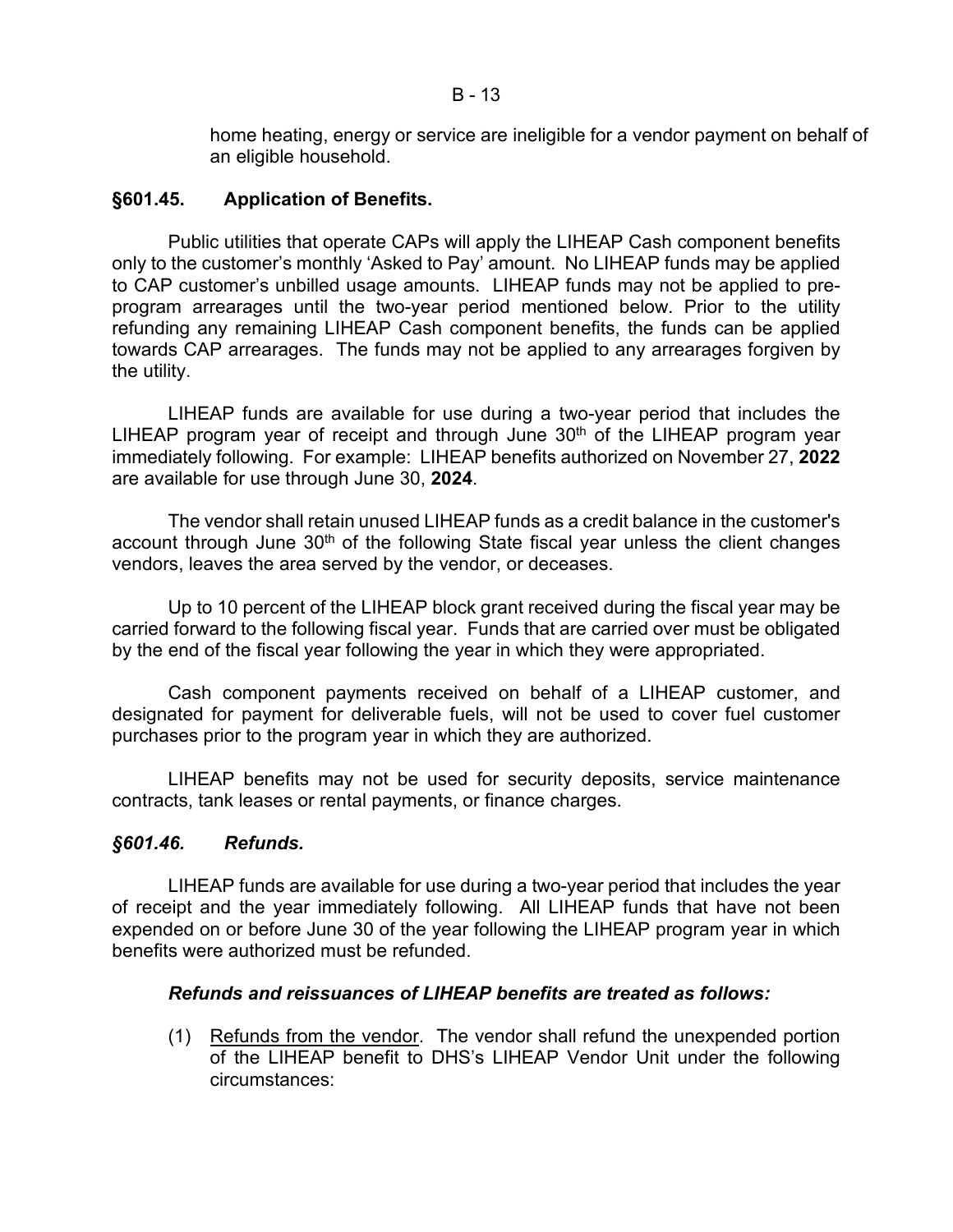- (i) The client changes vendors.
- (ii) The client leaves the area served by the vendor.
- (iii) The client deceases.
- (iv) LIHEAP benefits are remaining in the customer's account after June  $30<sup>th</sup>$ of the program year immediately following the program year in which payment was authorized.

If it is determined that LIHEAP funds have been used for any disallowed costs indicated in 601.45, the vendor shall return those funds via a refund to DHS's LIHEAP Vendor Unit.

- (2) Reissuances to or on behalf of the client. DHS will reissue a vendor refund, as applicable, for the current or previous program year if all of the following conditions are met:
	- (i) The whereabouts of the household are known.
	- (ii) The household continues to reside in the Commonwealth.
	- (iii) The household continues to have a home-heating responsibility.

# **PROVISION OF CRISIS BENEFITS**

### **§601.61. Benefit amounts.**

The amount of a Crisis benefit is the amount needed to resolve the home-heating emergency; subject to the minimum and maximum LIHEAP Crisis benefits allowed. The household is ineligible for a Crisis benefit which, alone or combined with other resources available to the household, will not resolve the crisis. Any credit balance with the vendor, including but not limited to the LIHEAP Cash component that has been authorized and not yet received is considered to be available and must be used first for the resolution of the crisis.

The household can have the Crisis grant issued for their primary fuel type, secondary fuel type.

When the primary fuel type is a deliverable fuel type, such as oil, kerosene, propane, wood or coal, the amount needed to resolve the crisis is based on whether the fuel is delivered by the vendor or transported by the applicant. If delivered, the amount needed to resolve the crisis is the amount needed to fill the tank as much as possible with the funds available, subject to the minimum and the maximum LIHEAP Crisis benefits allowed under the current LIHEAP State Plan. Crisis benefits may be used for off-hour or off-route delivery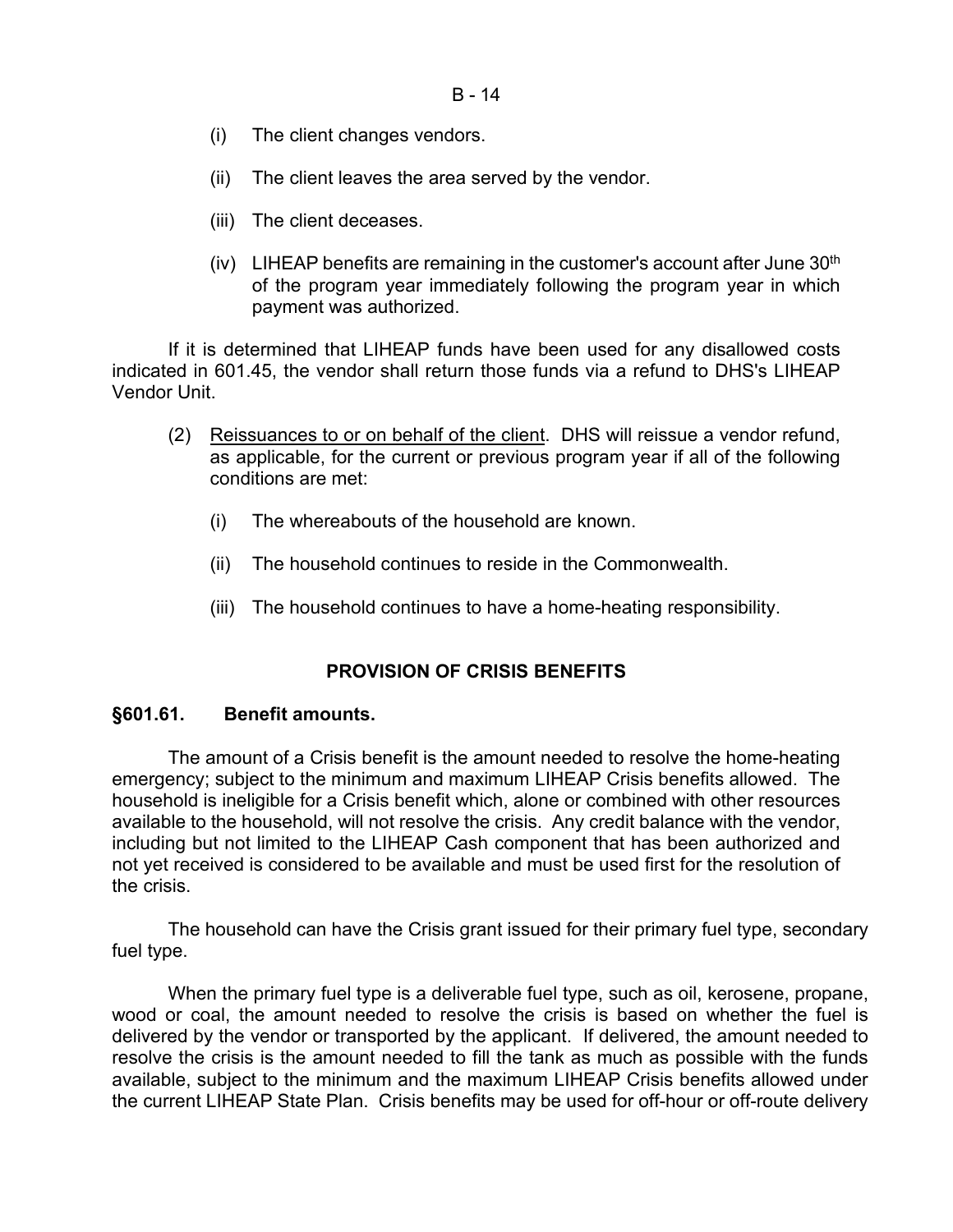charges. If not delivered by the vendor, the amount needed to resolve the crisis is the amount that can be transported by the household in one trip. A statement from the vendor verifying the cost the applicant will incur is required prior to authorization of payment. A receipt verifying payment was made is not required prior to authorization of payment; unless it is a direct pay.

Vendors that accept Crisis payments based on utility termination notices or based on reconnection of utility service must agree to maintain ongoing utility service to such households for no less than 30 calendar days from the date of the resolution of the crisis. The amount of a Crisis grant cannot exceed the amount listed on a utility termination notice, subject to the minimum and maximum LIHEAP Crisis benefits allowed. Crisis benefits may be used for reconnecting fees. With regard to Crisis payments approved to regulated utilities during the period referred to in §601.62(2)(ii)(A), the earliest allowable termination date is considered to be 30 days following the resolution of the crisis, or May 1, whichever is later.

If a Cash grant is used to resolve a Crisis, the same criteria above applies.

All participating energy vendors shall enroll a Crisis recipient in a CAP or establish a budget plan, if the monthly CAP or budget plan amount is the most advantageous rate for the household.

# **§601.62. Types of Crisis benefits.**

An eligible household may receive Crisis benefits for weather-related or energysupply-shortage emergencies.

- (1) Benefits for weather-related emergencies. Crisis Weatherization benefits for weather-related emergencies may include the following types of assistance:
	- (i) The purchase of a new heating system if documentation is provided that the heating system cannot be repaired, or repairs will correct the problem only temporarily.
	- (ii) Pipe thawing services if the household has a consistent problem with freezing pipes that cannot be repaired by a plumber and is related to heating the house.
	- (iii) The repair of a broken furnace, which may include filter replacement and chimney cleaning or repair.
	- (iv) The repair of a water-heating system, including repair of water pumps and accessories, if the system is essential for producing home heat.
	- (v) The repair of gas or other fuel lines when the lines feed the primary heating source.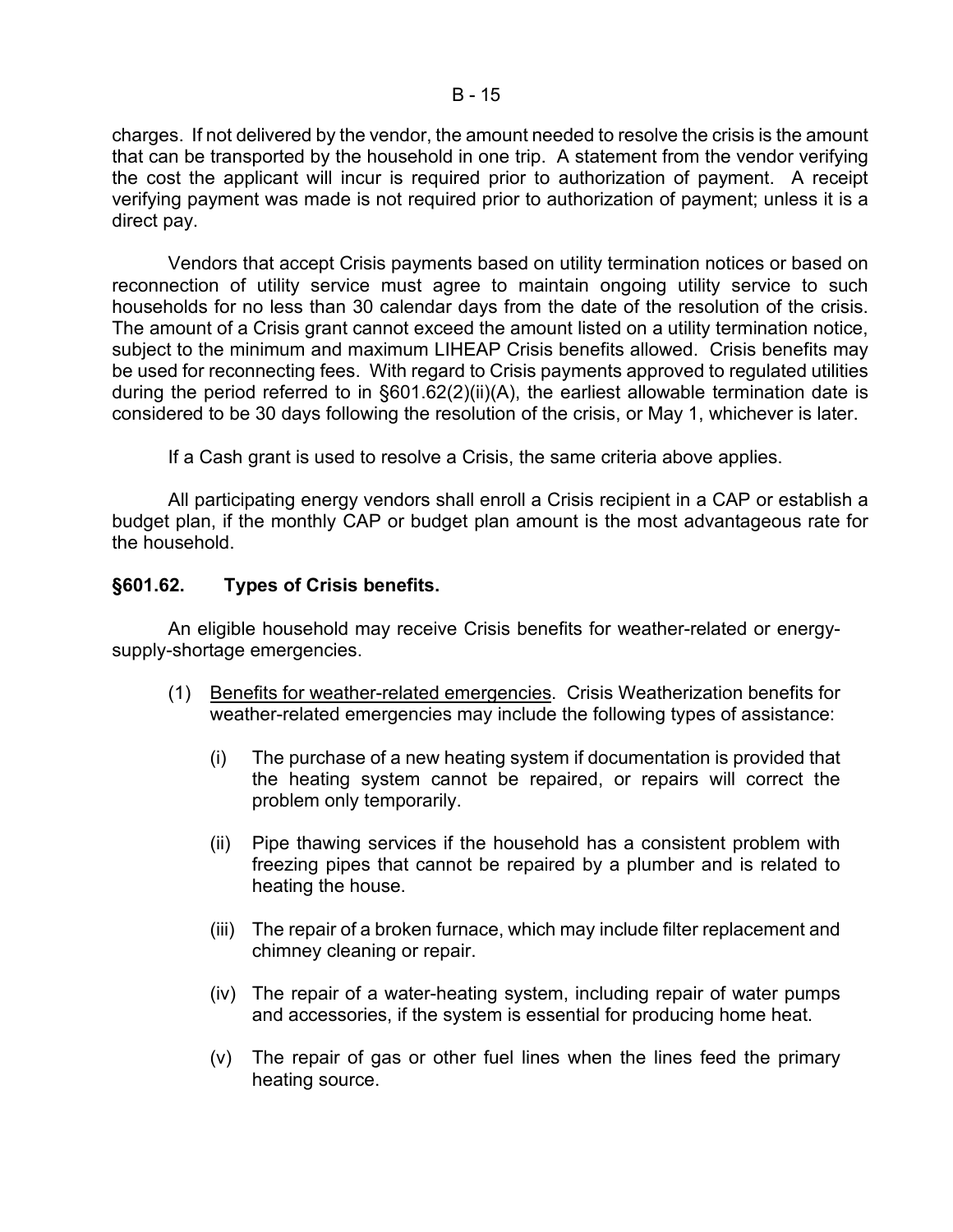- (vi) The repair of broken windows, if necessary, to ensure the effectiveness of other repairs or improvements.
- (vii) The loan of an auxiliary heater.
- (2) Benefits for energy-supply-shortage emergencies. Crisis benefits for energysupply-shortage emergencies include payment for the following:
	- (i) Home-heating fuel for a household that is out of fuel or if the heating fuel supply will last less than 15 calendar days. The payment will be for the primary fuel type and may include the cost of an added charge for offhours or off-route delivery service. The payment amount will not exceed the cost of the delivery; including any necessary reconnect fees and/or minor furnace start-up costs. Any credit balance with the household's vendor, including LIHEAP funds that have been authorized and not yet received, will be deemed available to resolve the crisis and will be applied toward the delivery cost first. If a Cash grant is used to resolve a Crisis, the same criteria applies.
	- (ii) Utility bills to restore or continue home-heating service if the household is without heat or in imminent danger of being without heat because of actual or scheduled termination of the primary or secondary fuel type by a utility company. The payment may include the charge, if required, for a service reconnection. If a Cash grant is used to resolve a Crisis, the same criteria applies.

**NOTE:** Crisis benefits may be approved in this instance based on issuance of a termination notice. The following applies:

- (A) For utilities regulated by a governing body such as the Public Utility Commission (PUC), winter termination procedures prevent the termination of service without the governing body's approval from December 1 through March 31. Regulated utilities may still issue termination notices from December 1 through March 31. They cannot, however, act on these notices to terminate service without having been granted permission to terminate service by the governing body. In these situations, contact must be made with the utility to determine if the governing body has granted the utility permission to terminate service for the applicant household before Crisis benefits may be authorized to relieve the emergency. The household is ineligible for Crisis benefits if the utility has not been granted approval to terminate service.
- (B) For utilities not regulated by a governing body, a termination notice means that the utility has established a date when service will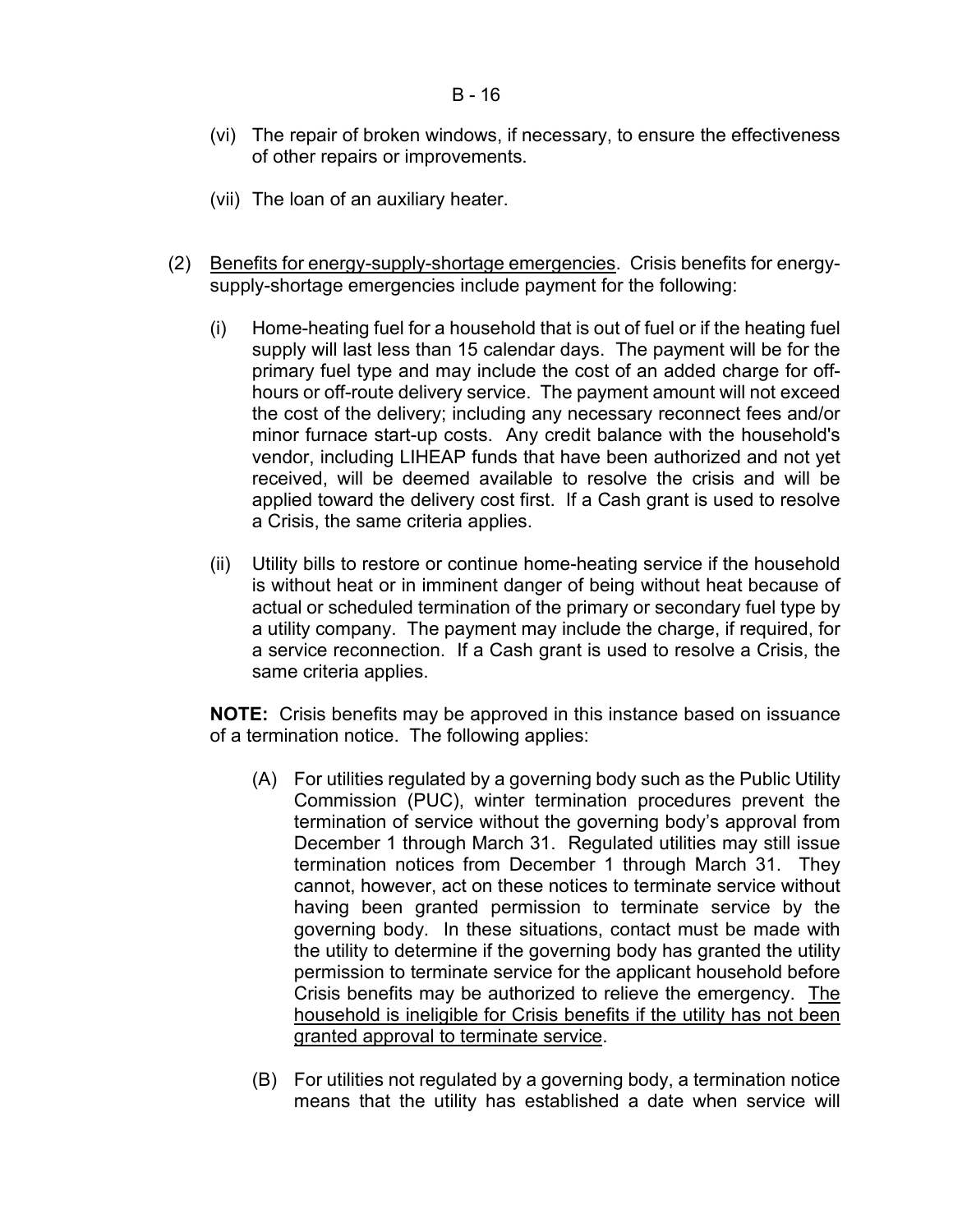actually terminate, in accordance with the utility's current termination procedures. Documentation of the termination notice must be provided before Crisis benefits may be authorized to relieve the emergency.

# **§601.63. Number of payments.**

A household may receive more than one Crisis benefit during the program year, subject to the minimum and total maximum amounts allowed under the current LIHEAP State Plan and the amount of available federal funding.

# **§601.64. Payees.**

DHS pays Crisis benefits directly to the vendor, unless direct payment to a vendor cannot be made. If DHS determines that Crisis benefits cannot be paid directly to the vendor, DHS pays the Crisis benefit to the applicant as reimbursement after verification of the purchase has been provided.

# **§601.65. Refunds.**

Refunds and reissuances of LIHEAP Crisis benefits are treated as follows:

- (1) Refunds from the vendor. The vendor shall submit all refunds, including any unused LIHEAP funds to DHS's LIHEAP Vendor Unit within 30 days after the basis for the return is known. LIHEAP funds are available for two heating seasons. Any unexpended LIHEAP benefits that remain as a credit on the customer's account as of June 30 of the year following the season (state fiscal year) in which payment was authorized shall be refunded to DHS's LIHEAP Vendor Unit by July 31.
- (2) Reissuances to or on behalf of the client. DHS will reissue a vendor refund, as applicable, for the current or previous program year if all the following conditions are met:
	- (i) The whereabouts of the household are known.
	- (ii) The household continues to reside in the Commonwealth.
	- (iii) The crisis for which benefits were authorized continues to exist.

# **INCOME DETERMINATION FOR CASH AND CRISIS BENEFITS**

# **§601.81. Income counted.**

To determine the income level of an applicant household for Cash and Crisis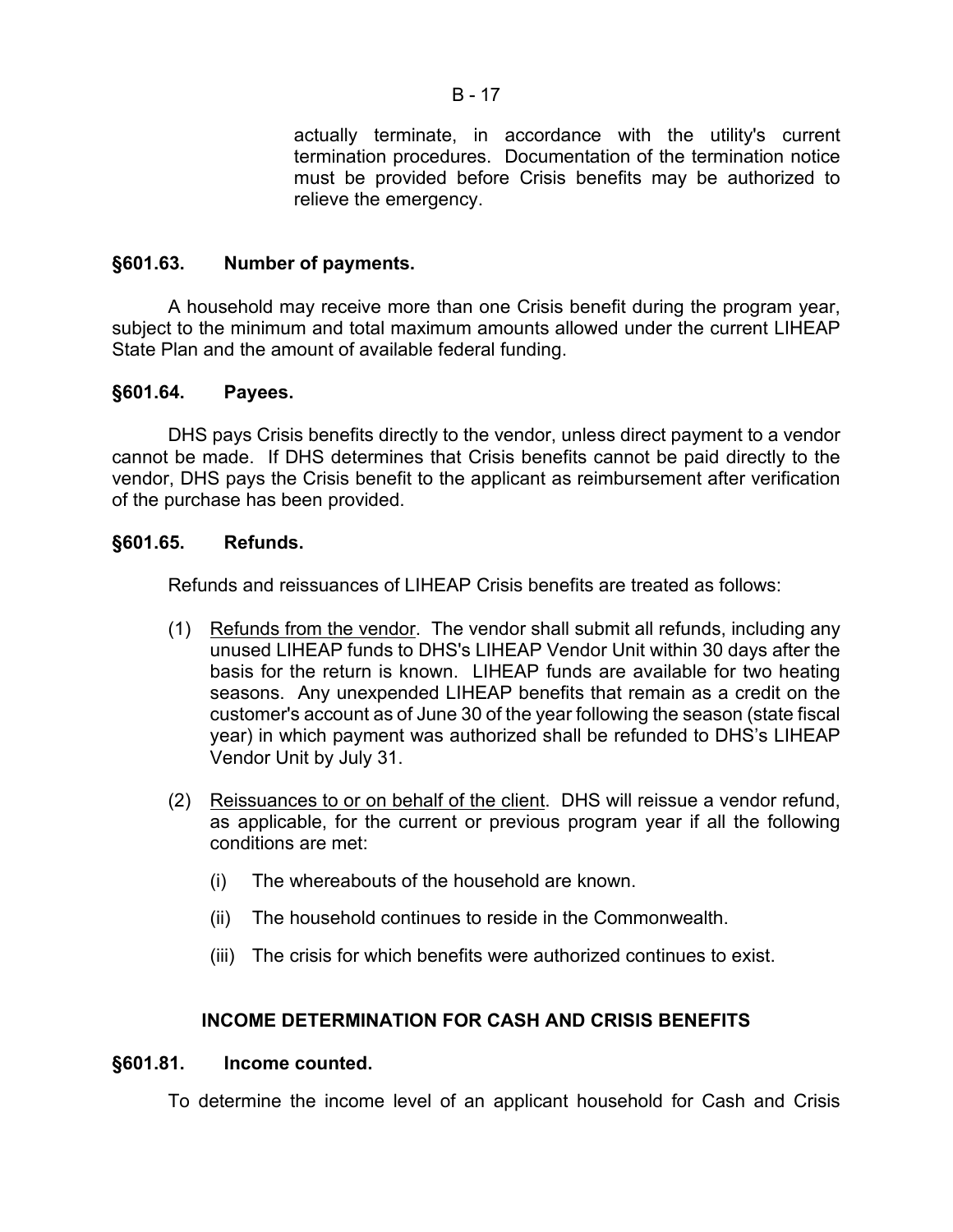benefits, the LIHEAP administering agency counts the gross annual income of the following persons:

- (1) The household members, regardless of relationship or Citizenship.
- (2) A roomer who is related to a household member by blood, marriage, or adoption.
- (3) A person living with the applicant who, as a member of another household, has already received a LIHEAP Cash or Crisis benefit during the program year.

### **§601.82. Gross income defined.**

Gross income is the total earned and unearned income of the household and includes the following:

- (1) Employee earnings. Employee earnings are money, including wages, salaries, bonuses, commissions, and tips, before taxes or other deductions, that a person receives for providing services on behalf of an employer.
- (2) Profit from self-employment. Profit of a self-employed person is gross receipts minus costs of operating a business or farm, practicing a profession, providing day-care for children in an approved family day-care facility, or renting nonresident real property.
	- (i) The following expenses are among those that are not deductible from gross receipts:
		- (A) Depreciation.
		- (B) Personal business and entertainment expenses.
		- (C) Personal transportation.
		- (D) Purchase of capital equipment.
		- (E) Payment on the principal of loans for capital assets or durable goods.
		- (F) Work-related expenses such as federal, state and local income taxes, contributions to retirement funds, and transportation to and from work.
		- (G) Deposits into the self-employed person's retirement account and payment for his or her life insurance.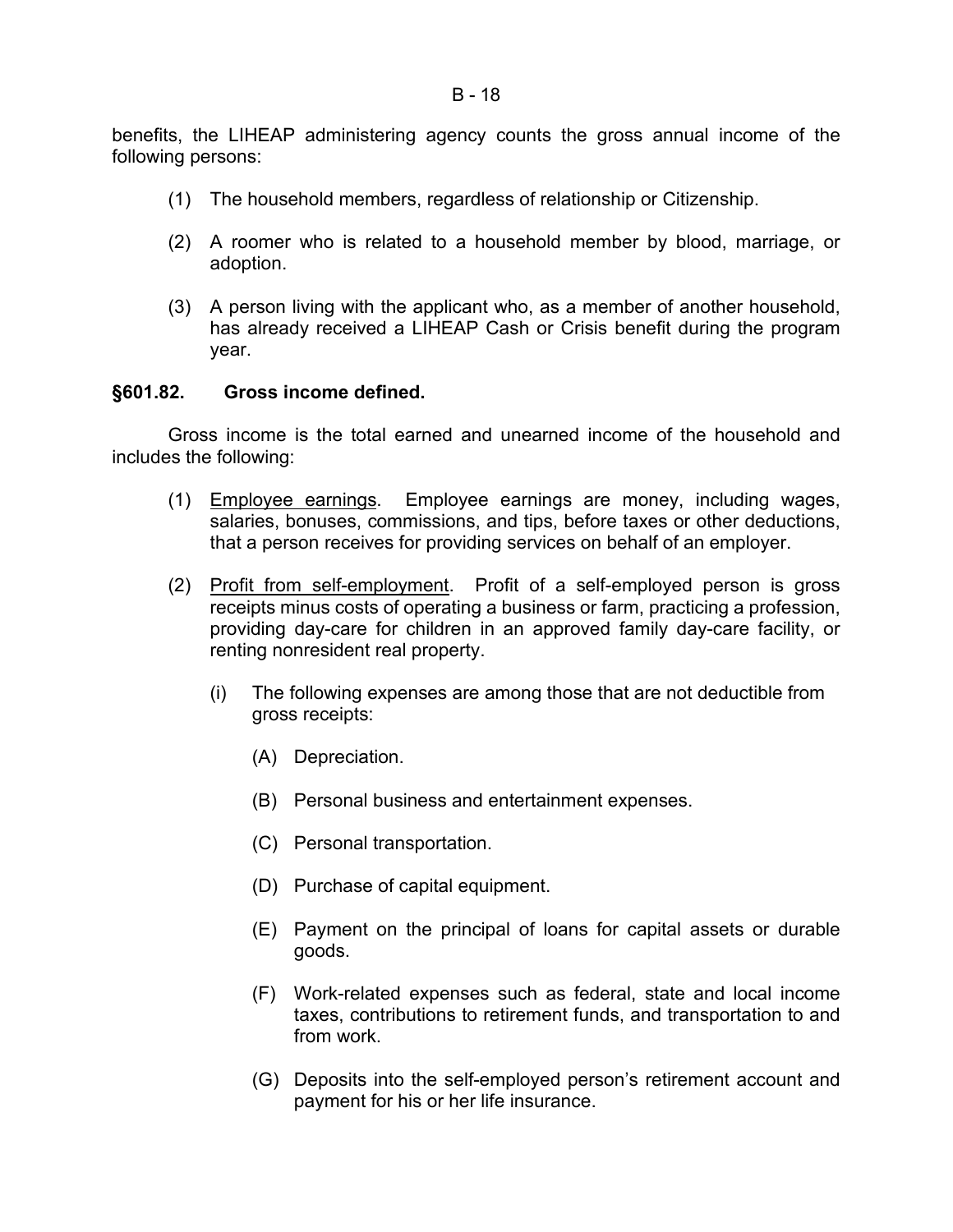- (ii) A loss from one source of income cannot be used to offset another source of income.
- (3) Income from roomers, boarders or apartment renters. Gross income from providing room or board, or both, or from apartment rentals paid directly to a household member is computed under 55 Pa. Code §183.65 (relating to profit).
- (4) Unearned income. Unearned income includes, but is not limited to, the following:
	- (i) Public assistance grants.
	- (ii) Social Security benefits.
	- (iii) Workers' compensation.
	- (iv) Supplemental Security Income.
	- (v) Unemployment compensation.
	- (vi) Support payments.
	- (vii) Cash gifts and contributions.
	- (viii) Pensions.

### *(ix) Interest and/or dividends from investments or bank accounts.*

- (x) Veterans' benefits.
- (xi) Funds withdrawn from Individual Retirement Accounts, Certificates of Deposit and proceeds from the sale of stock certificates.
- (xii) Utility Allowances paid directly to the household from the landlord or public housing agency to cover utility bills.
- (xiii) Income from nonresident rental property managed by a rental agency or another person.

### **§601.83. Treatment of income.**

(1) The applicant may choose whether the time period to be used in determining gross annual income shall be the 12 months or the calendar month prior to the month of application. Regardless of the selected time period, income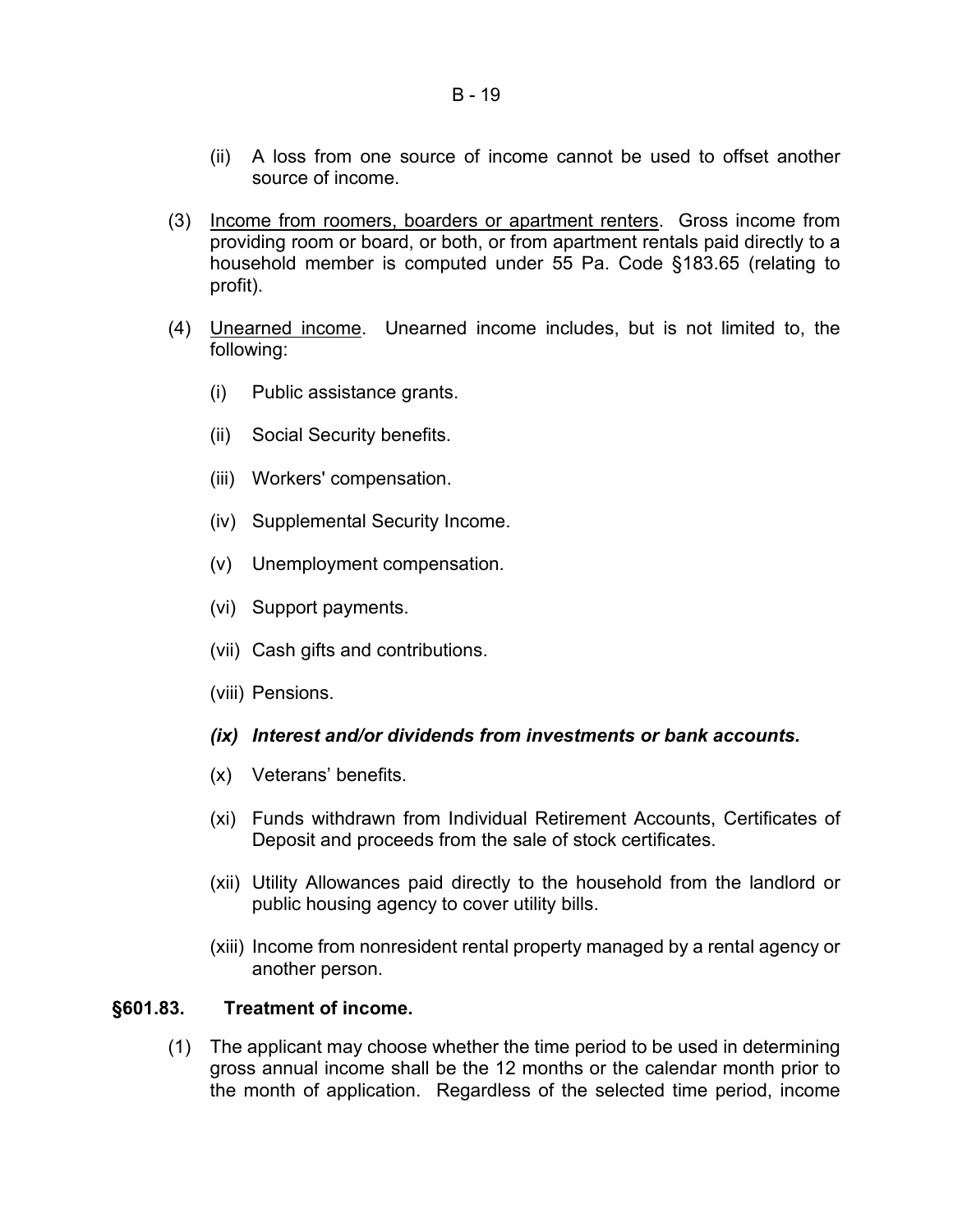(2) If the total gross annual income of the household exceeds the established percentage of the poverty level for the current year, after all allowable exclusions, the household is ineligible.

# **§601.84. Income exclusions.**

The following income will not be considered when determining gross yearly income for the purpose of establishing LIHEAP eligibility:

- (1) Educational assistance from scholarships, grants, and loans to a student unless it is solely for basic living needs such as housing and food and the amount of income from other sources used to pay out-of-pocket expenses for books and other required educational fees.
- (2) All student financial assistance received from a program funded in whole or in part under Title IV of the Higher Education Assistance Act Amendments of 1992 (P.L. 102-325), or under the Bureau of Indian Affairs student assistance programs.
- (3) Payments for services or out-of-pocket expenses to volunteers serving as foster grandparents, senior health aids or senior companions, and to persons serving in other programs under Title II of the Domestic Volunteer Service Act of 1973 (42 U.S.C.A. §§5001-5024).
- (4) Payments, including stipends, to volunteers for VISTA, Service Learning Programs and Volunteer Programs under Title I of the Domestic Volunteer Service Act of 1973 (42 U.S.C.A. §§4951-4994).
- (5) Benefits received by a participant in the SNAP Program.
- (6) The value of donated foods -- surplus commodities -- from the United States Department of Agriculture.
- (7) The value of home produce of clients for household consumption.
- (8) Money received under the Senior Citizen Rebate and Assistance Act (72 P.S. §§4751-1 through 4751-12).
- (9) Money received as incentive or training-related expenses provided to persons involved in a work/training program sponsored by a Federal, State or local government agency.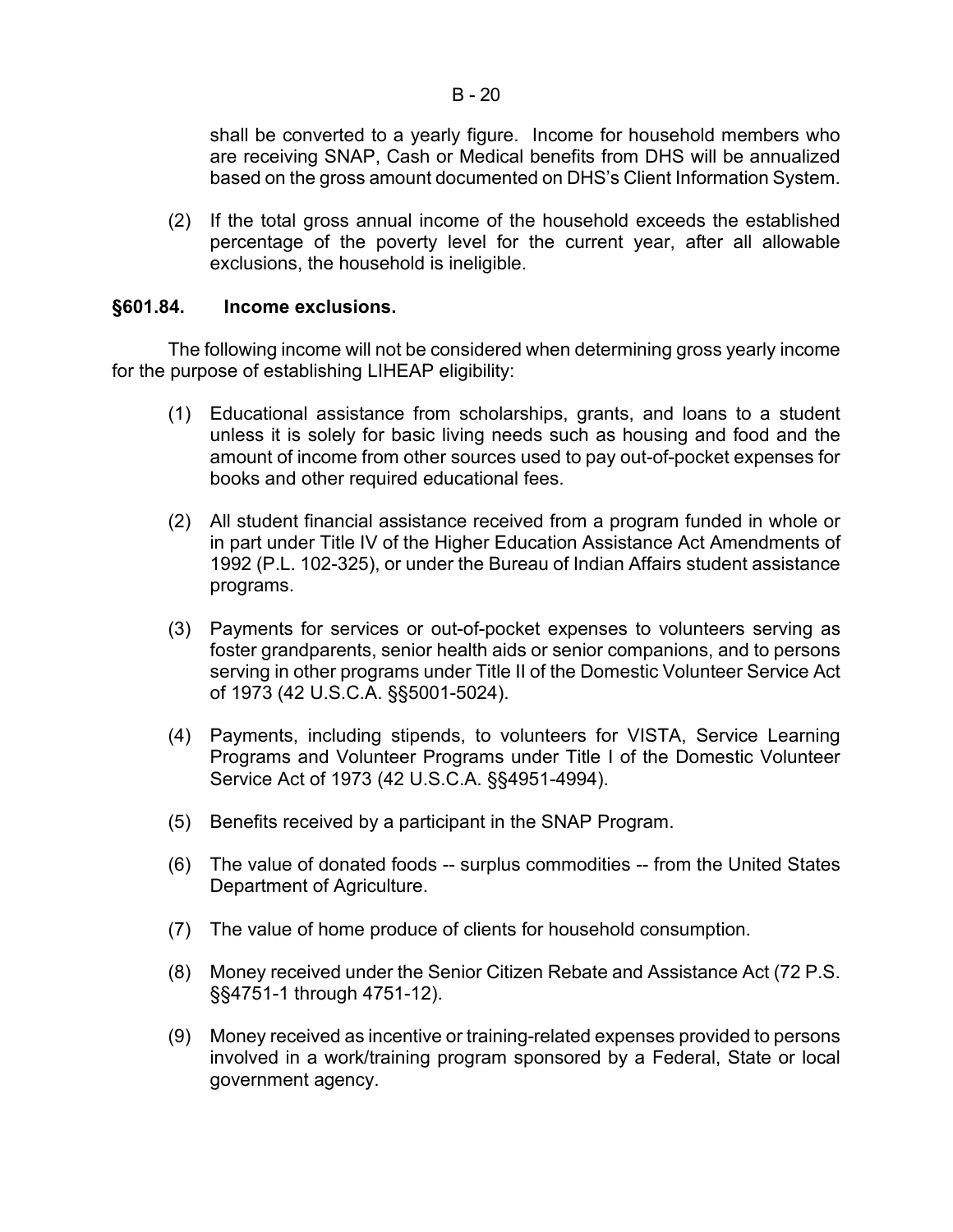- (10) Medicare premiums deducted from Social Security benefit payments.
- (11) Amounts received as reimbursement for medical costs, medical transportation, and special allowance items for TANF recipients.
- (12) Cash or in-kind assistance with heating costs provided by private or public agencies or utility companies.
- (13) Loans which can be verified with a statement from the lender or a loan document specifying the repayment plan.
- (14) The portion of a Social Security lump sum death benefit designated for funeral expenses.
- (15) For actual child support received, whether court-ordered support or voluntary support from a legally responsible relative, up to the first \$100 will be excluded in determining household income if there is one child under age 18 in the household. If there are two or more children in the household, up to \$200 will be excluded. Also, up to the first \$50 of actual spousal support received in a given month will be excluded. If a household receives both child support and spousal support, only the amount which is the greatest will be excluded for that month; the household will not receive both a child support and spousal support deduction in the same month. All support refunded by DHS during the month is excluded.
- (16) Agent Orange Settlement payments.
- (17) Earned Income Tax Credits (EITC) including anticipated monthly payments as well as year-end payments.
- (18) Income tax refunds.
- (19) Restitution payments made to individuals because of their status as victims of Nazi persecution.
- (20) Non-recurring lump sum payments.
- (21) Wage earnings of a dependent child under age 18.
- (22) Utility allowances for residents of subsidized and public housing, unless the household receives the payment directly from the landlord or public housing authority to cover utility bills. If the utility allowance is paid directly to the household, the amount of the payment is counted as unearned income in the month during which it is received.
- (23) Money paid by an approved child-placement agency to the client for providing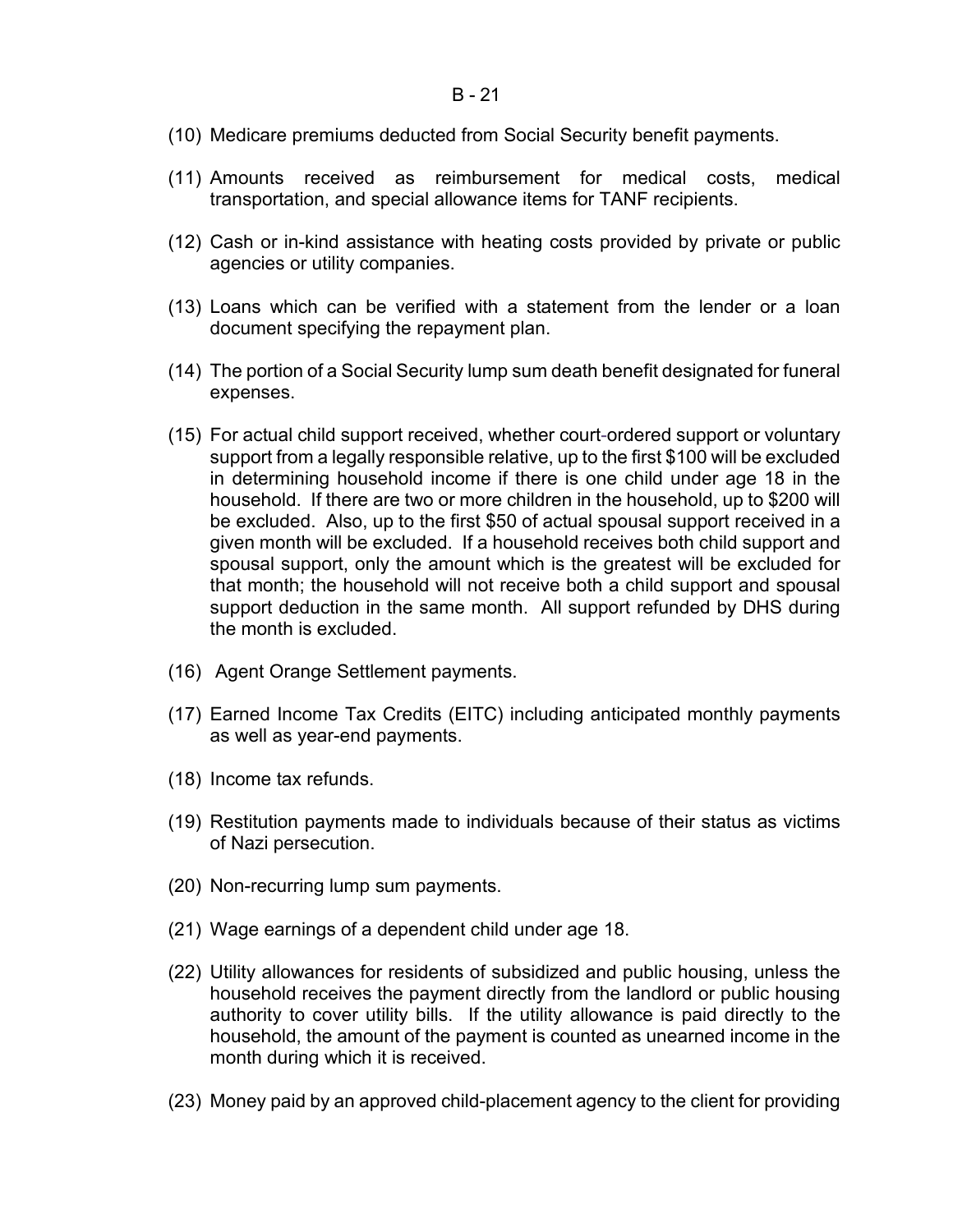foster care for a child if the money is received through Title IV-E of the Adoption Assistance and Child Welfare Act of 1980 (P.L. 96-272). Money received through Article VII of the Public Welfare code (62 P.S. Sections 701 - 774) also is not counted.

- (24) Earned income from temporary census employment.
- (25) Unemployment Compensation reductions due to a low balance in the Unemployment Compensation Trust Fund.
- (26) A person who has unearned income may get a deduction for expenses that he or she has to pay to get the income. These expenses include, but are not limited to, the following:
	- Attorney fees;
	- Court costs:
	- Transportation costs;
	- The amount paid to a rental agency to handle rental property;
	- Court-ordered fees paid to a guardian who controls the person's income.

# **VERIFICATION AND DOCUMENTATION**

### **§601.101. Verification and documentation defined.**

The applicant shall provide sufficient information regarding the household's circumstances to enable the LIHEAP administering agency to determine LIHEAP eligibility and the amount of a LIHEAP benefit.

- (1) Verification. The term refers to any form of convincing information, including oral statements or documentation. Types of documentation may not be limited to any specific type and may include: written evidence, public records, automated sources, electronic evidence and websites.
- (2) Documentation. The term refers to written or printed evidence, such as fuel bills, rent receipts, or pay stubs, that is needed to determine LIHEAP eligibility and the type and amount of the LIHEAP benefit.

### **§601.102. Income.**

- (1) The applicant shall provide documentation of the amounts and sources of income of household members, including related roomers, as well as that of anyone in the household who received LIHEAP benefits during the current program year as a member of another household.
- (2) The applicant shall report but is not required to document income of persons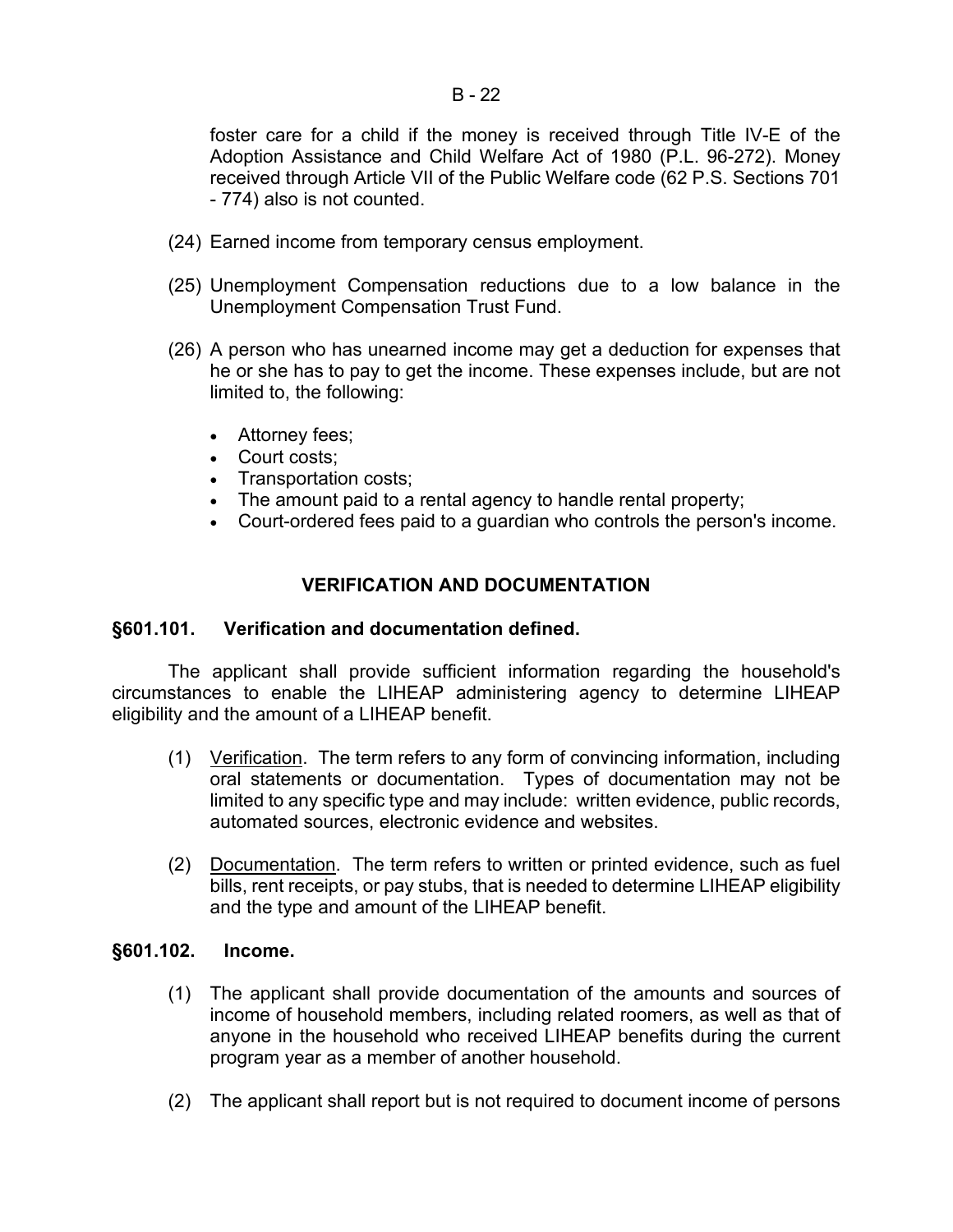in the household who are currently receiving SNAP, Cash or Medical benefits from DHS and whose income has already been documented and is available in a case record on file with the local CAO.

# **§601.103. Minimal or no income.**

If the applicant states that the household has minimal or no income, the applicant shall be required, as a condition of eligibility, to produce evidence that will satisfactorily explain how the household members are meeting their financial obligations and basic living needs.

# **§601.104. Responsibility for home-heating costs.**

- (1) The applicant for a Cash benefit must provide either a recent fuel bill or receipt for the primary fuel type of the household or the CAO can verify a household's heating responsibility through collateral contact with the vendor. A recent bill or receipt is one that was issued within two months of the date before application. Receipts from vendors for fuel purchased since January of the previous LIHEAP season may be acceptable. CAOs can use websites, hotlines and other collateral contacts to verify a household's heating responsibility or that a vendor has provided or will provide service to a household. If the household chooses to have the benefit paid to the vendor of its secondary fuel type, the applicant for a Cash benefit shall provide documentation of a financial responsibility for both the primary and secondary fuel types.
- (2) The applicant for a Crisis benefit shall prove payment responsibility for either the primary or secondary fuel type of the household. In the absence of a recent bill or receipt due to prior termination of service, verification is required from the vendor that service will be activated pursuant to a determination of eligibility for LIHEAP.
- (3) If the household pays for heat indirectly, a written or oral statement from the landlord or rental agent may be acceptable verification of a home-heating responsibility. The statement shall specify the primary type of fuel used to heat the home of the applicant household.
- (4) Proof of payment responsibility for either a Cash or Crisis benefit may be in a name of a non-household member in certain reasonable situations, such as the death of the person billed or credit problems of the applicant. The applicant must provide written proof of address other than the heating bill and explain why the bill is in another person's name and confirm that the household has the obligation to pay the bill.

**EXAMPLE:** The LIHEAP applicant continues to have the utility bill in the name of her deceased spouse. She provides a driver's license documenting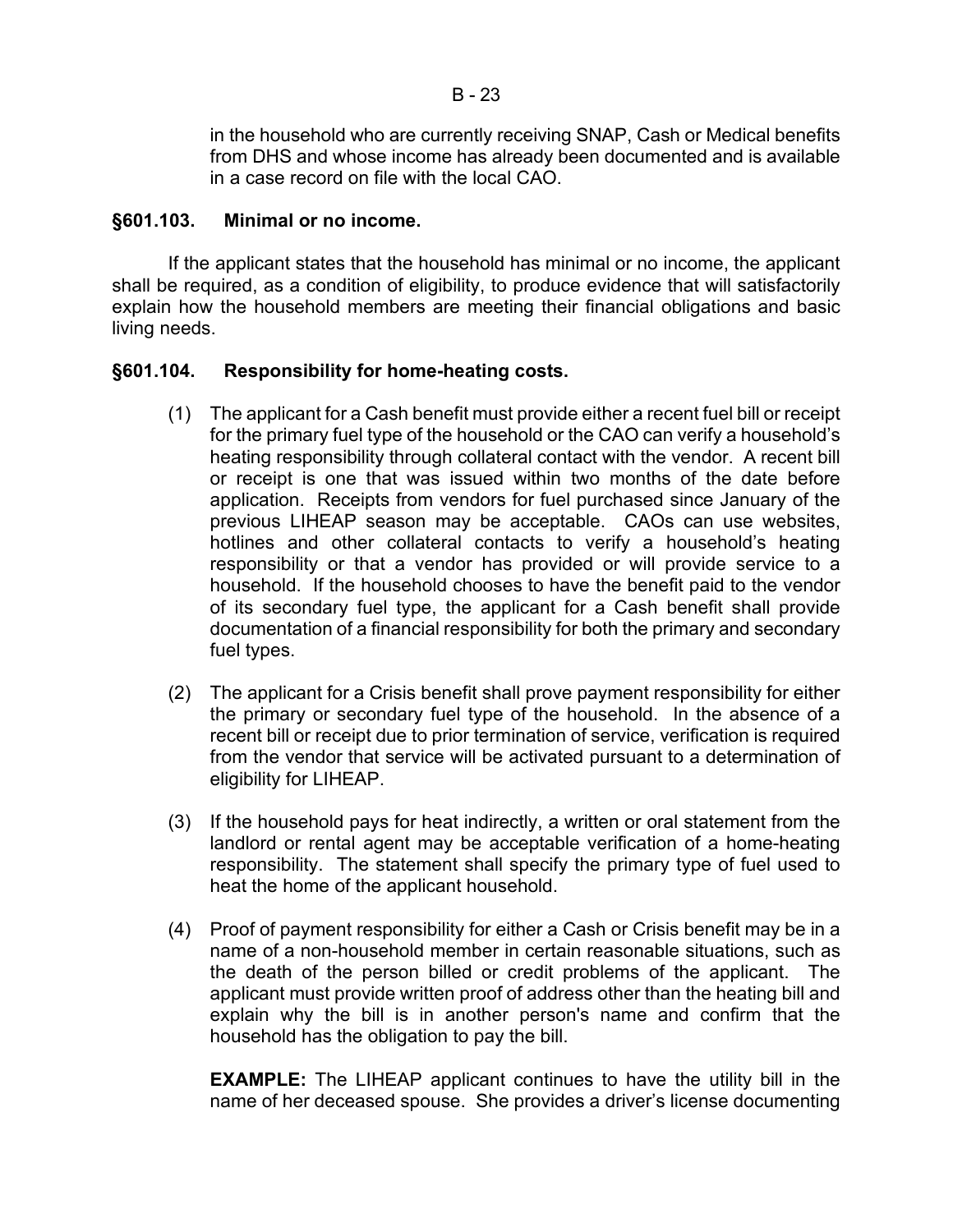that she resides at the residence.

# **§601.105. Proof of residence.**

In situations where the household is not living at its actual residence, in order to qualify for LIHEAP benefits, the household must provide documentation of the emergency or situation beyond the household's control that requires that the household live elsewhere. Appropriate documentation may include some type of written or printed information, such as a doctor's statement or letter from the Board of Health, substantiating why the household is not residing at its residence.

Upon request, the CAO will assist the applicant in providing proof of residence.

# **§601.106. Social Security numbers.**

Applicants shall provide Social Security numbers for all members of their household. This requirement is consistent with the May 5, 2010 HHS Information Memorandum LIHEAP-IM-2010-6, which allows states to require Social Security numbers from applicant households as a condition of LIHEAP eligibility. A household member who does not have a Social Security number or is unable to provide one shall complete an energy assistance affidavit. An energy assistance affidavit is not required for a child under the age of one.

# **§601.107. Questionable information.**

The LIHEAP administering agency may require the applicant to verify information affecting eligibility that appears to be incomplete, unreasonable, or inconsistent with known facts.

# **§601.108. Proof of energy crisis.**

The applicant for a Crisis benefit must provide proof that the household is experiencing a home-heating emergency. Acceptable forms of proof include:

- a utility termination notice or verification of a scheduled termination;
- verification that utility service has already been terminated; or
- a statement from the applicant that the household's deliverable fuel supply will last less than 15 days.

Termination notices issued by regulated utility companies from December 1 through March 31 are not proof of a home heating emergency. These companies cannot terminate services during this period without permission from the PUC.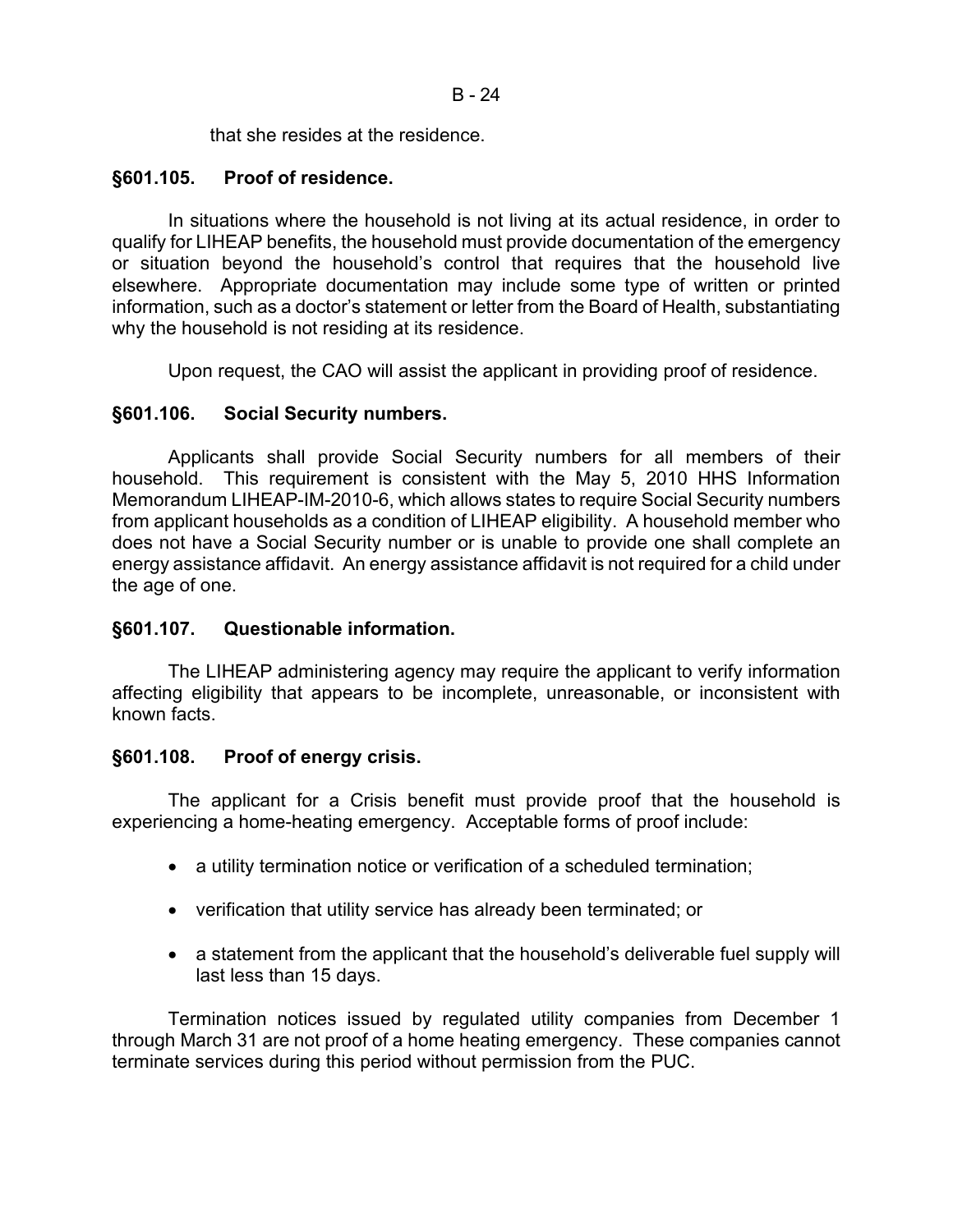# **§601.109. Lawfully admitted non-citizen status.**

The applicant must provide proof of lawfully admitted non-citizen status for each non-citizen who resides in the household. Documentation consists of a document issued by U.S. Citizenship and Immigration Services (USCIS). Refer to the Chart at end of Appendix B for examples of acceptable documentation.

# **CLIENT RIGHTS**

# **§601.121. Confidentiality.**

## *(1) Information about a LIHEAP applicant or recipient is confidential and may be disclosed for only the following purposes:*

- (i) To aid in the investigation or prosecution of suspected fraud in connection with LIHEAP; or
- (ii) To cooperate with federal or state authorities regarding LIHEAP audits, reports, reviews, and investigations.
- (2) If the client concurs, the LIHEAP administering agency may disclose only that information about the applicant or recipient household that is needed to help the household apply for or obtain other forms of home energy assistance.

# **§601.122. Nondiscrimination**.

DHS assures that no person on the basis of race, color, sex, age, handicap, religion, national origin or ancestry, sexual orientation, or political belief will be excluded from participation in LIHEAP, denied LIHEAP benefits or be subject to discrimination in an activity or project receiving LIHEAP funds.

# **§601.123. Appeals and fair hearings.**

(1) Applicants may appeal and receive a fair hearing of their claim for LIHEAP if the applicant believes that benefits are unjustly denied or unreasonably delayed or may appeal and receive a fair hearing of a decision regarding overpayments.

**EXCEPTION:** Applicants do not have the right to a fair hearing if the program closes prior to authorization of benefits due to lack of funds, or if application is submitted after the close of the program.

(2) Client rights and procedures for appeals and fair hearings appear in Chapter 870 of the Supplemental Handbook (relating to appeal and fair hearing).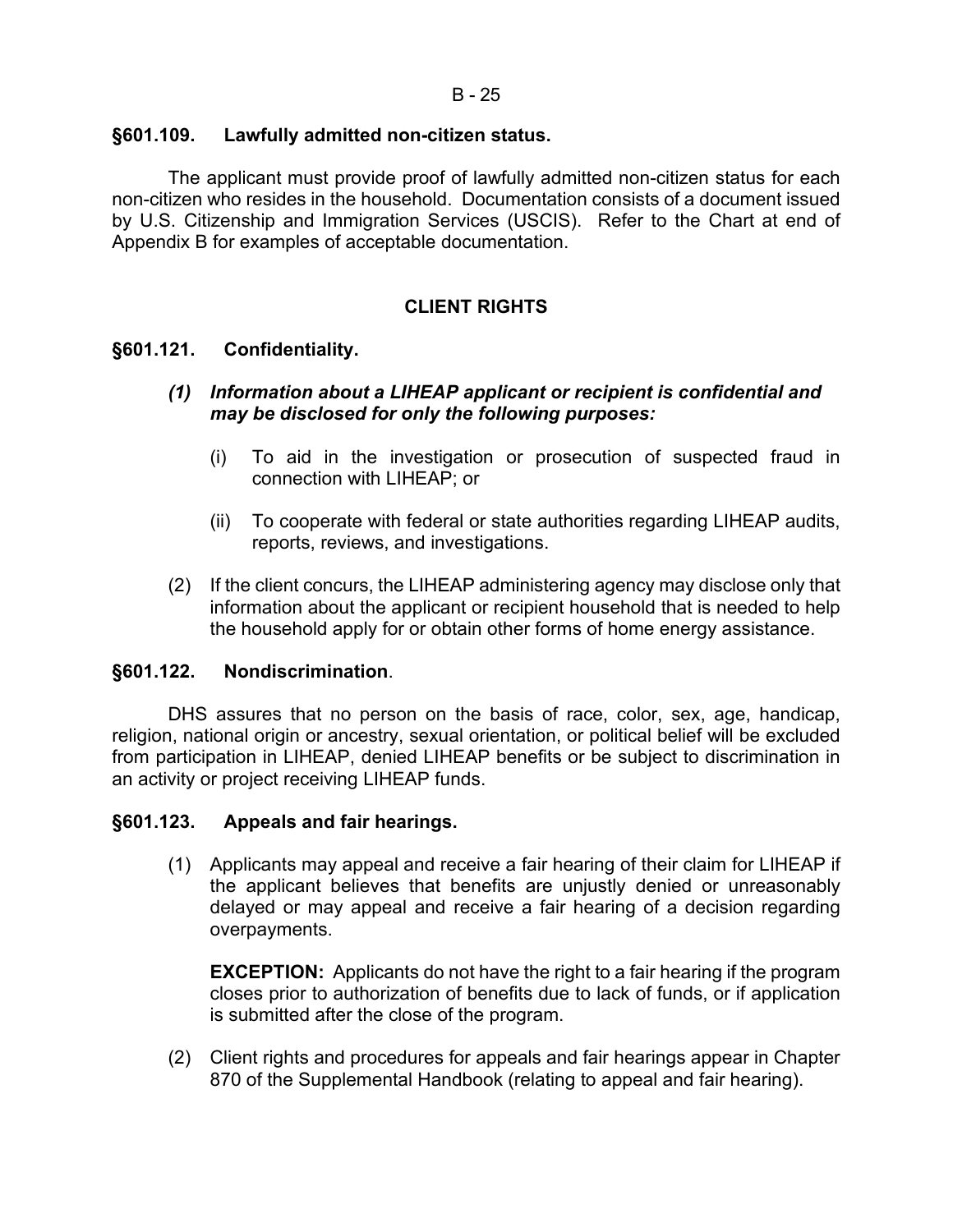(3) Upon request, LIHEAP staff will help the client with any aspect of the appeal and fair hearing process.

# **OVERPAYMENTS**

# **§601.141. Overpayment defined.**

An overpayment is the payment of LIHEAP funds or provision of LIHEAP benefits for which the agency or person is either fully or partially ineligible.

# **§601.142. Liability.**

A person or agency that receives LIHEAP funds or benefits for which it is ineligible shall repay DHS for the overpayment.

### **§601.143. Fraud.**

A person who knowingly misrepresents or withholds information in order to qualify anyone for a LIHEAP benefit is guilty of fraud and subject to a penalty of a fine or imprisonment, or both.

### **§601.144. Treatment of overpayments.**

- (1) If an overpayment occurs because of suspected fraud, client error, or client misrepresentation, DHS will refer the overpayment for collection or prosecution to the Office of State Inspector General, P.O. Box 8016, Harrisburg, Pennsylvania 17105-8016, under Supplemental Handbook Chapter 910 (relating to overpayment recovery).
- (2) If an overpayment occurs because of vendor error, misrepresentation, or fraud, DHS will take progressive steps, if necessary, to seek restitution of the overpayment. In instances where vendor error has caused the overpayment, any calls or notices to the vendor regarding repayment must include a statement that repayment must be made from vendor funds, not client funds. Recoupment is made in accordance with §601.145.
- *(3) If an overpayment occurring because of fraud, error, or misrepresentation by either client or vendor is less than \$25, DHS will not seek restitution of the overpayment, but a referral will still be made to the Office of State Inspector General.*
- *(4) If an overpayment occurs that was not caused by fraud, error or misrepresentation, by either the client or the vendor, the overpayment will be considered an administrative error. No restitution is required by the client or the vendor and no referral will be made to the Office of*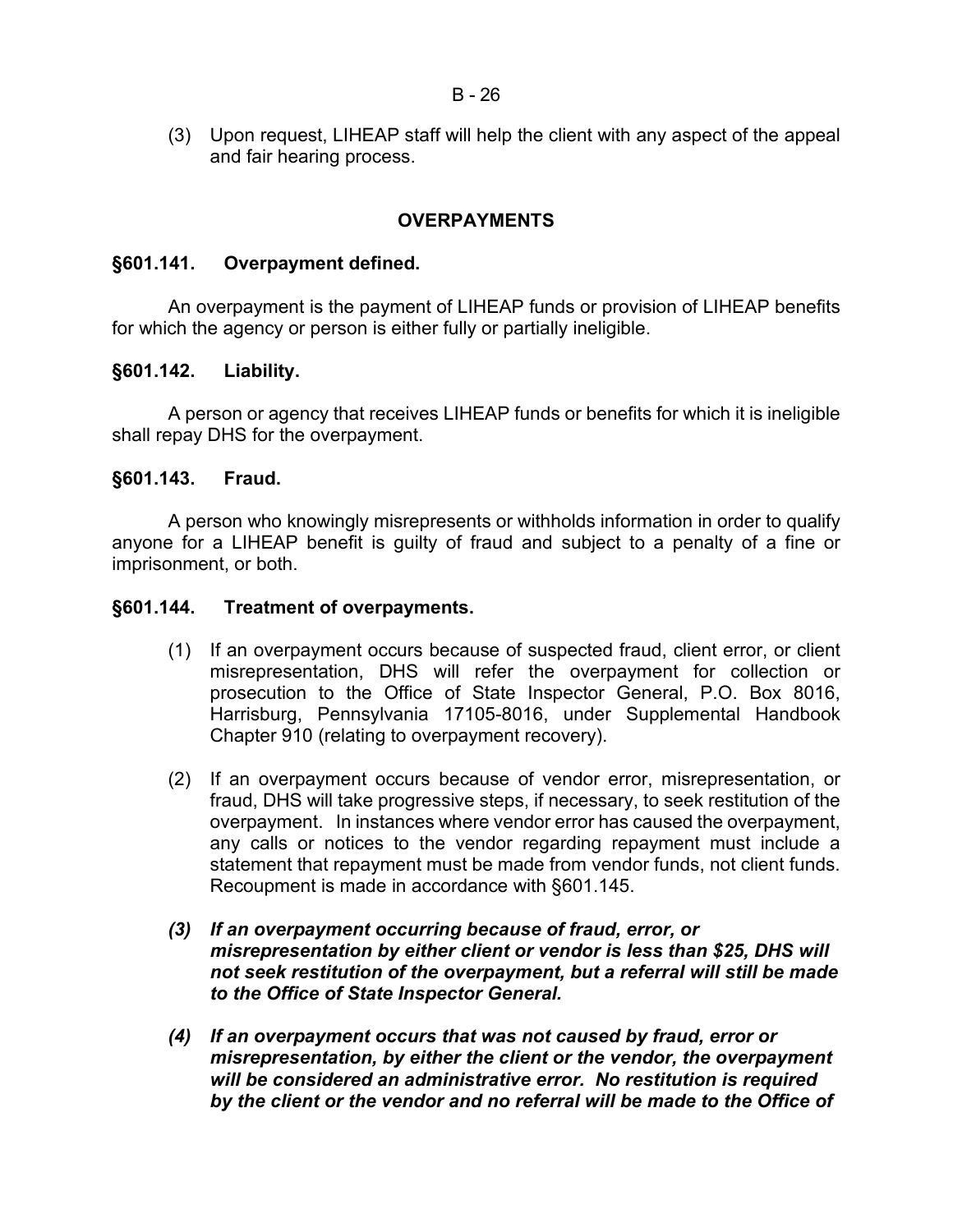### *State Inspector General.*

#### **§601.145. Accounts Receivable**

DHS is authorized to recoup past due LIHEAP balances from vendors by debiting any current or future LIHEAP payment to the vendor for an amount equal to the outstanding un-refunded balance that is due to DHS from the vendor. A record of the balance of funds owed is established by DHS when a vendor error has occurred, or a vendor has received a payment on behalf of a client who has subsequently moved to another county and is no longer a customer of the vendor. The vendor must return these funds to DHS.

DHS will send the vendor up to three notices requesting payment of the funds. If the vendor has failed to respond after the third notice, the amount of the balance of funds owed to DHS will be deducted from the vendor's next payment(s) until the funds are repaid. If unable to be recouped, any outstanding balances that have not been returned by the vendor may be referred to the Attorney General's Office for collection proceedings and all other legal remedies.

The vendor acknowledges that DHS will reduce vendor payments by the amount of the balance of funds owed to allow for the expeditious collection of these debts. The vendor agrees to apply the full payment amount of each LIHEAP benefit approved by DHS to the respective account of each LIHEAP recipient whom the vendor serves.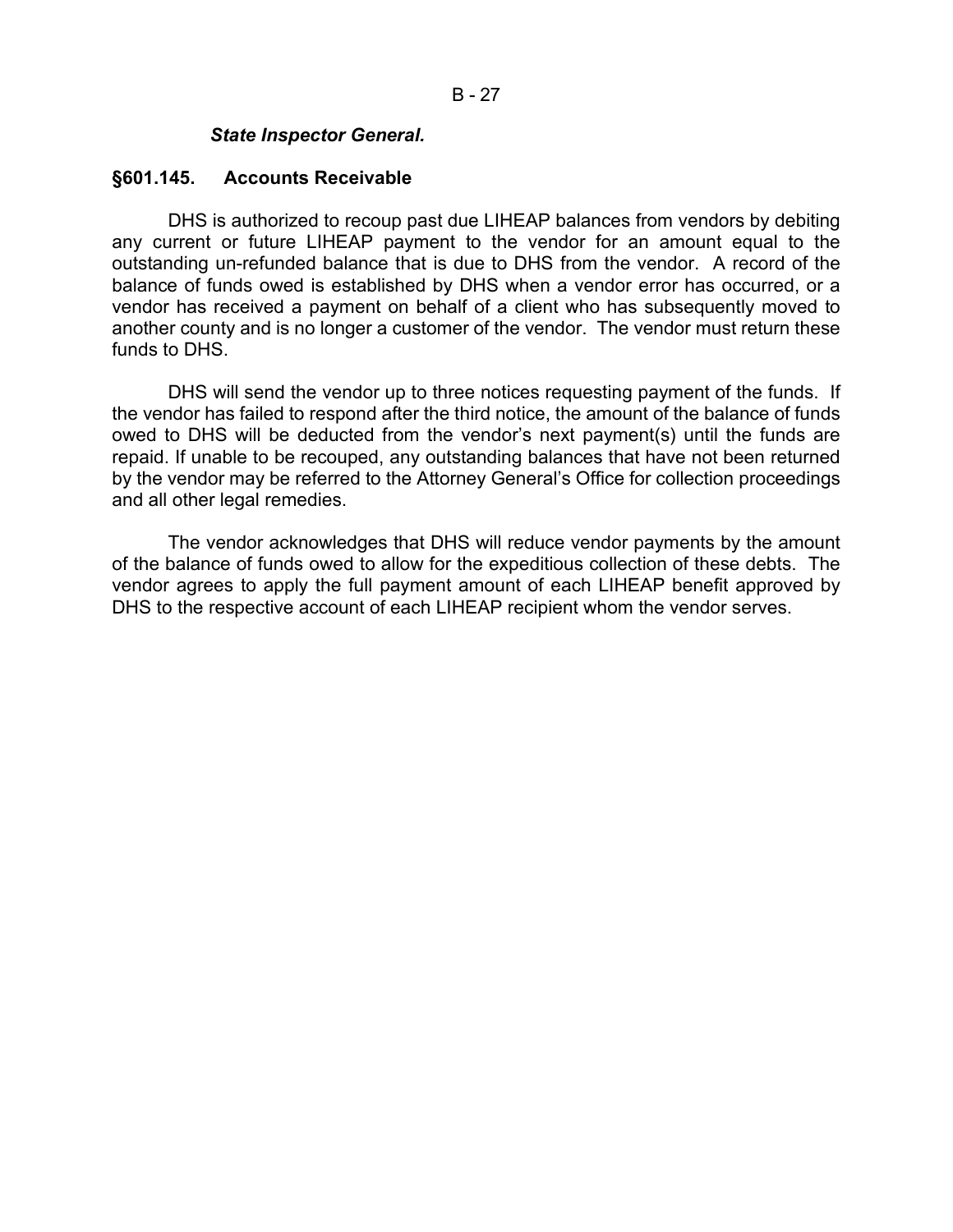# B - 28

### **U.S. CITIZENSHIP AND IMMIGRATION SERVICES (USCIS) ELIGIBLE NON-CITIZEN STATUS CHART**

# Non-citizen USCIS Document

| Lawfully admitted for        | -I-551 (Non-citizen Registration Receipt card-Green card)          |
|------------------------------|--------------------------------------------------------------------|
| permanent residence as an    | -I-551 (Unexpired Temporary I-551 stamp in foreign passport)       |
| immigrant                    | -I-94 (Arrival - Departure Record)                                 |
| Asylee                       | -I-94 annotated with stamp showing grant of asylum under           |
| (USCIS Section 208)          | Section 208                                                        |
|                              | -I-688B (Employment Authorization Card) annotated                  |
|                              | "274a.12(a)(5)"                                                    |
|                              | -I-766 (Employment Authorization -Document) annotated "A5"         |
|                              | -Grant letter from the Asylum Office of USCIS                      |
|                              | -Order of an immigration Judge granting asylum                     |
| Refugee                      | -I-94 annotated with stamp showing admission under                 |
| (USCIS Section 207)          | Section 207                                                        |
|                              | -I-688B (Employment Authorization Card) annotated                  |
|                              | "274a12(a)(3)"                                                     |
|                              | -I-766 (Employment Authorization Document) annotated "A3"          |
|                              | -I-571 (Refugee Travel Document)                                   |
| Non-citizen Paroled Into     | -I-94 with stamp showing admission for at least one year under     |
| U.S. for at Least One Year   | Section 212(d)(5)                                                  |
| (USCIS Section 212(d)(5))    | Periods of admission for less than one year cannot be added to     |
|                              | meet the one year requirement                                      |
| Non-citizen whose            | -I-688B (Employment Authorization Card) annotated                  |
| Deportation or Removal was   | "274a.12(a)(10)"                                                   |
| Withheld                     | -I-766 (Employment Authorization Document) annotated "A10"         |
| (USCIS Section 243(h))       | -Order from an immigration judge showing deportation withheld      |
| (USCIS Section 241(b)(3))    | under 243(h) of the INA as in effect prior to April 1, 1997, or    |
|                              | removal withheld under 241(b)(3)                                   |
| <b>Non-citizen Granted</b>   | -I-94 with stamp showing admission under $203(a)(7)$               |
| <b>Conditional Entry</b>     | -I-688B (Employment Authorization Card) annotated                  |
| (USCIS Section 203(a)(7))    | "274a.12(a)(3)"                                                    |
|                              | -I-766 (Employment Authorization Document) annotated "A3"          |
| <b>Cuban/Haitian Entrant</b> | -I-551 coded CU6, CU7, CH6                                         |
| (USCIS Section 212(d)(5))    | -I-551 Unexpired temporary I-551 stamp in foreign passport         |
|                              | -I-94 with code CU6 or CU7                                         |
|                              | -I-94 with stamp showing parole as "Cuban Haitian Entrant"         |
|                              | under Section 212(d)(5)                                            |
| Non-citizen who has been     | -Collateral contacts with school counselors, health professionals, |
| battered or subjected to     | social service agency personnel, police or courts                  |
| extreme cruelty in the       | -Affidavit from person                                             |
| <b>United States</b>         | -Eye witness accounts                                              |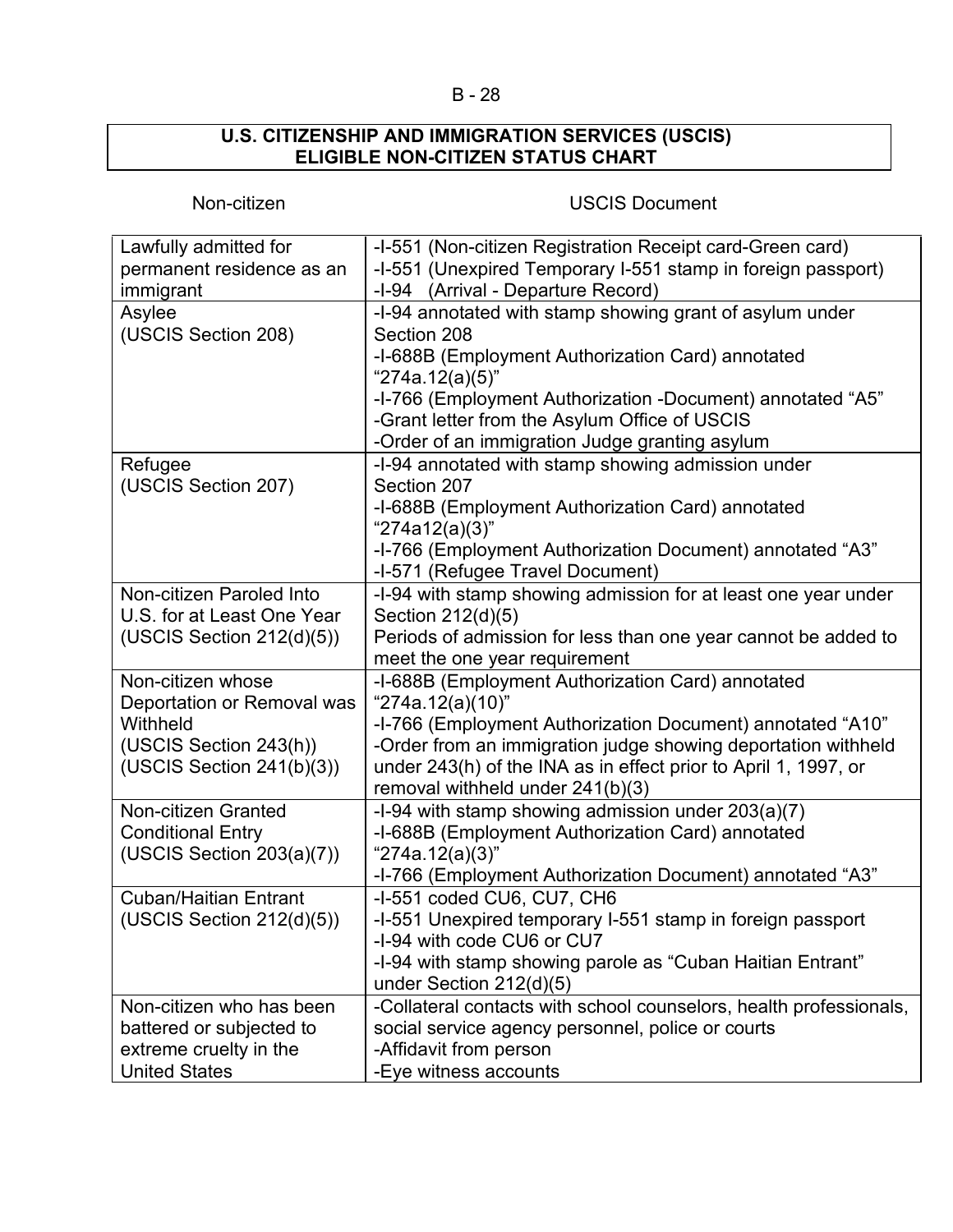# $C - 1$

# **APPENDIX C**

# **CRISIS INTERFACE AND WEATHERIZATION ASSISTANCE PROGRAM**

The mission of the Pennsylvania Department of Community and Economic Development's (DCED) Center for Community Services is to reduce energy consumption and cost in low-income households throughout Pennsylvania. This attachment constitutes the DCED portion of the Department of Human Services (DHS) State Plan specifically applicable to the Low-Income Home Energy Assistance Program (LIHEAP) for the Federal Fiscal Year (FY) 2022 program year. The Pennsylvania Weatherization Assistance Program (WAP) State Plan, as developed by DCED and submitted to the Department of Energy (DOE), is hereby incorporated for reference.

For FY 2021, DCED received \$30,086,916 of the federal Department of Health and Human Services LIHEAP allocation from DHS for use in its Crisis Interface and WAP. For FY 2022, DCED has received \$27,932,723. However, since the amount of American Rescue Plan Act (ARPA) LIHEAP funds was received for the same FY, this funding is being allocated and spent before the annual LIHEAP FY 2022 funds.

DCED-allocated LIHEAP funds not expended on Crisis are used to weatherize homes. Statistics regarding the last years' LIHEAP funding is as follows:

- Crisis expenditures for FY 2021 totaled over \$21.9 million; approximately \$4.2 million of the funds were used to provide standard weatherization services. The Deferral Program utilized over \$200,000 and over \$7.5 million was allocated for the Crisis season start up for FY 2021.
- FY 2021, over \$3.4 million of LIHEAP Coronavirus Aid, Relief, and Economic Security Act funds were expended for crisis services.
- Crisis expenditure data for FY 2022 is not yet complete since Crisis season is not over at the writing of this plan. Therefore, at the writing of this plan, preliminary data suggests that the Weatherization Agencies will spend over \$15 million.
- We expect the remaining balance of funds at the end of the Crisis season to be spent on providing standard weatherization services.
- Up to \$2 million will be used for the LIHEAP Deferral Program for deferred homes.
- DCED and Weatherization Agencies expect to expend the full allocation within the allowable timeframe.

Expenditure levels and other aspects of this plan are based on current growth and demand for both Crisis Interface and Weatherization Services. In the event that additional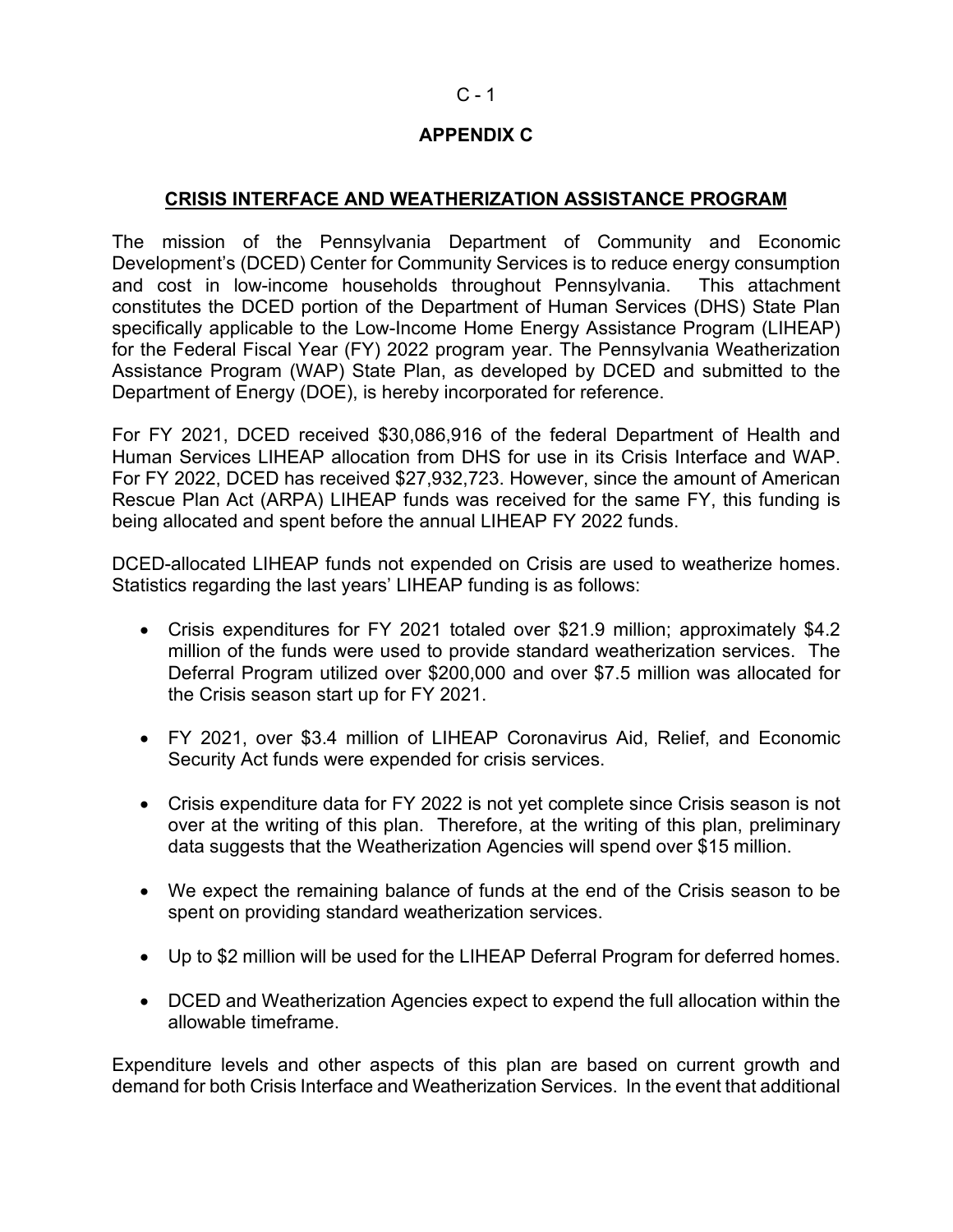funding becomes available, or the total allocation is decreased, DCED reserves the right to modify this Plan in accordance with all applicable regulations and procedures. DCED understands that any changes not in accordance with the initial formula may necessitate a public hearing.

What follows is a description of the two separate components of weatherization accomplished and anticipated via LIHEAP funding: Crisis Interface and the WAP.

# **CRISIS INTERFACE COMPONENT**

# **I. Introduction**

The DCED has, since 1993, operated the Crisis Interface Program with LIHEAP funds for heating-related emergencies that are referred to the Weatherization Agencies by the local County Assistance Offices (CAOs) or by a local community-based organization (Crisis Contractor). This program has been labeled "Crisis Interface" because it describes the relationship between DHS and DCED, which administers WAP statewide. The DHS Crisis program is administered through the local CAOs or by a Crisis Contractor. Crisis Interface involves two distinct services: supply shortages and weather-related emergencies (which include repair/replacement of heating systems or fuel lines, broken windows and pipe-thawing). Most supply shortages are resolved with vendor payments by DHS while weather-related emergencies are referred to local Weatherization Agencies to find resolution. Eligibility for Crisis services is determined by the local CAO or Crisis Contractor.

# **II. Eligibility Determination**

LIHEAP eligibility for the Crisis component of the program is determined by the local CAO or the local LIHEAP Crisis Contractor based on income levels determined by DHS. The eligible income level for Crisis services is determined annually by DHS, which may be lower than the WAP income eligibility levels.

Although no additional income eligibility determination is required to be performed by the Weatherization Agency, it is possible for the Weatherization Agency to discover income or household information discrepancies at the time of visit.

In such cases, when the Weatherization Agency personnel find that an applicant's situation may not meet Crisis eligibility criteria or conflicts materially with the referral provided by the CAO, the CAO will be notified immediately of the finding. All client appeals will go through the CAO or local LIHEAP Crisis Contractor.

A housing unit will not be eligible for Crisis if:

- 1) The housing unit was purchased or rented without a heating system.
- 2) The housing unit is unoccupied.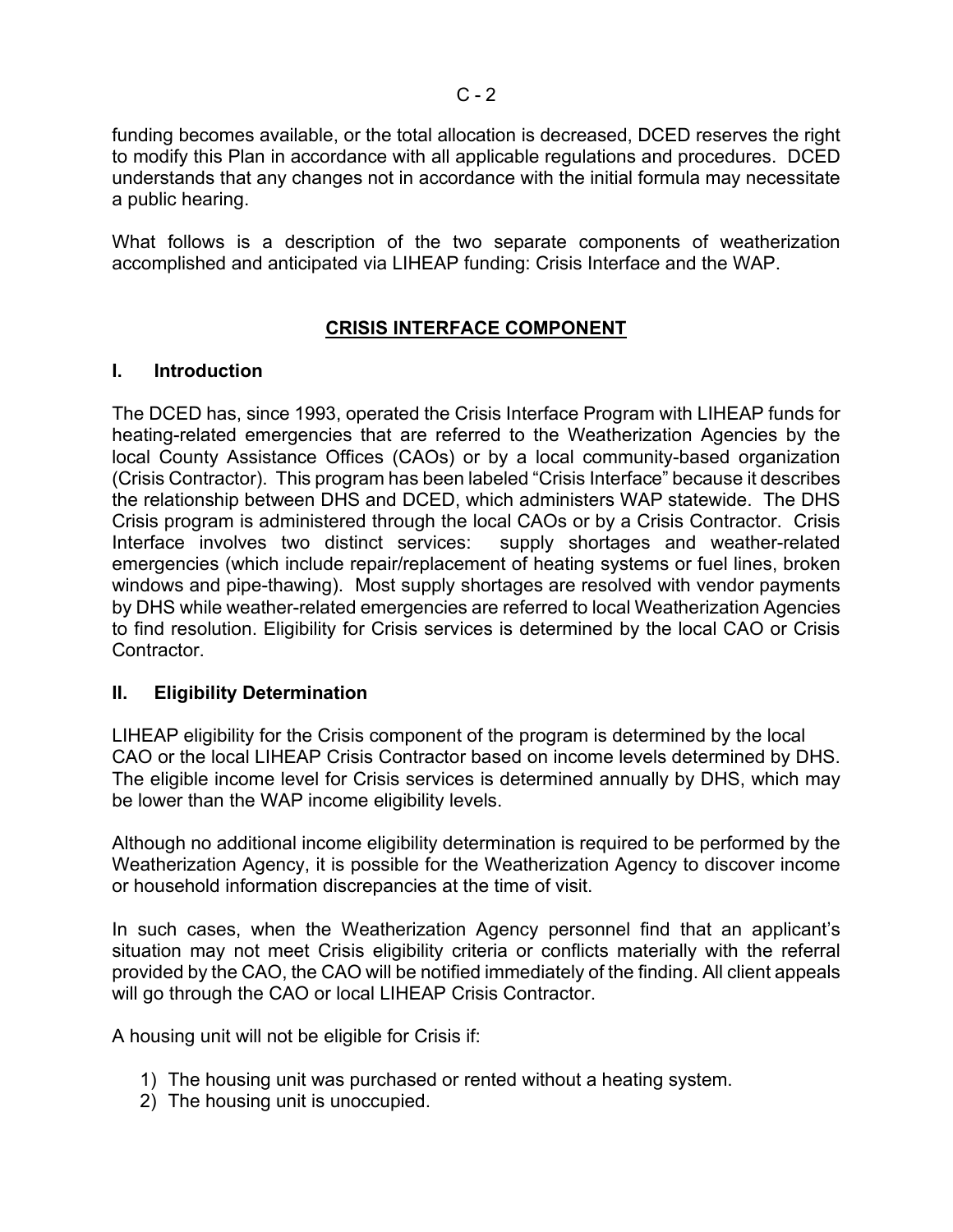- 3) The housing unit is not a primary and/or permanent residence.
- 4) The housing unit has been condemned or deemed uninhabitable by local, state, or federal authorities.
- 5) The housing unit is a recreational vehicle or camper that is not permanently located in Pennsylvania
- 6) It is a manufactured/mobile home moved to a location that does not allow its heating system's current fuel type.

A housing unit may not be eligible for Crisis services but may be considered on a caseby-case basis if the following is true:

- 1) The heating appliance isn't installed and operating based on the manufacturer's specifications or current code requirements, whichever is more stringent, and isn't following all applicable building and fire codes.
- 2) The heating appliance has not been operating within the last two heating seasons from the date of application. A furnace that has not been working for that long of a period of time cannot be considered to be a weather-related emergency. The applicant must provide proof of the home heating **emergency**.
- 3) Fuel type/source is changed by landlord.
- 4) Home is in foreclosure process.

# **III. Referral Procedures**

Within 24 hours of determination of eligibility, the CAO or Crisis Contractor will send a referral to the local Weatherization Agency via fax or email. The Weatherization Agency then will evaluate the situation and may require an on-site visit to ascertain the needs of the household. Weatherization Agency staff will discuss the timelines of the Crisis resolution with the household and offer the use of an electric auxiliary heater. The results of that discussion will be documented. Weatherization Agency staff will notify the CAO or Crisis Contractor after the course of action has been determined.

# **IV. Weatherization Service Provider Program Responsibilities**

It is the responsibility of the Weatherization Agency to address the crisis within 48 hours or, if the client is in a life-threatening situation, within 18 hours. This does not mean that the repair must be made within 48 (or 18) hours. Instead, the Weatherization Agency is responsible to document that Weatherization Agency staff have discussed with the household timeframes needed to complete the necessary repairs or replacement of the heating system. The staff must also resolve that the household has a safe place to go until the immediate crisis is over or was provided an auxiliary heater for use until the crisis has been resolved. These actions do not absolve the Weatherization Agency's responsibility to resolve the actual crisis at the earliest possible date, although resolution to the crisis may, in some circumstances, be confined to providing a warm room within the home.

The measures for which Weatherization Agencies will be responsible under the LIHEAP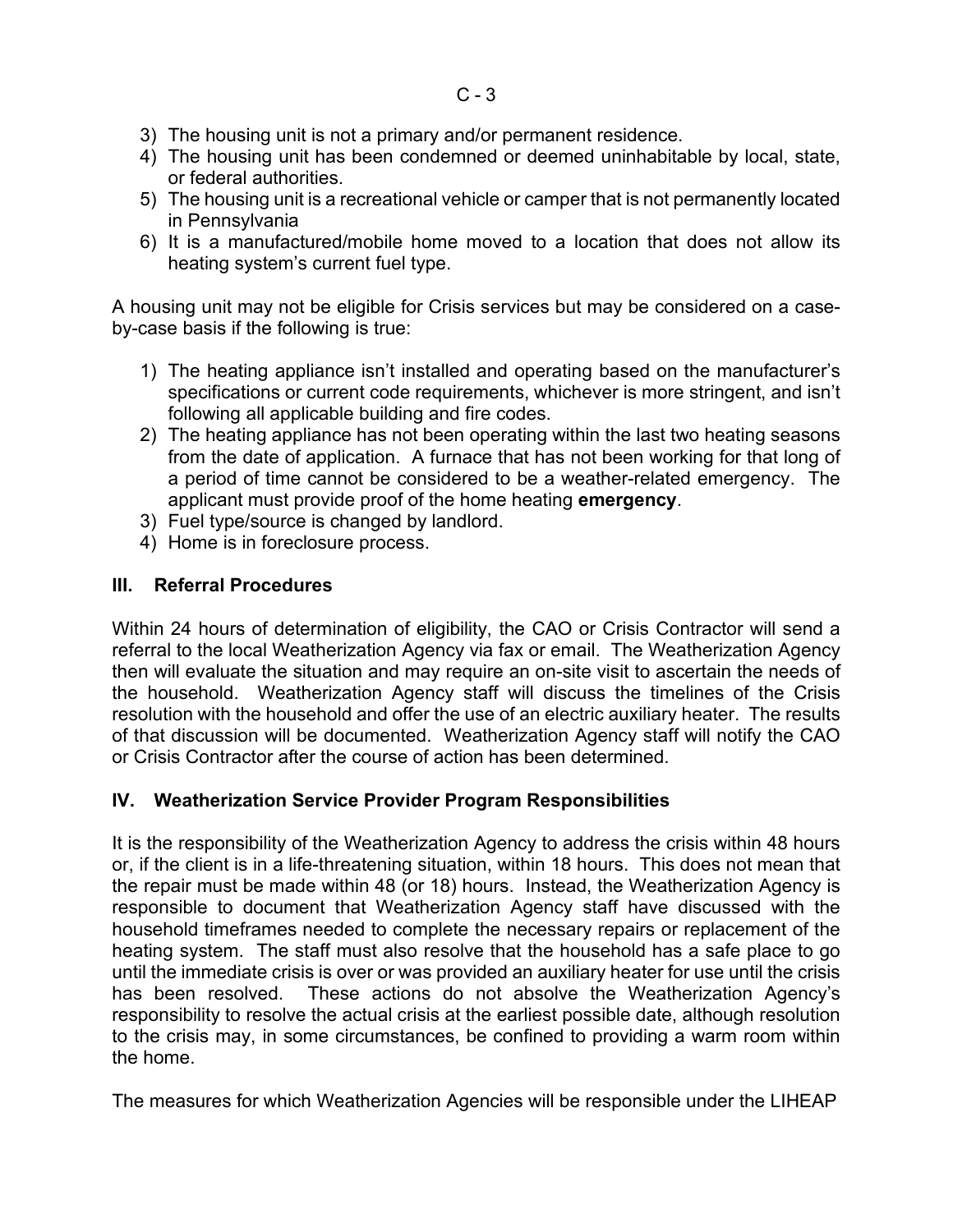Crisis program are as follows:

- Repair of heating system
- Loan of auxiliary heater
- Repair or replacement of gas or fuel lines
- Replacement of un-repairable heating systems
- Repair of hot water heating system
- Heating system pipe thawing service
- Repair of broken windows
- Provide blankets

The purchase of a new heating system is only allowable if documentation is provided that the heating system cannot be cost-effectively repaired, or repairs will correct the problem only temporarily. Heating System repairs and replacements should be conducted according to the manufacturer's instructions for the heating system. The repair of a water heating system, including repair of water pumps and accessories, is only allowable if the system is essential for producing home heat, or if the hot water system is affected by the required heating system repair or replacement. If excavation which would be considered to be the client's responsibility is needed in the repair or installation of gas or fuel lines, it is an allowable expense as long as the expense is reasonable. The utility company should be contacted to confirm the responsibility of gas or fuel line repair or installation. The repair of broken windows is only allowable if the heating system is also being repaired or replaced.

Weatherization Agencies will provide client education regarding all crisis measures completed. Weatherization Agencies will also provide a client complaint procedure for Crisis Interface clients.

# **V. Client Responsibilities**

The client or their designated proxy is responsible for being available to sign off on client education and all measures completed. A client agreement is also needed regarding the receipt and understanding of the information provided about the care and maintenance of their heating system including any auxiliary heat which may have been supplied on loan. The client or their designated proxy is responsible for signing off on the receipt of the client complaint procedures. The client must provide permission in writing for any and all work performed. If the home is a rental, the landlord's permission is also recommended. The client or their proxy must be available to sign off on the final inspection and client satisfaction documents.

# **VI. Allowable Expenditures**

A portion of the LIHEAP funds allocated for weatherization will be used to alleviate specific LIHEAP crises. All expenditures for allowable Crisis measures are to be paid from LIHEAP funds allocated to the WAP. There is no reimbursement required from the CAO.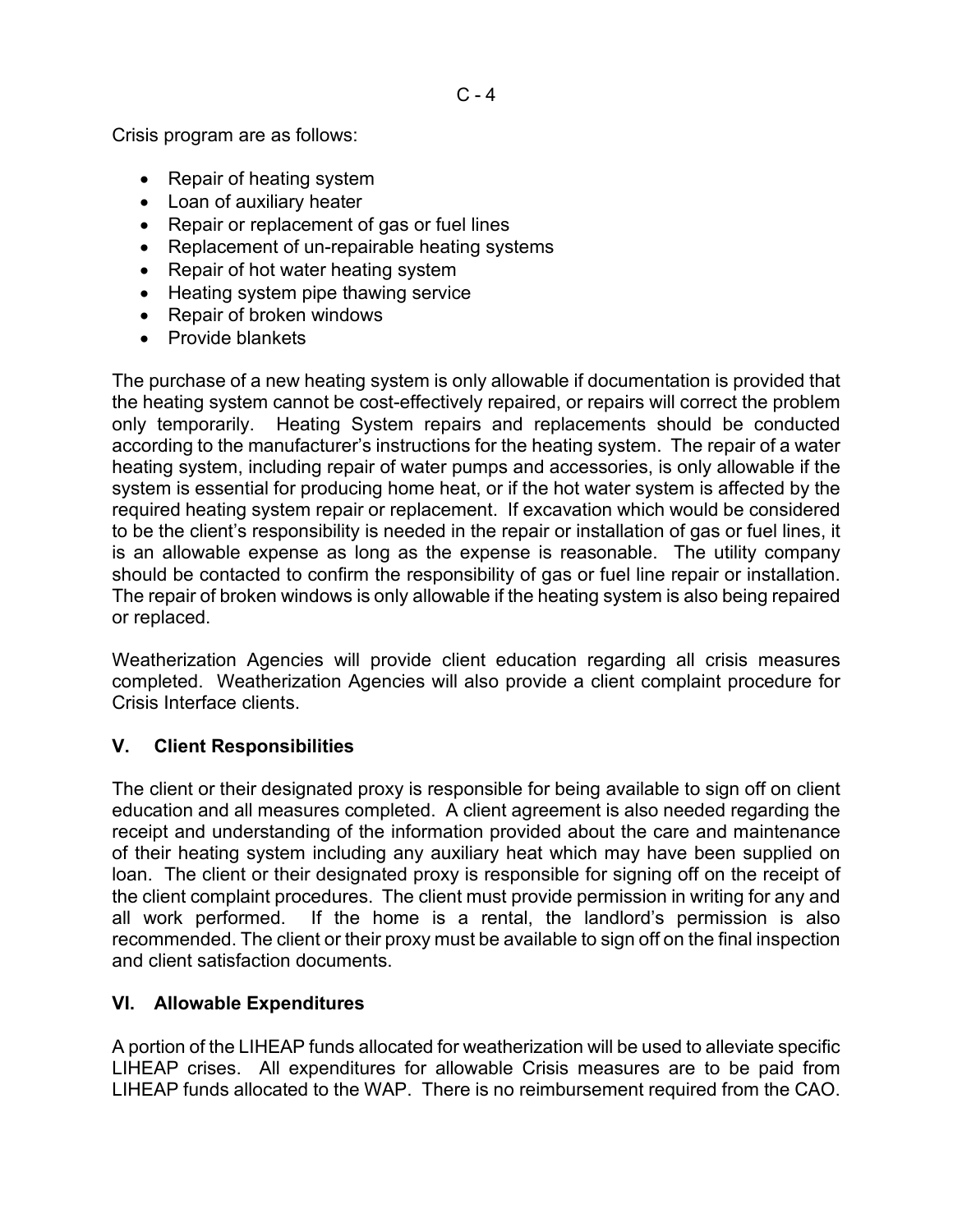For Crisis work, expenditures over \$8,500 require at least two estimates and prior state approval.

# **VII. Rental Dwellings**

Department of Health and Human Services' regulations require that owners and renters receive equitable treatment under the LIHEAP program. Therefore tenants, when referred, are considered eligible for Crisis services. However, on the basis of an implied warranty of habitability assumed by the landlord, prior to referral, appropriate action should be taken by the CAO to have furnace repair/replacement completed by the landlord. In all cases, agency may require prior permission from the landlord to enter the premises to provide Crisis Services.

Department of Health and Human Services regulations allow LIHEAP benefits to only those households eligible under LIHEAP income guidelines; therefore, a heating system that supplies heat to those other than LIHEAP eligible clients (e.g., in a multi-unit dwelling) is not eligible for service under the LIHEAP Crisis component.

# **VIII. Subcontracting for Crisis Services**

In order to maintain the greatest consistency with WAP guidelines, contractors under current subcontract agreement with the Weatherization Agency should be utilized to provide Crisis services.

However, due to the demand and emergency requirements of the Crisis program, it may be necessary to secure services from contractors not normally utilized and/or not currently under a subcontract with the Weatherization Agency. In this case, Weatherization Agencies are authorized to procure services from contractors on a temporary basis without entering into a formal subcontract agreement, provided that their qualifications have been reviewed and approved, and a cost/price analysis is performed to determine the reasonableness of compensation requested by the contractor. These temporary subcontractors must meet the Environmental Protection Agency lead safe work practice and Occupational Safety and Health Administration requirements, carry proper licensing and/or certifications, carry appropriate and sufficient insurance, and be able to provide all the required documentation for the work they perform. All DCED procurement procedures must be followed when selecting subcontractors and deciding to subcontract on a longterm basis with subcontractors who have been utilized on a temporary basis.

A client may request that a contractor of his/her choice provide Crisis services (e.g., those who have a service contract or a current fuel vendor). If, after review, the Weatherization Agency determines through its experience that a bid received in this manner is questionable, an additional bid must be secured and documented prior to approval.

All Crisis heating system installations performed by a contractor that is not normally affiliated with the WAP must be inspected prior to payment.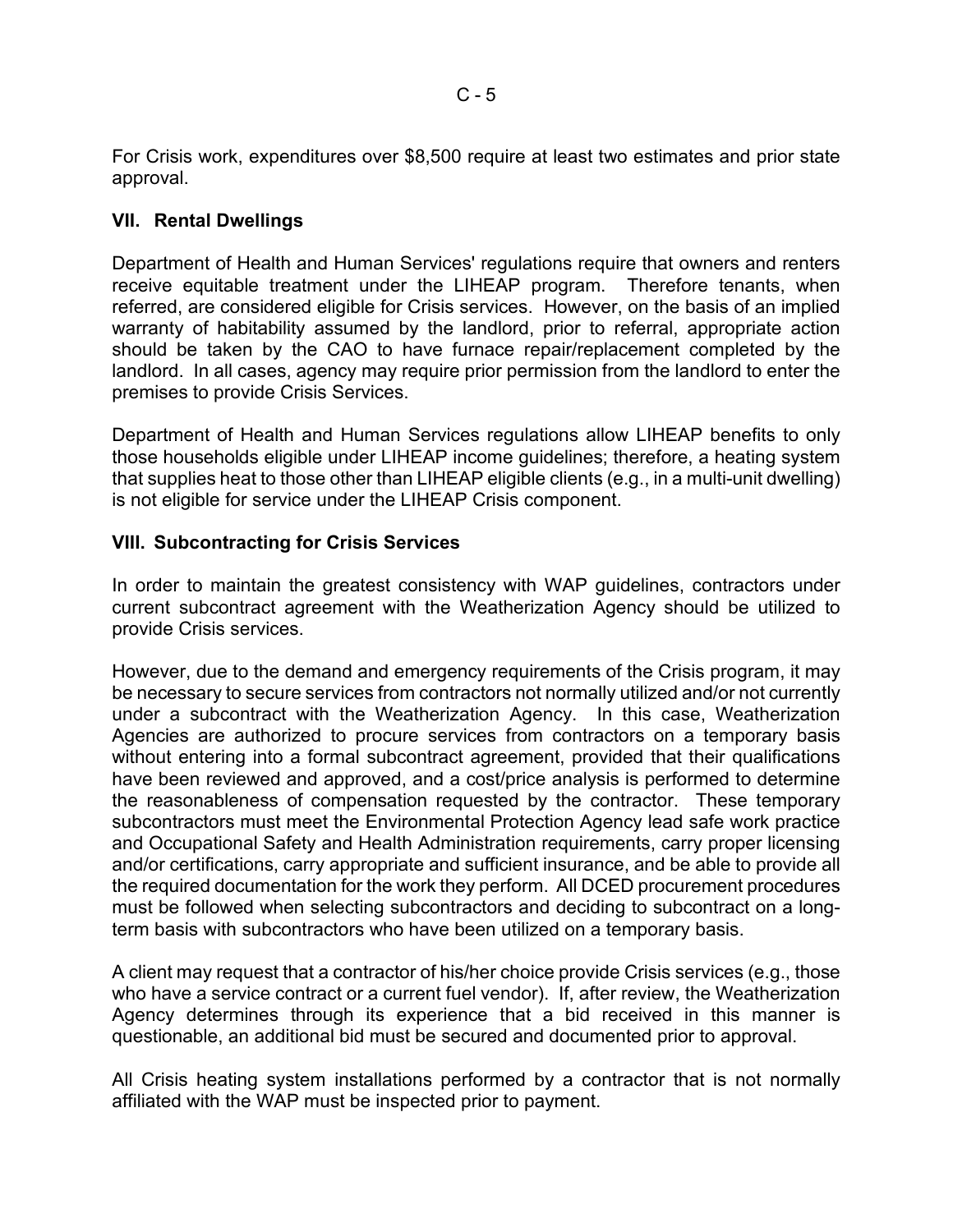# **IX. Crisis Monitoring Schedule**

DCED will conduct a combination of virtual and onsite monitoring of 3 percent of completed Crisis units. Since Crisis work primarily involves repair and replacement of broken heating units, the monitoring review will include a review of work done, the funds expended and sign–off of client, according to a specific monitoring checklist developed for the monitoring of Crisis heating emergency jobs. Included in the monitoring review strategies, DCED regularly reviews Crisis jobs in making fuel switch determinations and when assisting Weatherization Agencies in cases which present unique issues. These reviews will be included in the three percent of Crisis units monitored. Depending on the results of the Crisis review, any findings or concerns will be incorporated into the Weatherization Risk Assessment process, issued with monitoring reports and/or discussed with an agency via email or phone conference.

# **WEATHERIZATION ASSISTANCE PROGRAM COMPONENT**

### **I. Introduction**

The Energy Conservation in Existing Buildings Act of 1976, Title IV of the Energy Conservation and Production Act (referred to as "the Act"), authorized the Federal Energy Administration, now part of DOE, to establish a Weatherization Assistance Program to increase the energy efficiency of dwellings owned or occupied by low-income persons, reduce their total residential energy expenditures, and improve their health and safety, especially low-income persons who are particularly vulnerable such as the elderly, the handicapped, and children.

The program is intended to reduce national energy consumption and to reduce the impact of higher fuel costs on low-income families. Funds are provided to install a number of energy conservation measures such as building shell air-sealing, hot water conservation measures, attic and foundation insulation and oil and gas furnace modifications.

Funds to perform weatherization activities are allocated by DOE to the Commonwealth, typically on a formula basis, determined by the relative need for weatherization assistance among the states. The formula takes into account the number of low-income households, and the number of heating and cooling degree days in each state.

In the Commonwealth of Pennsylvania, the Secretary of DCED, as the designee of the governor, applies for, receives, and administers these funds. The funds are distributed by DCED to local governments and nonprofit organizations such as community action agencies.

It is the mission of the WAP of the Commonwealth of Pennsylvania to reduce energy consumption and cost in low-income households throughout Pennsylvania. PA WAP accomplishes this mission in thousands of homes throughout the commonwealth every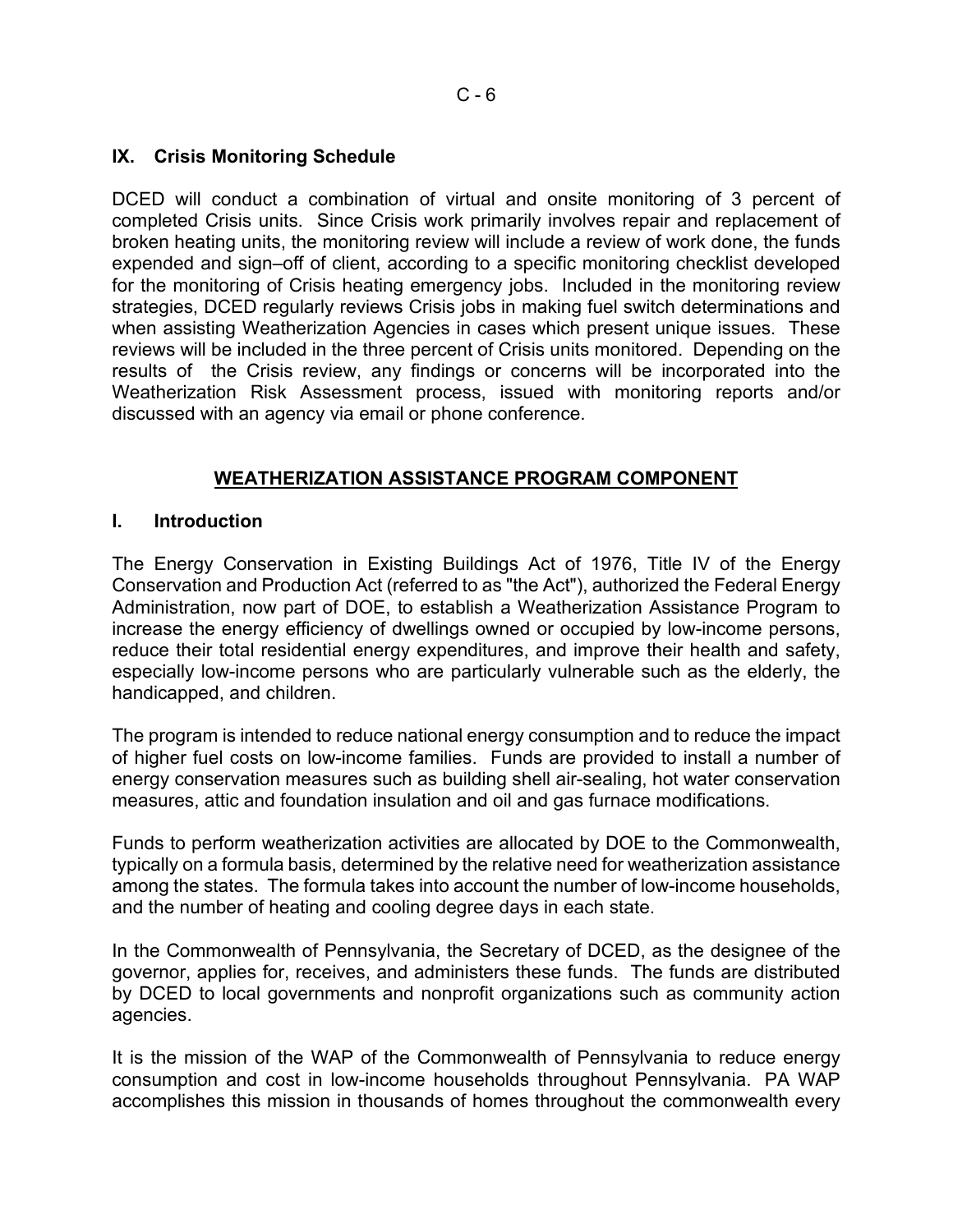## year.

PA WAP also accomplishes its mission by training and certifying weatherization workers at local subgrantees to take a scientific approach to reducing energy usage in the home. These workers achieve this in two ways: First, workers perform a standardized whole house energy audit to determine which energy efficiency measures should be performed. All energy conservation measures must meet the acceptable savings to investment ratio (SIR) of one or greater for the whole house based on the audit results. Agencies must try to achieve the highest possible SIR for the unit. The energy audit guides workers toward specific tasks like caulking around cracks, insulating the attic, or installing energy-efficient light bulbs. Second, workers provide client education to the home's residents. They show residents how to use the newly installed features, and more importantly, they teach them simple life-changing skills to save energy and money.

PA WAP weatherization workers install energy efficiency measures and provide client education to help Pennsylvania avoid the adverse effects of high energy costs on lowincome citizens. Such adverse effects include a diminished ability to maintain utility services, including oil and coal deliveries, and a decreased capability to keep residences at temperatures necessary for health and comfort. As PA WAP continues to realize its mission, it is helping Pennsylvanians stay warm through the winter, save money on their energy bills, and take responsibility for living an energy-efficient lifestyle.

Each federal fiscal year, a State Plan is required for continued participation in the WAP program. As such, the State Plan establishes the number of homes to be weatherized within the limits of available resources, the specific energy conservation measures to be undertaken, eligibility requirements, projected energy savings, program implementation strategies and other program requirements. The DOE-approved energy conservation measures, eligibility requirements, general program implementation strategies and technical requirements will apply to the weatherization work performed with LIHEAP funds. The organization and content of the proposed plan are derived directly from DOE regulations as contained in the Federal Register, 10 CFR Part 440 Final Rule, published February 1, 2002, and subsequent DOE instructions.

Guidelines provided in the Weatherization Work Plan outline allowable costs for standard weatherization activities and health and safety abatement and provide a subgrantee budget format to appropriately allocate costs for these measures.

# **II. Production and Expenditure Schedule**

DCED proposes to provide weatherization services to eligible households according to the prioritization procedures established in the DOE PA On-File Information (Master File) but when utilizing LIHEAP funds, may first give consideration to current LIHEAP or LIHEAP Crisis clients. Efforts to provide services to LIHEAP Clients may eventually alleviate their need to access LIHEAP funds and services.

# **III. Program Coordination**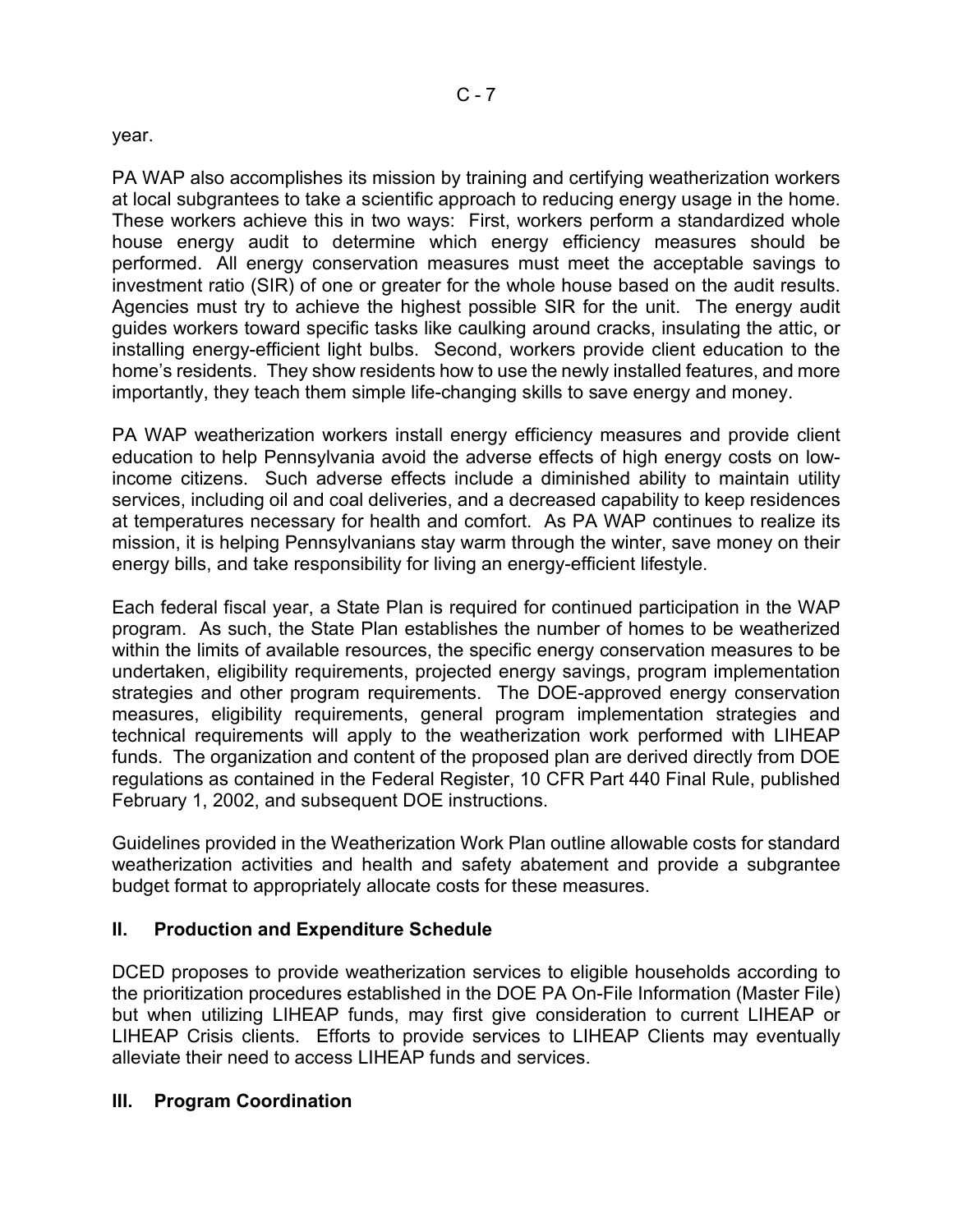Societal benefits of Weatherization include reduction of energy costs for LIHEAP clients and manageable bill payment. The health and safety of clients can be enhanced by utilizing community and other governmental resources and treating the home with a more holistic approach. For example, agencies are encouraged to coordinate with utility, lead abatement, and Healthy Homes programs when weatherizing a home. Upon request, consideration for increased agency allocations will be reviewed for this collaborative, holistic approach among agencies in a specified geographic area.

DCED also allows both DOE and LIHEAP funds to be utilized on the same unit to help maintain the required Average Cost Per Unit and allow for all energy-savings measures to be completed per the unit's energy audit.

# **IV. PA LIHEAP Deferral Program**

DCED, at the continued recommendation and support of the DCED Policy Advisory Council, is continuing the LIHEAP Deferral Program to address the high rate of deferrals in the WAP due to substandard housing. The request for proposals for the LIHEAP Deferral Program funds was announced and made available in October 2021. They will be available for request until July 2022 and are tentatively scheduled to be expended on deferral work by September 30, 2022, with the weatherization to be completed by September 2023.

The program has been in operation since 2017 and has utilized over \$3.7 million to complete 642 units, 500 of which have also weatherized since the program was initiated. The average cost per unit for the Deferral Program units is about \$4,400 for four years. Common measures completed were Knob and Tube remediation, roof repairs, and addressing mold and moisture issues. This year, the LIHEAP Deferral Program can utilize up to \$2 million of LIHEAP funds to allow agencies, located in different regions of the state, to perform measures which are not permitted in the DOE regulations for weatherization work. This LIHEAP Deferral Program will address deferral issues at a targeted average cost of \$5,000 per unit. Allowable repairs in the Program will be more extensive such as plumbing and electrical work, mold and mildew remediation via specialists and roof repair which goes beyond what is usually allowable in the WAP.

The goal of the program will be to perform the additional repairs in the home so that it will be in appropriate condition to perform a weatherization audit and install energy conservation measures within one year of the Deferral Program's completed measures. The end result achieved in the Deferral Program homes will be increased energy savings, fuel use and cost reduction and providing a safe, healthy home environment.

Homes targeted for the Deferral Program will be homes that would have been deferred from WAP services due to structural and health-related issues. If the overall LIHEAP level of funding remains the same or is increased, the LIHEAP Deferral Program will continue to be evaluated for consideration the upcoming year.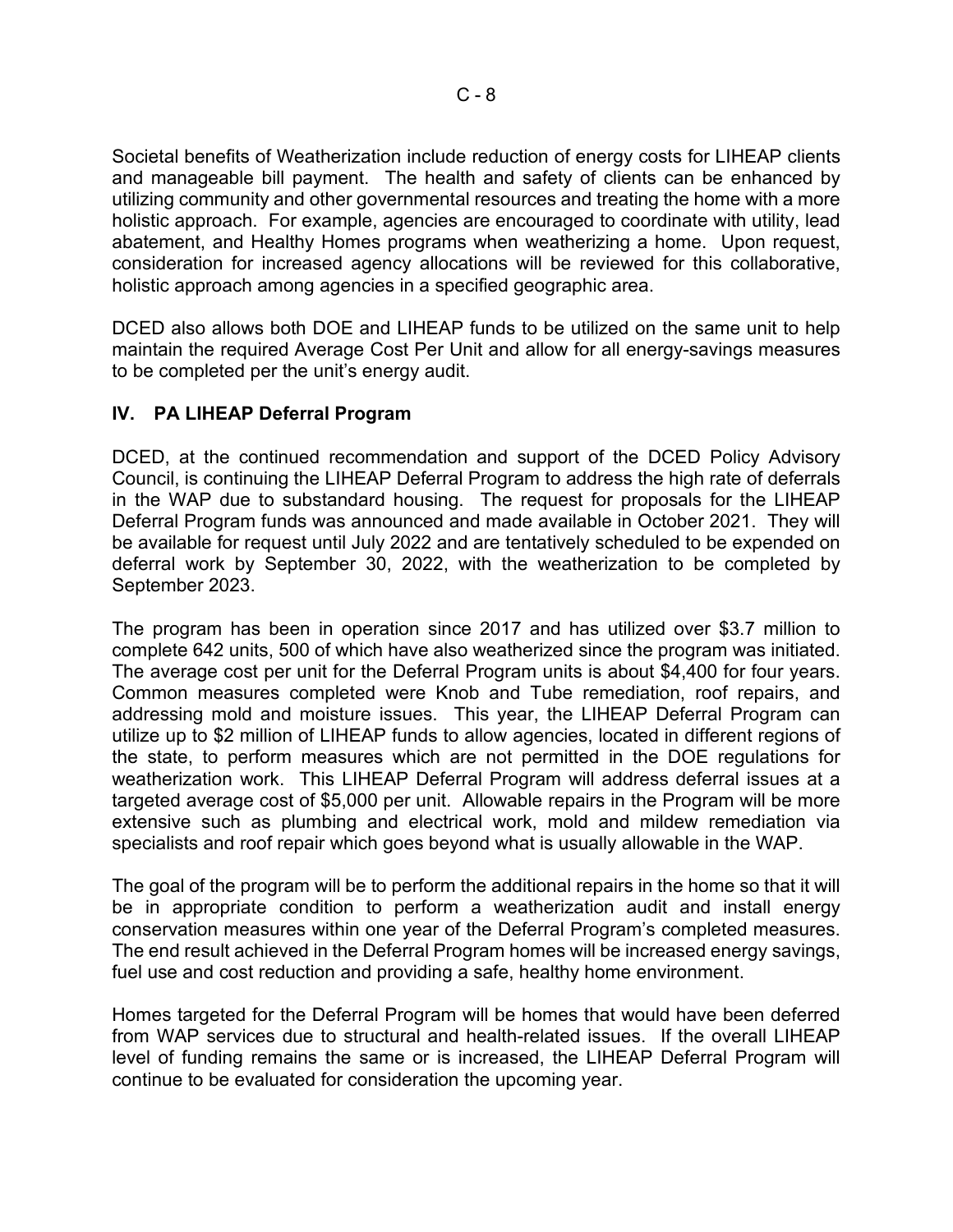# **V. PA LIHEAP Clean & Tune Program**

DCED announced a Pilot LIHEAP Clean and Tune Program which was made available in the fall of 2021. The purpose of the program is to perform non-emergency preventative maintenance services and provide client education to protect the health and safety of the client while preserving the integrity of the client's heating system and equipment. Although the Clean and Tune service is considered non-emergency work, as part of this program, it is allowable to provide this service as part of a Crisis Interface emergency job.

Data collected over the course of this pilot will be used to determine the continuation and effectiveness of this PA WAP LIHEAP Clean and Tune Program. The continuation of this program is also dependent on funding availability.

# **VI. LIHEAP CRISIS Pilot Cooling Program**

DCED is currently planning a LIHEAP Crisis Pilot Cooling Program to be conducted during the Summer which is tentatively defined as June 1 to August 31. The purpose of the program is to provide a home with a comfortable area in extreme heat, replace or repair cooling units that are not working efficiently, improve household air quality and provide client education to protect the health and safety of the client while preserving the integrity of the client's cooling equipment. These goals will be met by providing eligible households with an Energy-Star rated air conditioner with cover/s or repairing or replacing an existing central air system and educating client about energy conservation.

The homes targeted in this LIHEAP Crisis Pilot Cooling Program are the homes that received any LIHEAP services during the 2021/2022 Crisis season. Homes that are currently receiving DOE or LIHEAP Weatherization Assistance Program work will also be eligible for the LIHEAP Crisis Pilot Cooling Program.

Data collected over the course of this pilot will be used to determine the continuation and effectiveness of this LIHEAP Crisis Pilot Cooling Program. The continuation of this program is also dependent on funding availability.

# **VII. Average Cost Per Dwelling Unit**

Weatherization costs are established at an average statewide expenditure that will not exceed \$8,009 per unit; which includes cost for Direct Services. Direct Services include materials and labor in Program Operations and Program Support.

# **VIII. Rental Dwellings**

Department of Health and Human Services' regulations require that owners and renters receive equitable treatment under the LIHEAP program. Therefore, tenants are considered eligible for Weatherization Services. However, on the basis of an implied warranty of habitability assumed by the landlord/owner, prior to weatherization, the landlord/owner will be contacted regarding weatherization services. Permission must be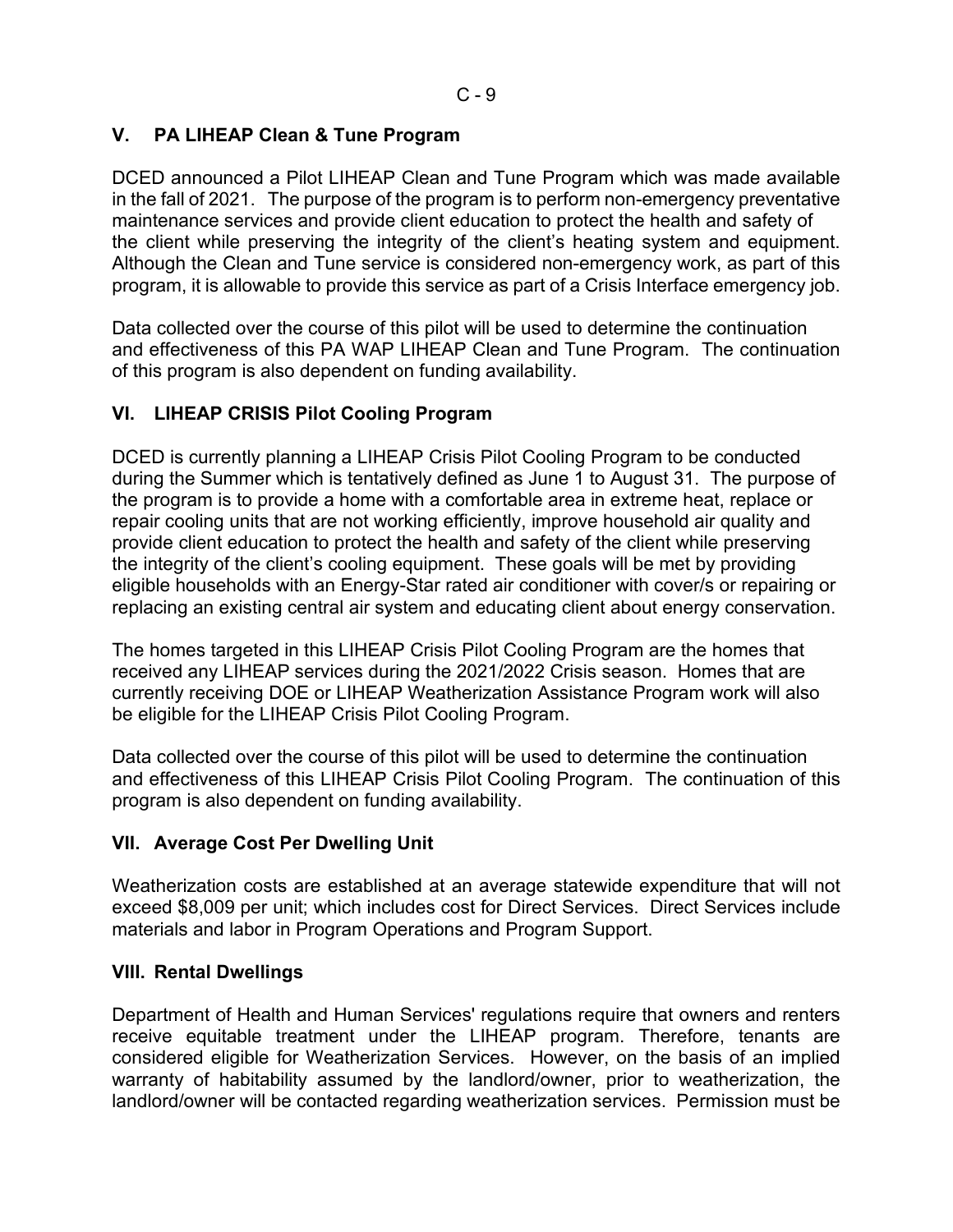granted by the landlord/owner to enter the premises to provide Weatherization Services. Please see additional information in the VII. Minimum Program Requirements section regarding rental dwellings.

# **IX. Types of Weatherization Work to be Performed**

All weatherization work performed in PA WAP by direct hires of the PA WAP network, as well as any subcontractor work, adheres to the Standard Work Specifications (SWS) for Home Energy Upgrades for Single Family, Multifamily, and/or Manufactured Homes, and as such, will be noted in the contractual requirements between the PA WAP agencies and their subcontractors. PA requires a Standardized Whole-House Audit on every singlefamily unit. In addition, the PA SWS Field Manual includes the SWS for the most common measures performed in PA and is coupled with Pennsylvania's state-specific guidance regarding policy and technical program requirements. All PA WAP weatherization workers are required to use PA's SWS Field Manual on the jobsite to reference the desired outcome of specific tasks as well as to ensure the installed measures are 100 percent compliant with the SWS. The SWS online tool is referenced in the PA SWS Field Manual and should be utilized for guidance on the SWS's that may not be addressed in the Field Manual.

The WAP is designed to reduce energy consumption of dwellings through the installation of energy conservation measures approved by DCED, based on their savings-toinvestment ratio or cost-effectiveness. Additional measures are approved and selected as incidental repairs necessary for the safe and effective installation of the energy conservation measures, to correct an existing health or safety problems or to assure health and safety in conjunction with the installation of the energy conservation measures.

Pennsylvania WAP has developed a Health and Safety Plan which is updated as needed and provides provisions for all health and safety measures and issues addressed by DOE's WPN 17-7. Pennsylvania will only install health and safety measures when the installation of weatherization measures necessitates a health and safety measure.

Subgrantees may use funds to abate energy-related health and safety hazards only if elimination of such hazards are necessary before, or as a result of, installation of weatherization materials. When spending LIHEAP funds, agencies have a set health and safety budget limit of 20 percent of the average cost per unit when addressing health and safety issues in the home.

The specific methodologies to accomplish the program measures are based, to an extent, on the condition and design of the dwelling. These methodologies are further directed on individual dwelling units through blower door guided analysis and air-sealing and inspection of the heating system.

Household treatment measures are to be selected for installation based on the Standardized Whole House Energy Audit results and their SIR, taking into account: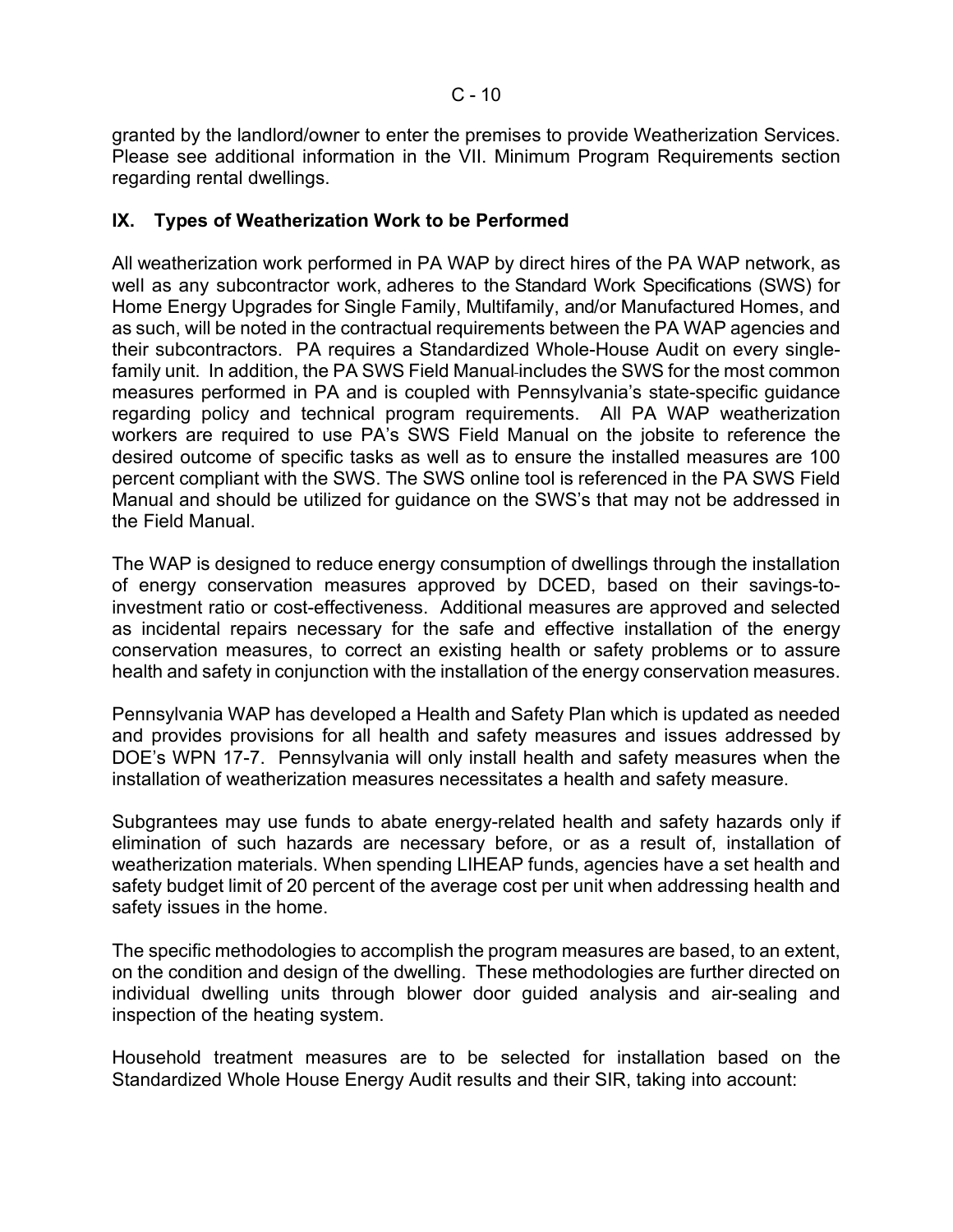- The structural, occupant or other considerations particular to the dwelling;
- The need and associated costs for installation of health and safety measures and/or incidental repairs;
- The contractual statewide average per-unit cost limits of the program.

The most cost effective and appropriate measures will be completed at every dwelling unit. Every dwelling unit will meet the National SWS.

# **X. Minimum Program Requirements**

Minimum program requirements are outlined under 10 CFR 440.16 and include Eligibility and Reweatherization requirements. Eligibility is also based on the DCED Eligibility, Prioritization and Weatherization Service List Directive.

# Eligibility Criteria for Weatherization Services

A dwelling unit shall be eligible for Weatherization assistance if a family unit occupies the unit as their primary residence:

- Has an income that is at or below 200 percent of the poverty level in accordance with criteria established by the Office of Management and Budget;
- Contains a member who has received cash assistance payments under Title IV (AFDC) or Title XVI (SSI) of the Social Security Act or applicable state or local law at any time during the twelve (12)-month period preceding the determination of eligibility.
- Contains a member who has qualified for any LIHEAP assistance or Housing Urban Development programs.

In accordance with DOE program regulations, 200 percent of the Federal Poverty Income Guidelines is the determinant for income eligibility for all services provided under the WAP.

Weatherization Agencies may weatherize a building containing rental dwelling units wherein occupants meet the income eligibility requirements and where:

- Written permission of the owner or authorized agent is obtained; and
- Not less than 66 percent (50 percent for duplexes and four-unit buildings) of the dwelling units in a multi-family building are eligible dwelling units, or will become eligible dwelling units within 180 days under a federal, state or local government program for rehabilitating the building; and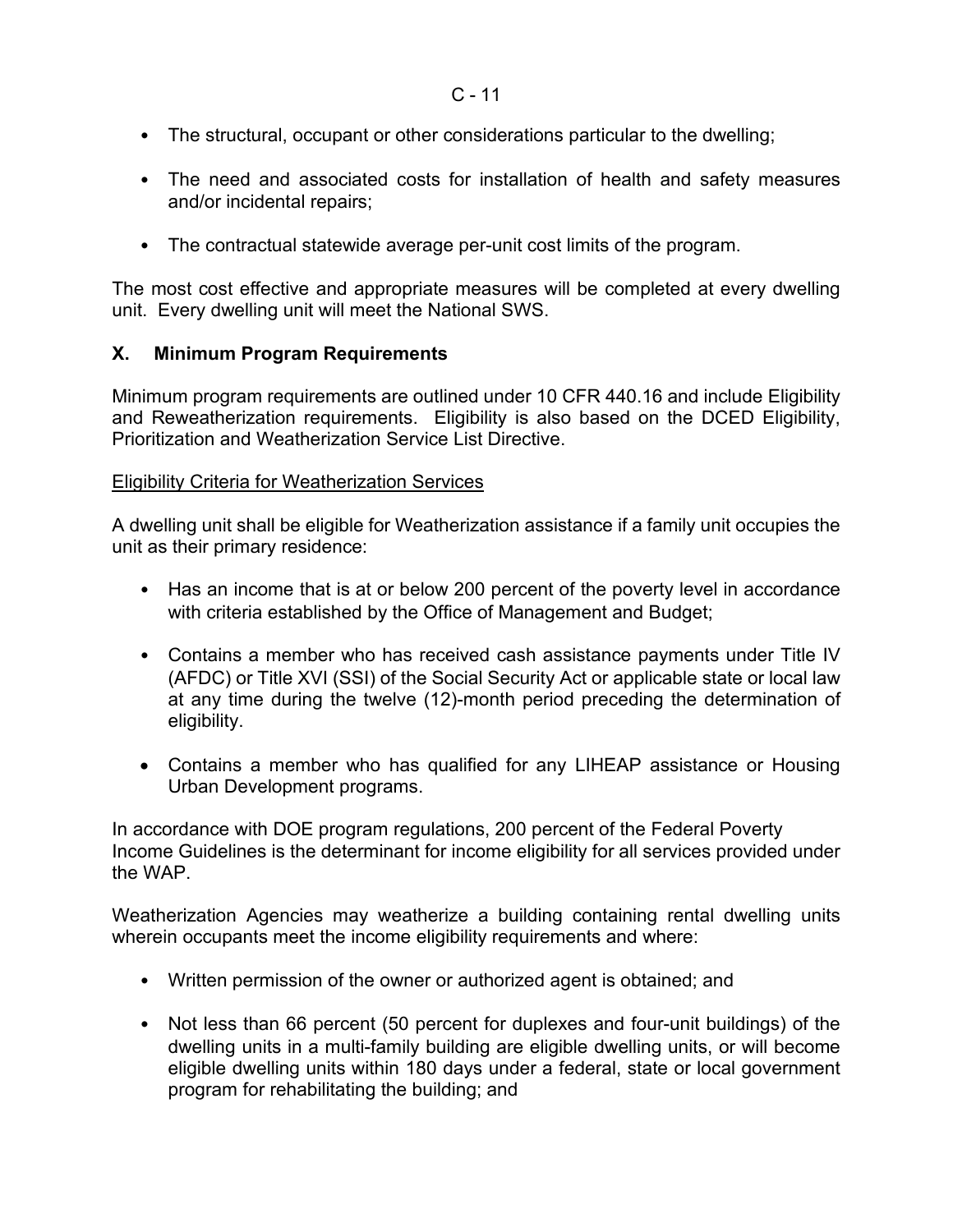- An agreement is signed by both the owner/agent and tenant and witnessed by the Weatherization Agency to ensure that for a reasonable period of time (not less than 18 months), the tenant(s) will not be subject to rent increases or eviction unless it can be demonstrated that it is related to matters other than the weatherization work performed; and
- No undue or excessive enhancement shall occur to the value of the dwelling units.

DCED will continue to weatherize rental dwelling units in accordance with DOE regulations as identified in this Plan and the DCED WAP Directives, Guidelines, and DOE PA WAP State Plan including the On-File Information (Master File).

Re-weatherization of a dwelling unit is not allowable except:

- If the unit has been damaged by fire, flood, or act of God and repair of the damage to weatherization materials is not paid for by insurance; or
- The Consolidated Appropriations Act of 2021 amended 42 USC 6865(c)(2) to read as follows: "(2) Dwelling units weatherized (including dwelling units partially weatherized) under this part, or under other federal programs (in this paragraph referred to as 'previous weatherization'), may not receive further financial assistance for weatherization under this part until the date that is 15 years after the date such previous weatherization was completed. This paragraph does not preclude dwelling units that have received previous weatherization from receiving assistance and services (including the provision of information and education to assist with energy management and evaluation of the effectiveness of installed weatherization materials) other than weatherization under this part or under other federal programs, or from receiving non-federal assistance for weatherization." Weatherization work conducted with DOE or LIHEAP funds on completed units cannot be conducted again until 15 years after the official completion date. Please note this provision is subject to change based any Department of Energy's additional guidance.

# **XI. Resolution of Client Complaints and WAP Appeals Process**

Client complaints and WAP appeals are to be dealt with in a timely manner, and any action taken toward resolution is to be adequately documented.

### Procedure

The sub-grantee is required to develop and provide to the client a form that identifies three points of contact for the resolution of a Weatherization complaint and WAP appeal.

The document provided should indicate that these are progressive steps of notification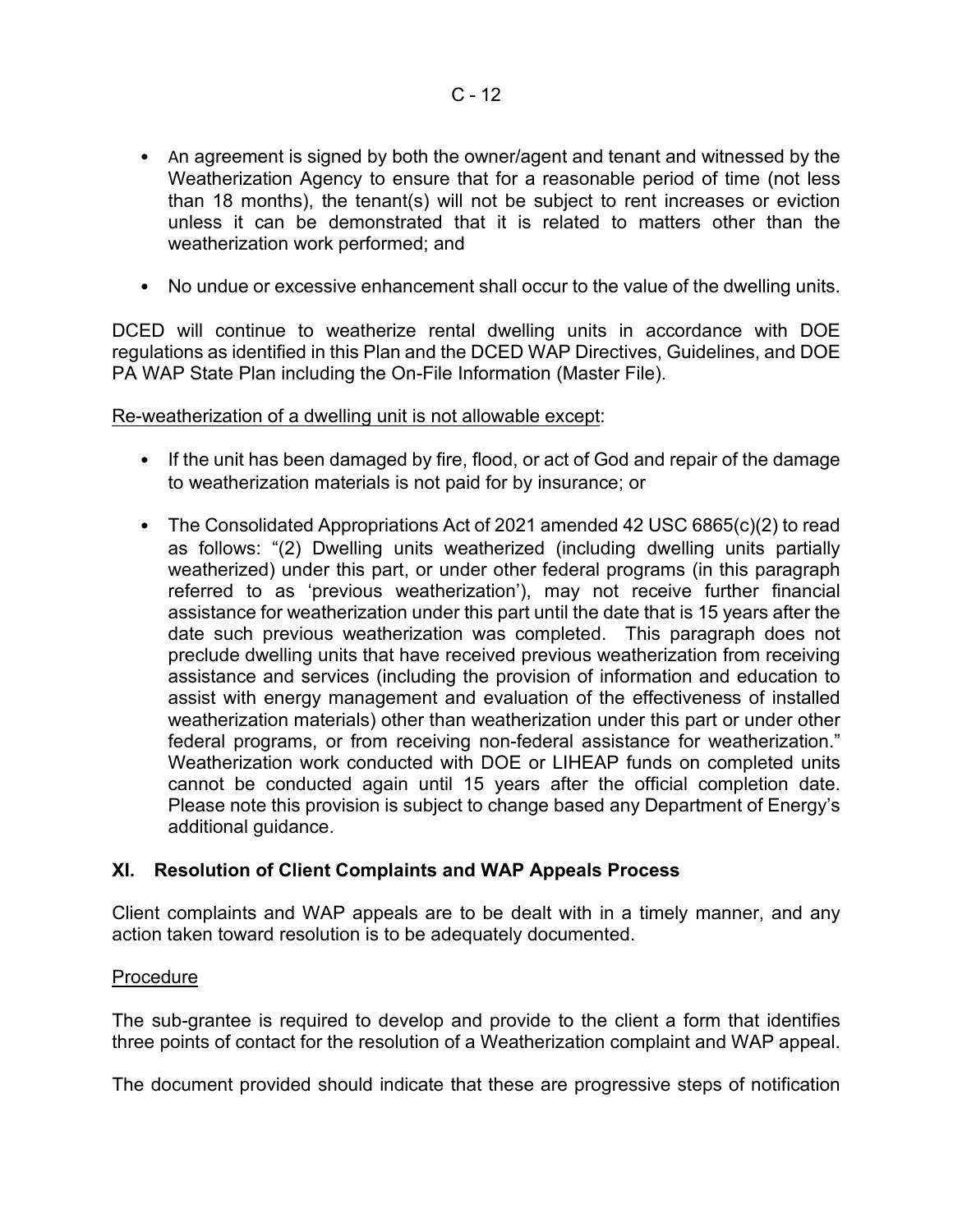and appeal and that they must first attempt to resolve the issue at the local level prior to involvement by the State.

Further, the information to be provided should be left with the client at the time of application. In this way, a problem that may arise at any point during the weatherization process, including income verification, may be dealt with through the complaint/WAP appeal procedure.

- The first point of contact is the weatherization program coordinator. He or she should document the contact and take necessary action to correct the problem if it is legitimate, or to inform the client of the Weatherization Agency's position on the issue.
- The second is the coordinator's supervisor or the executive director who will be responsible to assure that the appropriate follow-up action was taken, or if further action is required.
- If a complaint is resolved by the local Weatherization Agency, the nature of the complaint and the action taken to resolve the problem must be documented and maintained in the client file as well as an agency complaint log for easy access.
- If the complaint or WAP appeal reaches DCED, the monitoring supervisor and/or field monitor will make direct contact with both the client and the Weatherization Agency to assess the nature of the problem, establish responsibility and recommend corrective action, if necessary, in writing to the Weatherization Agency. Upon completion of the corrective action, the Weatherization Agency must provide written documentation to DCED.
- If the complaint involves work quality, the field monitor will review the work and may inspect the unit prior to recommending corrective action.
- When the complaint involves an interpretation of program policy (e.g., income verification, liability, etc.), DCED will make a final determination and provide its decision to the local Weatherization Agency. In some cases, this could require involvement, consultation or a referral to DOE or the DCED's Legal Office.

# **XII. Weatherization Monitoring Schedule**

For the monitoring of LIHEAP Standard Weatherization, at least 2 percent of the completed units will be site inspected, or virtually reviewed utilizing the Quality Control Inspection (QCI) process as required in DOE WPN 15-4, Quality Work Plan, as outlined in the QCI Monitoring Checklist found in the Monitoring Directive. All the WAP monitor's and monitoring supervisor are Quality Control Inspector certified.

WAP Performance/Risk Assessments will be conducted annually for each agency. As